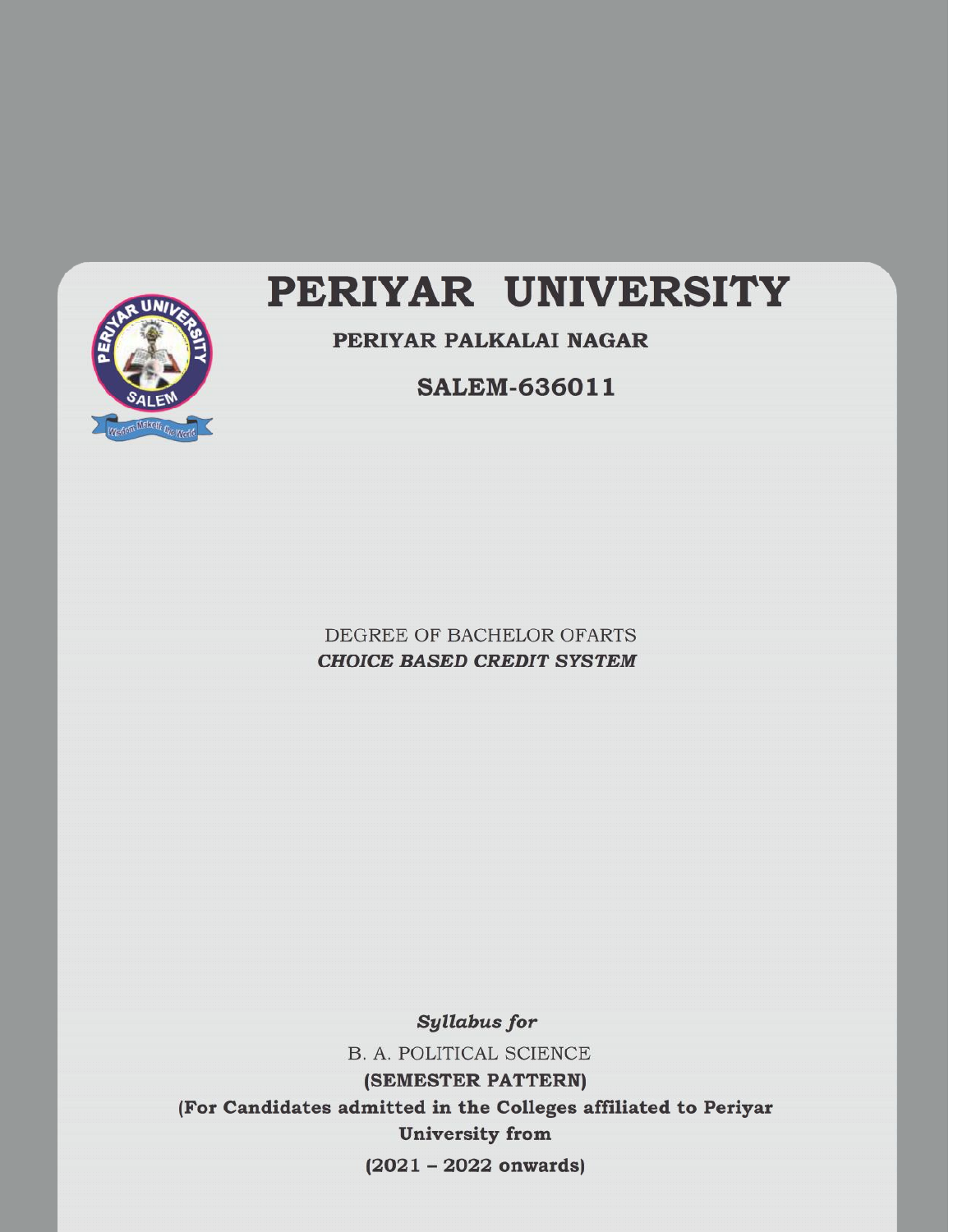## **OBJECTIVES OF THE COURSE REGULATIONS**

Political Science as a discipline of study is basically known as study of the State, Government and its linkage with people. Traditionally, it covered the study of man in the process of governing himself. Today, Political Science encompasses the study of Man in relation to the State, Society, Nation and the World. It deals with not merely the structure of governments and administration and study of political theories but also it covers various aspects of human life, rights and duties of the citizens. Political Science has today entered into various aspects of day to day affairs of the Government as well as Citizens. It has assumed an inter-disciplinary character.

The course especially focuses on Political Theory, Western Political Thought, Indian Constitution, Indian Political System, Indian Administration and Local Self Government and Human Resource Management. The course brings special attention on International Politics, Indian foreign Policy, Gandhian Thought and Government and Politics of Tamil Nadu.

Political Science is one of the most important subjects in all the competitive Exams, especially in IAS, IPS, UPSC and TNPSC Exams. A student within depth knowledge of Indian Constitution, Political Science and International Politics are much better equipped to successfully handle various questions and gain crucial marks.

#### **CONDITIONS FOR ADMISSION**

A candidate who has passed higher Secondary examination inTamilNadu under Higher Secondary Board of Examination, Tamil Nadu or as per norms set by the Government of Tamil Nadu or an examination accepted as equivalent thereto by the syndicate subject to such conditions as may be prescribed thereto are permitted to appear and qualify for the B.A. Degree examination of this university after a course of study of three academic years **DURATION AND ELIGIBILITY OF THE AWARD OF DEGREE**

A candidate shall be eligible for the award of the Degree only if he/she has undergone the prescribed course of study in a college affiliated to the University for a period of not less than three academic years with six semesters and passed the examinations prescribed and fulfilled therefore.

#### **PASSING MINIMUM**

The candidate shall be declared to have passed the examination if the candidate secures not less than 40%marks in the University examination in each theory paper and 40% in continuous assessment.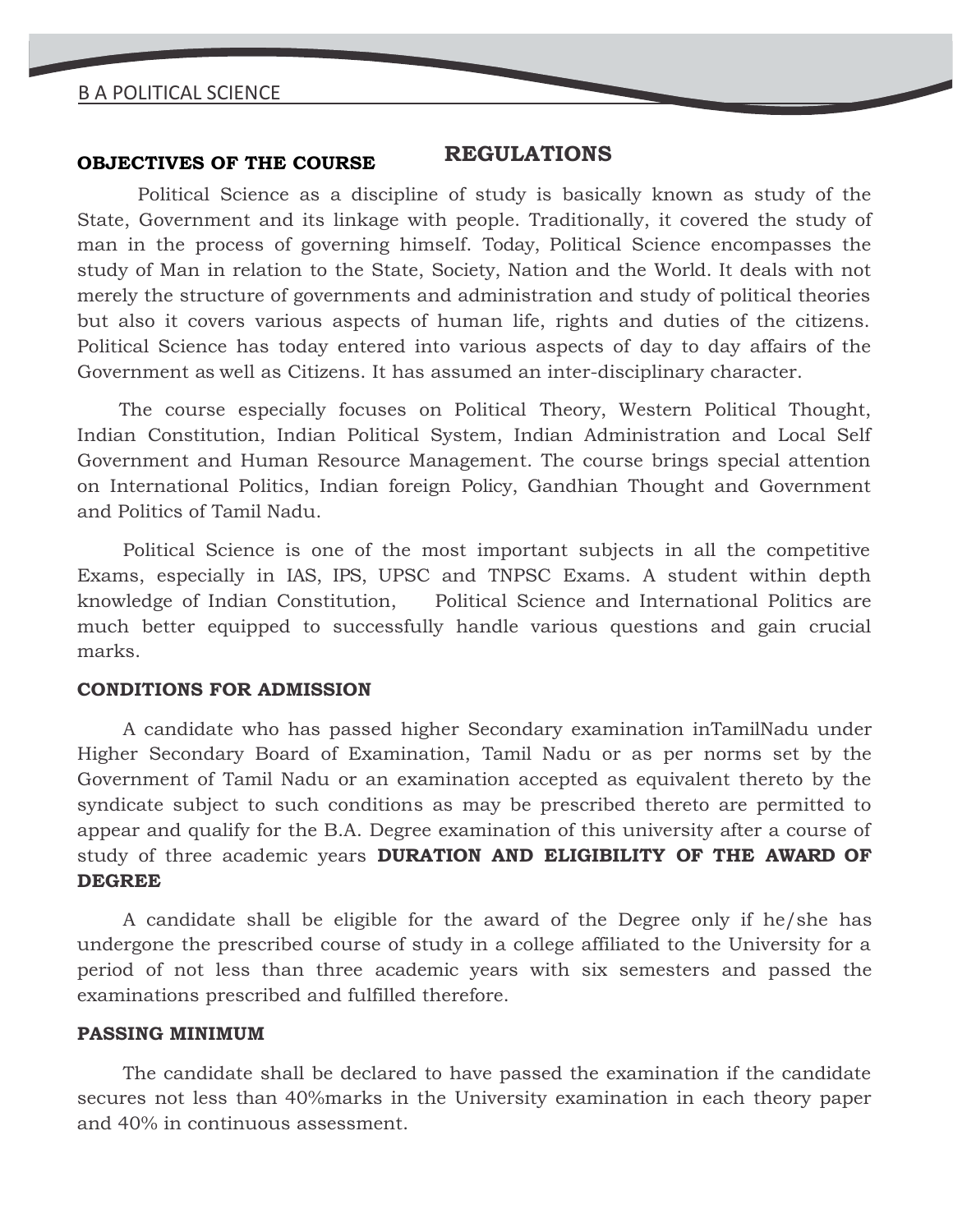#### **CLASSIFICATION OF SUCCESSFUL CANDIDATES**

Candidates who secure 60% and above of the aggregate marks in the whole examination in First Class. Candidates who secure 50% and above but below 59% shall be declared to have passed in the Second Class. Candidates who obtain 75% of marks in aggregate shall be declared to have passed the examination in First Class with Distinction provided they pass all the examinations prescribed for the course at the first appearance. Candidates who pass all the examinations prescribed for the course in the first instance and within a period three academic years from the year of admission to the course only are eligible for University Ranking

#### **Classification of Internal Assessment Structure**

#### **Marks**

#### **Internal Assessment**

| Total                    | <b>40Marks</b> |
|--------------------------|----------------|
| Passing Minimum (UE) 40% | 30Marks        |
| Passing Minimum (IA) 40% | 10Marks        |
| <b>Total</b>             | 25Marks        |
| Attendance               | 5Marks         |
| Assignment               | 5Marks         |
| <b>Test</b>              | 15Marks        |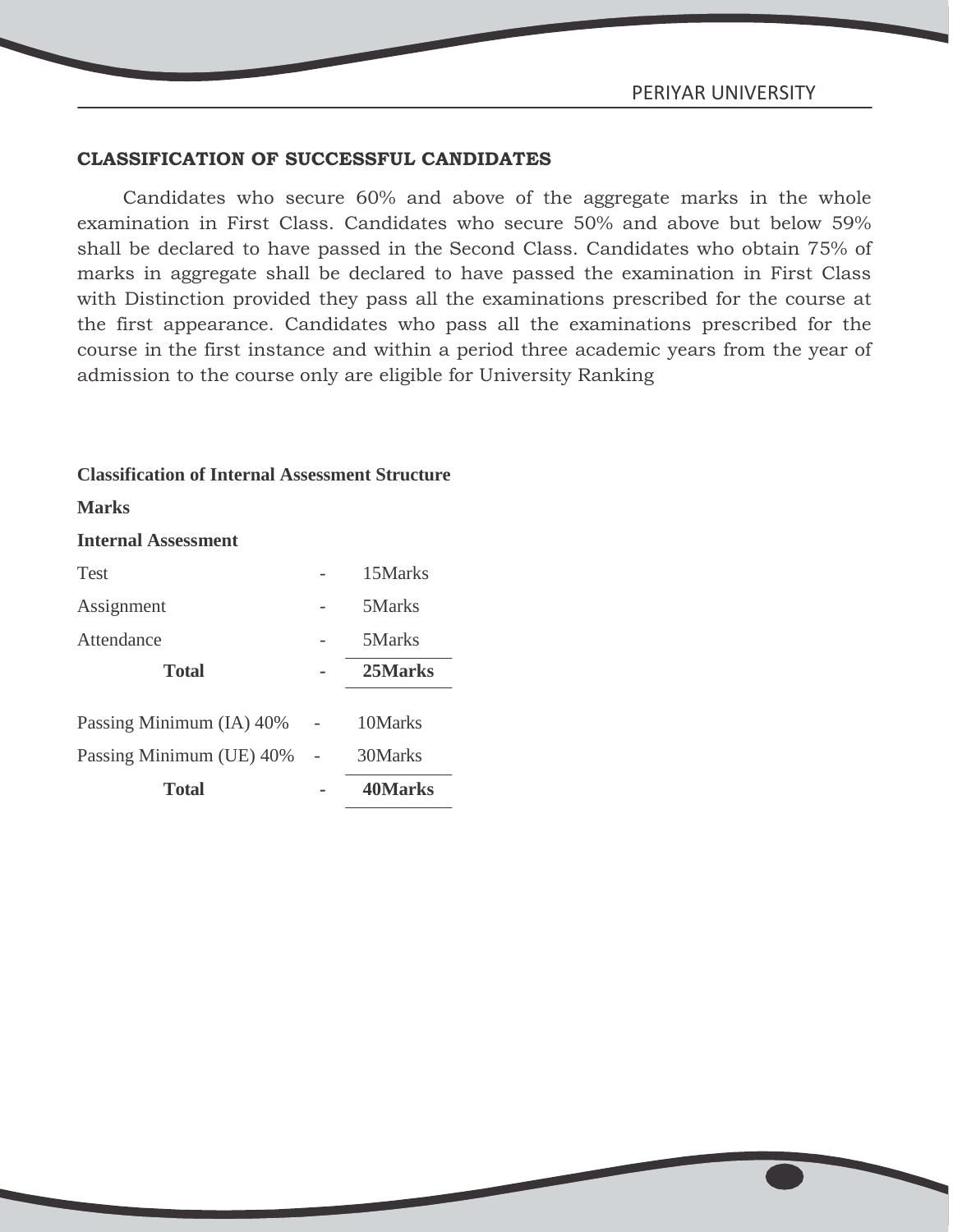## **QUESTION PAPER PATTERN FOR U.G. POLITICAL SCIENCE COURSE**

**(2021-2022 ONWARDS)**

**Time: 3hrs Max. Marks: 75**

**Part – A (15x1=15 Marks)**

**Answer All Questions**

**(3 questions from each Unit)**

**Part – B (2x5=10 Marks)**

**Answer any 2 Questions**

**(All Units should be represented)**

**Part – C (5 × 10 =50 Marks)**

**Answer All Questions**

**(2 Questions from each unit with internal choice)**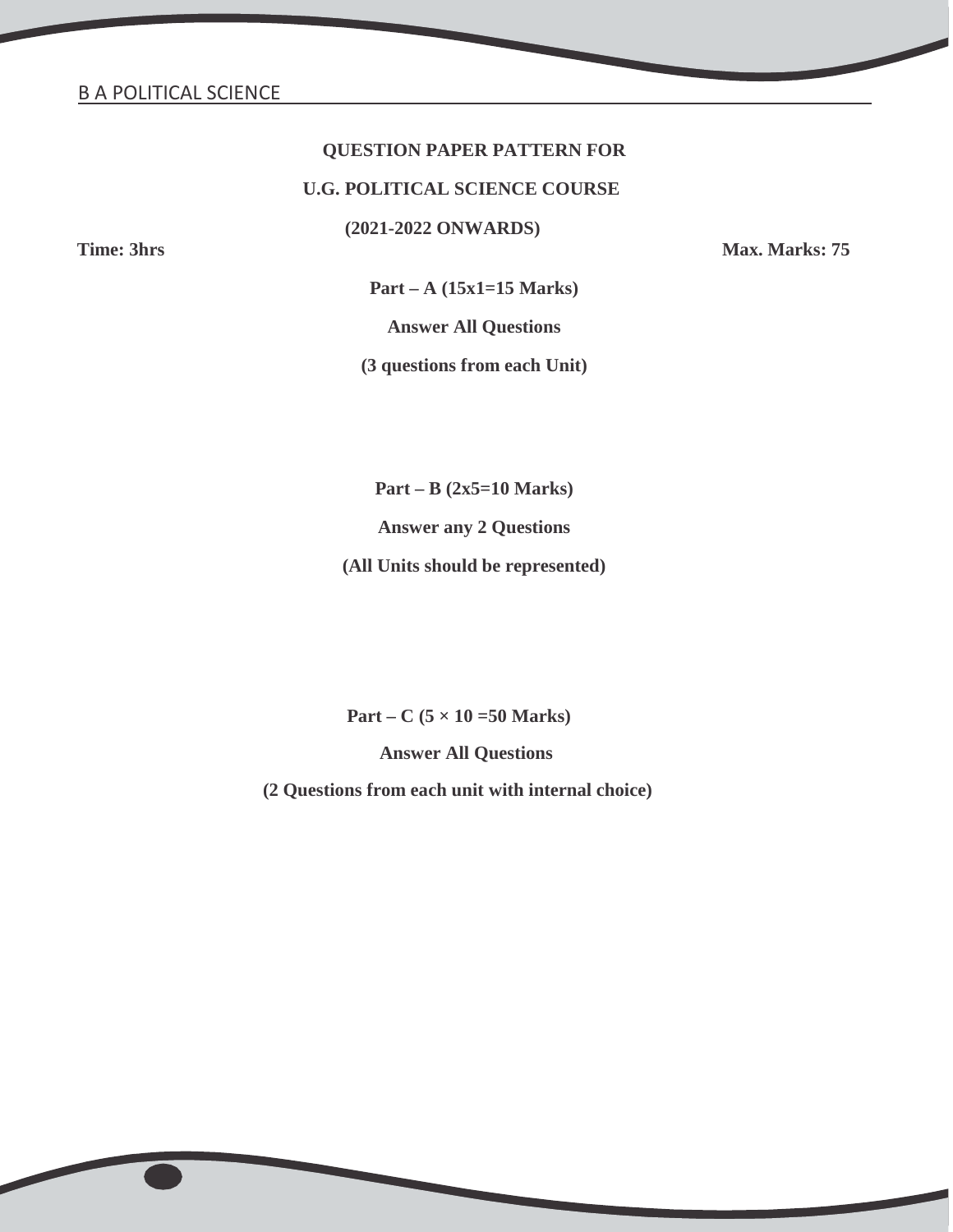PERIYAR UNIVERSITY

## **COURSE OF STUDY AND SCHEME OF EXAMINATION**

| S.<br>No.      | Part                   | <b>Title of the</b><br><b>Paper/Course</b>                      | <b>Hours</b>        | <b>Credits</b> | Int.<br><b>Marks</b> | Ext.<br><b>Marks</b> |
|----------------|------------------------|-----------------------------------------------------------------|---------------------|----------------|----------------------|----------------------|
|                |                        | <b>SEMESTER I</b>                                               |                     |                |                      |                      |
| 1.             | $\mathbf I$            | Tamil Paper I                                                   | $\overline{4}$      | 3              | 25                   | 75                   |
| 2.             | $\rm II$               | English                                                         | $\overline{4}$      | 3              | 25                   | 75                   |
| 3.             | $Core-I$               | Paper-I Principles of Political Science                         | 6                   | $\overline{4}$ | 25                   | 75                   |
| $\overline{4}$ | Core-II                | Organs of Government                                            | 6                   | $\overline{4}$ | 25                   | 75                   |
| 5.             | Allied I               | History of Tamilnadu from 1565 AD<br>to 1806 AD                 | 5                   | $\overline{4}$ | 25                   | 75                   |
| 6.             | Val. Ed                | Yoga                                                            | $\sqrt{2}$          |                | 25                   | 75                   |
|                | $7.$ Add- on<br>Course | Professional English-I                                          | 3                   | $\overline{4}$ | 25                   | 75                   |
|                |                        |                                                                 |                     |                |                      |                      |
|                |                        |                                                                 | 30                  | 22             |                      |                      |
| 8.             |                        | <b>SEMESTER II</b>                                              |                     | 3              |                      | 75                   |
| 9.             | I<br>$\rm II$          | Tamil Paper - II<br>English Paper - II                          | $\overline{4}$<br>4 | 3              | 25<br>25             | 75                   |
| 10.            | $Core - III$           | Modern Political Systems<br>(Britain, USA, Switzerland)         | 6                   | 5              | 25                   | 75                   |
| 11.            | Core-IV                | <b>Indian Political Thought</b><br>(Ancient to Medieval Period) | 6                   | 5              | $25\,$               | 75                   |
| 12.            | Allied-II              | History of Tamilnadu from<br>Vellore Mutiny to present<br>day   | $\overline{4}$      | 3              | 25                   | 75                   |
| 13.            | En. St                 | <b>Environmental Science</b>                                    | $\sqrt{2}$          |                | 25                   | 75                   |
| 14.            | Add-on<br>Course       | Professional English-II                                         | $\overline{4}$      | 3              | 25                   | 75                   |
|                |                        |                                                                 | 30                  | 22             |                      |                      |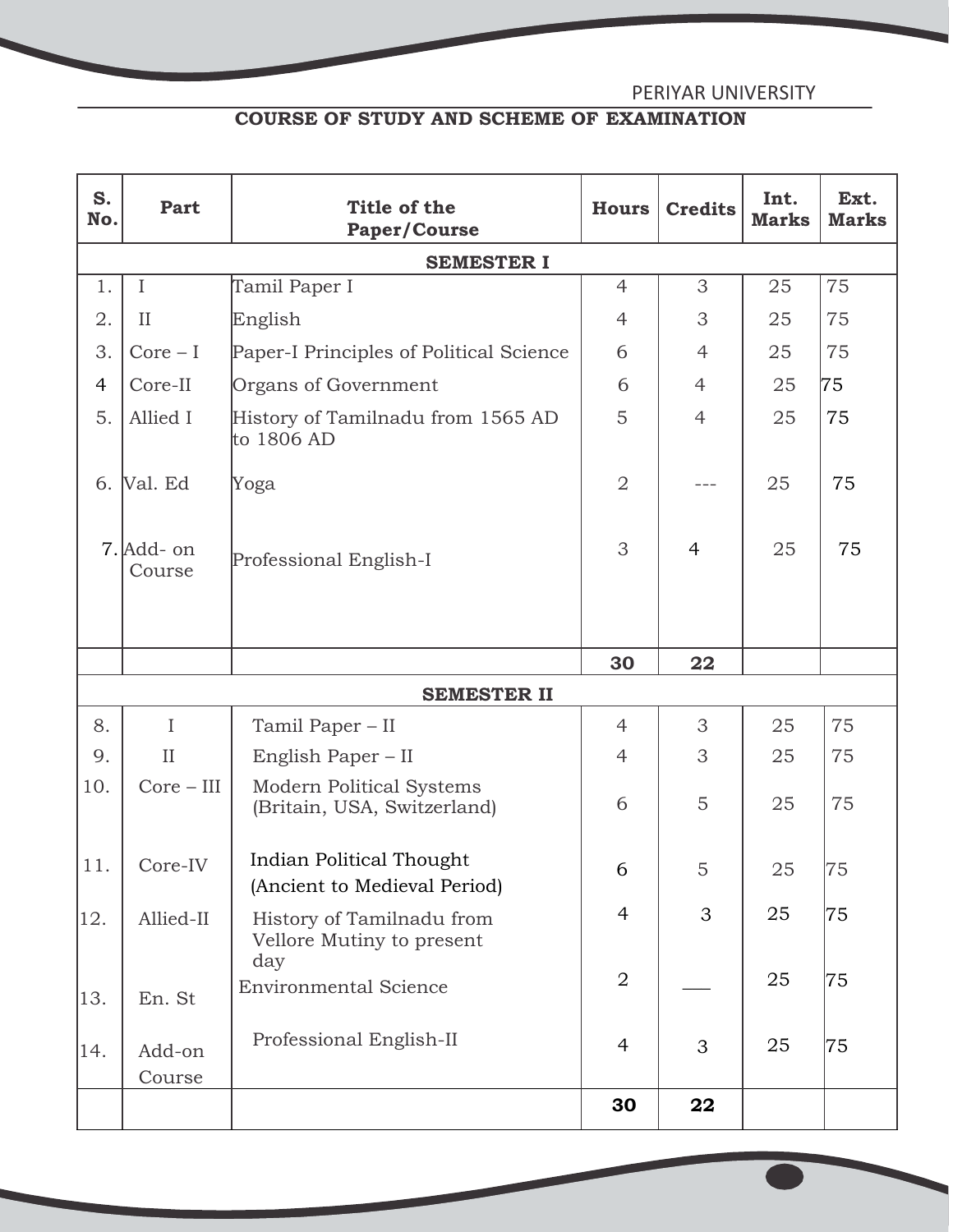| S.<br>No. | Part              | <b>Title of the Paper</b>                                  | <b>Hours</b>   | <b>Credits</b> | Int.<br><b>Marks</b> | Ext.<br><b>Marks</b> |
|-----------|-------------------|------------------------------------------------------------|----------------|----------------|----------------------|----------------------|
|           |                   | <b>SEMESTER III</b>                                        |                |                |                      |                      |
| 15.       | $\rm I$           | Tamil Paper - III                                          | 4              | 3              | 25                   | 75                   |
| 16.       | $\rm II$          | English Paper - III                                        | 4              | 3              | 25                   | 75                   |
| 17.       | $Core - V$        | Modern Indian Political Thinkers                           | 6              | $\overline{4}$ | 25                   | 75                   |
| 18        | Core-VI           | <b>Indian Constitution</b>                                 | 6              | 5              | 25                   | 75                   |
|           | 19. Allied-III    | Political Economy of India - I<br>(or)<br>Gandhian Thought | 6              | 5              | 25                   | 75                   |
| 20.       | $SBEC - I$        | <b>International Organizations</b>                         | $\overline{2}$ | $\overline{2}$ | 25                   | 75                   |
| 21.       | $NMEC - I$        | NMEC-Political Theory- I                                   | $\overline{2}$ | $\overline{2}$ | 25                   | 75                   |
|           |                   |                                                            | 30             | 24             |                      |                      |
|           |                   | <b>SEMESTER IV</b>                                         |                |                |                      |                      |
| 22        | $\rm I$           | Tamil<br>Paper<br>IV<br>$\overline{\phantom{a}}$           | 4              | 3              | 25                   | 75                   |
| 23        | $\rm II$          | English Paper<br>IV<br>$\equiv$                            |                |                |                      |                      |
|           |                   |                                                            | 4              | 3              | 25                   | 75                   |
| 24        | $Core - VII$      | Western Political Thought-I                                | 6              | $\overline{4}$ | 25                   | 75                   |
| 25        | Core-VIII         | Principles of Public Administration                        |                |                |                      |                      |
|           | $26\,$  Allied-IV | Political Economy of India-II                              | 6              | $\overline{4}$ | 25                   | 75                   |
|           |                   | (OR)                                                       | $\overline{4}$ | $\overline{4}$ | 25                   | 75                   |
|           |                   | Media Management                                           |                |                |                      |                      |
| 27        | SBEC-II           | E-Governance                                               | $\overline{4}$ | $\overline{2}$ | 25                   | 75                   |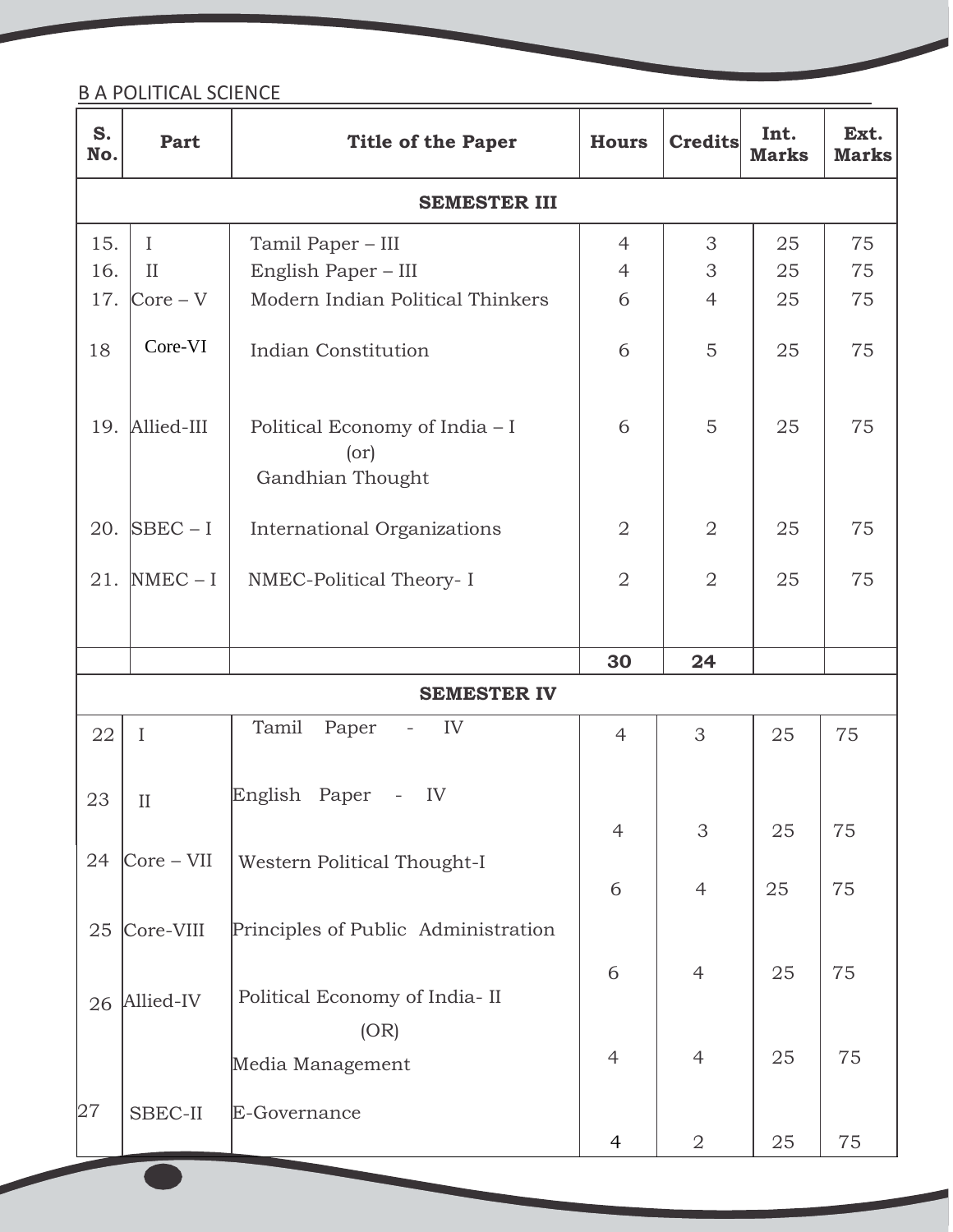|    |              | PERIYAR UNIVERSITY                               |                |                |                |    |    |
|----|--------------|--------------------------------------------------|----------------|----------------|----------------|----|----|
| 28 | NMEC-II      | NMEC-Political Theory-II                         |                |                |                |    |    |
|    |              |                                                  | $\overline{2}$ |                | $\overline{2}$ | 25 | 75 |
|    | Add-on       | <b>Field Visit</b>                               |                |                |                |    |    |
|    | Course       |                                                  |                |                |                |    |    |
|    |              |                                                  |                |                |                |    |    |
|    |              |                                                  |                |                |                |    |    |
|    |              |                                                  |                |                |                |    |    |
|    |              |                                                  |                |                |                |    |    |
|    |              |                                                  | 30             |                | 22             |    |    |
|    |              | <b>SEMESTER V</b>                                |                |                |                |    |    |
| 29 | $Core - IX$  | Western Political Thought-II                     |                | 6              | 5              | 25 | 75 |
| 30 | $Core - X$   | Government & Politics of Tamilnadu<br>Since 1900 |                | 6              | 5              | 25 | 75 |
| 31 | $Core - XI$  | Indian Administration                            |                | 6              | 5              | 25 | 75 |
| 32 | $Core - XII$ | International Relations since 1900               |                | 6              | 5              | 25 | 75 |
| 33 | SBEC-III     | Consumer Rights and Protection<br>In India       |                | $\overline{2}$ | $\overline{2}$ | 25 | 75 |
|    |              |                                                  |                |                |                |    |    |
| 34 | Elective -I  | Women Empowerment                                |                | $\overline{4}$ | 3              | 25 | 75 |
|    |              |                                                  |                | 30             | 25             |    |    |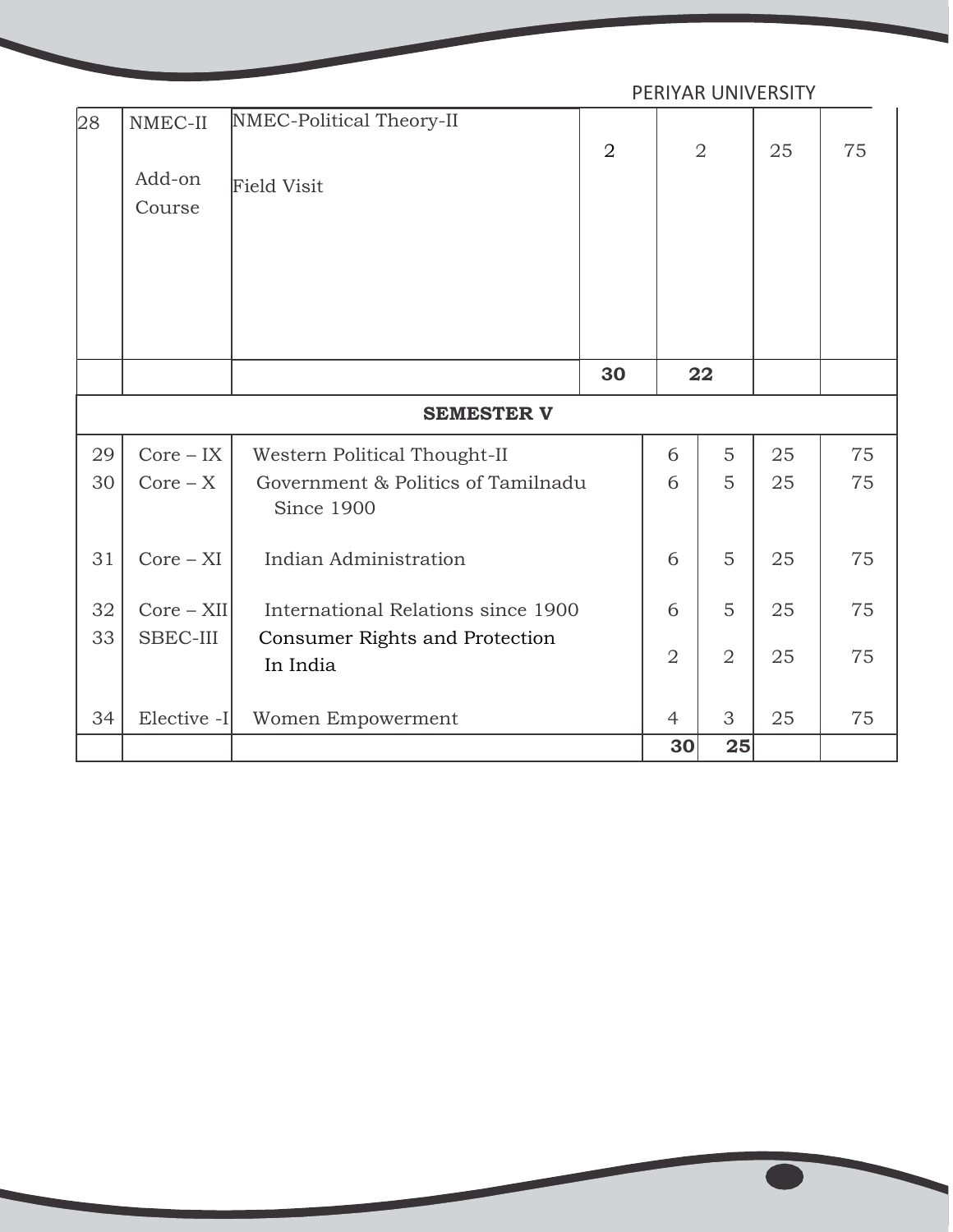| S.<br>No. | Part            | <b>Title of the Paper</b>    | <b>Hours</b>   | <b>Credits</b> | Int.<br><b>Marks</b> | Ext.<br><b>Marks</b> |
|-----------|-----------------|------------------------------|----------------|----------------|----------------------|----------------------|
|           |                 | <b>SEMESTER VI</b>           |                |                |                      |                      |
| 35        | $Core - XIII$   | Indian Government & Politics | 6              | 5              | 25                   | 75                   |
| 36        | $Core - XIV$    | <b>Modern Constitutions</b>  | 6              | 5              | 25                   | 75                   |
| 37        | $Core - XV$     | Foreign Policy of India      | 6              | 5              | 25                   | 75                   |
| 38        | $Core - XVI$    | Human Rights                 | 5              | 5              | 25                   | 75                   |
| 39        | SBEC-IV         | Human Resource Management    | $\overline{2}$ | $\overline{2}$ | 25                   | 75                   |
| 40        | $Elective - II$ | Local Governments in India   | 5              | 3              | 25                   | 75                   |
|           |                 | <b>Extension Activities</b>  |                |                |                      |                      |
|           |                 |                              | 30             | 25             |                      |                      |
|           |                 | <b>Total Hours - 180</b>     |                |                |                      |                      |
|           |                 | <b>Total Credits -140</b>    |                |                |                      |                      |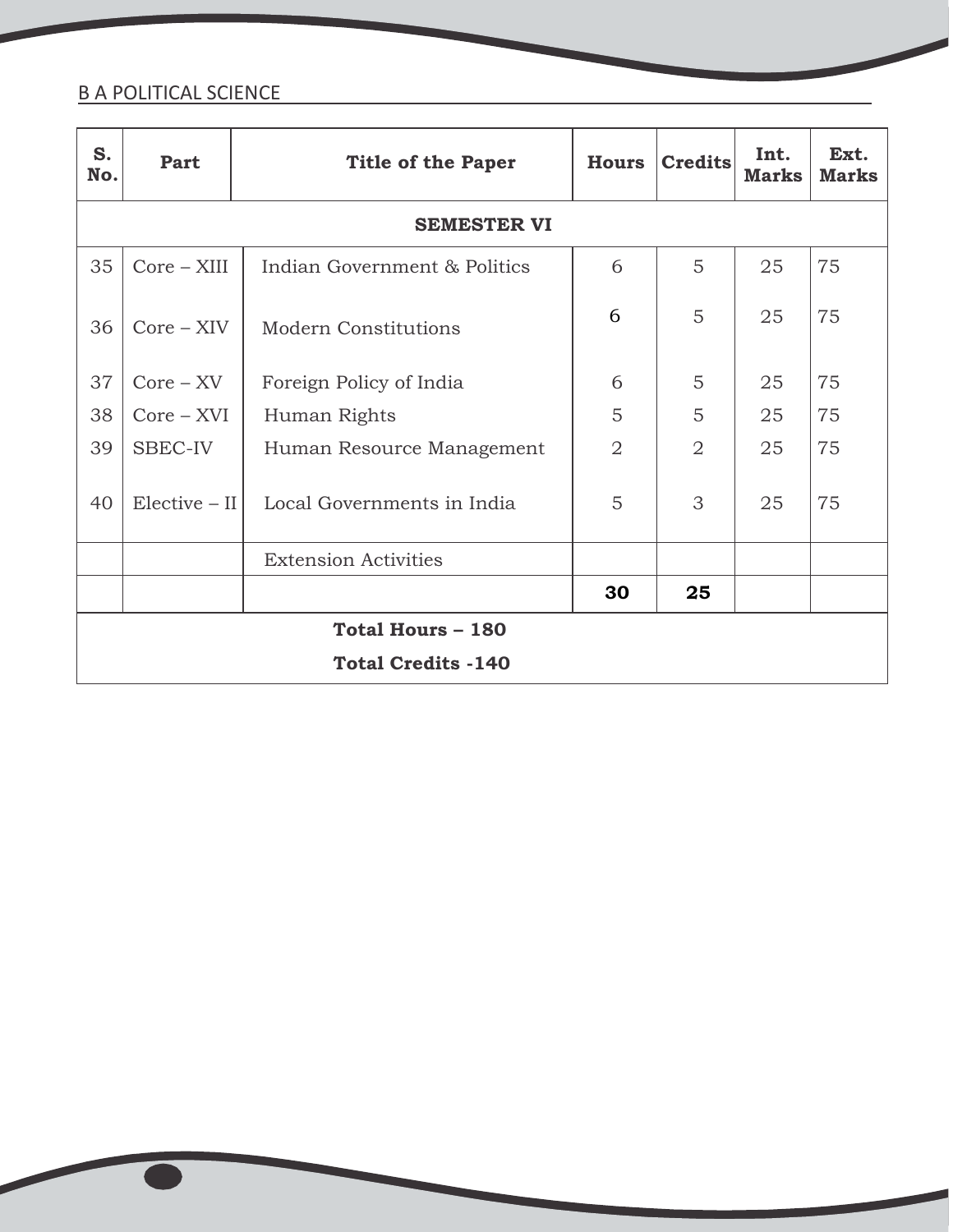## **B. A. POLITICAL SCIENCE SEMESTER – I**

#### **CORE– I PRINCIPLES OF POLITICAL SCIENCE**

#### **UNIT – IIntroduction**

Meaning, Nature and Scope of Political Science – Approaches to the study of Political Science – A debate on Arts versus Science-Relationship between Political Science and other Social sciences.

#### **UNIT – II Origin and Elements of the State**

Origin, meaning, nature and elements of the state-Functions - Ends of State - Welfare State - Distinction between State and Society, Association and Government.

#### **UNIT – III Concepts of Political system**

Law, Liberty, Equality and Justice - Rights and Duties- Power and Authority – Political Obligation.

#### **UNIT-IV Forms of Government**

Monarchy – tyranny – Aristocracy – Oligarchy- Polity and Democracy – Parliamentary and Presidential system of government.

#### **UNIT-V Political Ideologies**

Liberalism, Communism, Socialism, Secularism, Fascism.

- 1. GilchristR.N., *Principles of Political Sciences*, Orient Longman Madras,1983.
- 2. Appadurai A., *The Substances of Politics*, Oxford University Press India, Madras, 1974.
- 3. Amal Ray and Bhattacharya, *Political Theory Ideas and Institutions,* The World Press, Calcutta.
- 4. V.D.Mahajan*, Political Theory*,S.Chand&CompanyLtd,NewDelhi,2012.
- 5. A.C.Kapoor, *Principles of Political Science,*S.Chand&CompanyLtd,NewDelhi,2012.
- 6. JohariJ.C., *Principles of Modern Political Science*, Publications Pvt. Ltd.,New Delhi,1989.
- 7. R.C. Agarwal*, Political Theory*, S.Chand & Company Ltd., NewDelhi,2010.
- 8. Eddy Asirvatham and K. K. Mishra, *PoliticalTheory*, S. Chand & Company Ltd.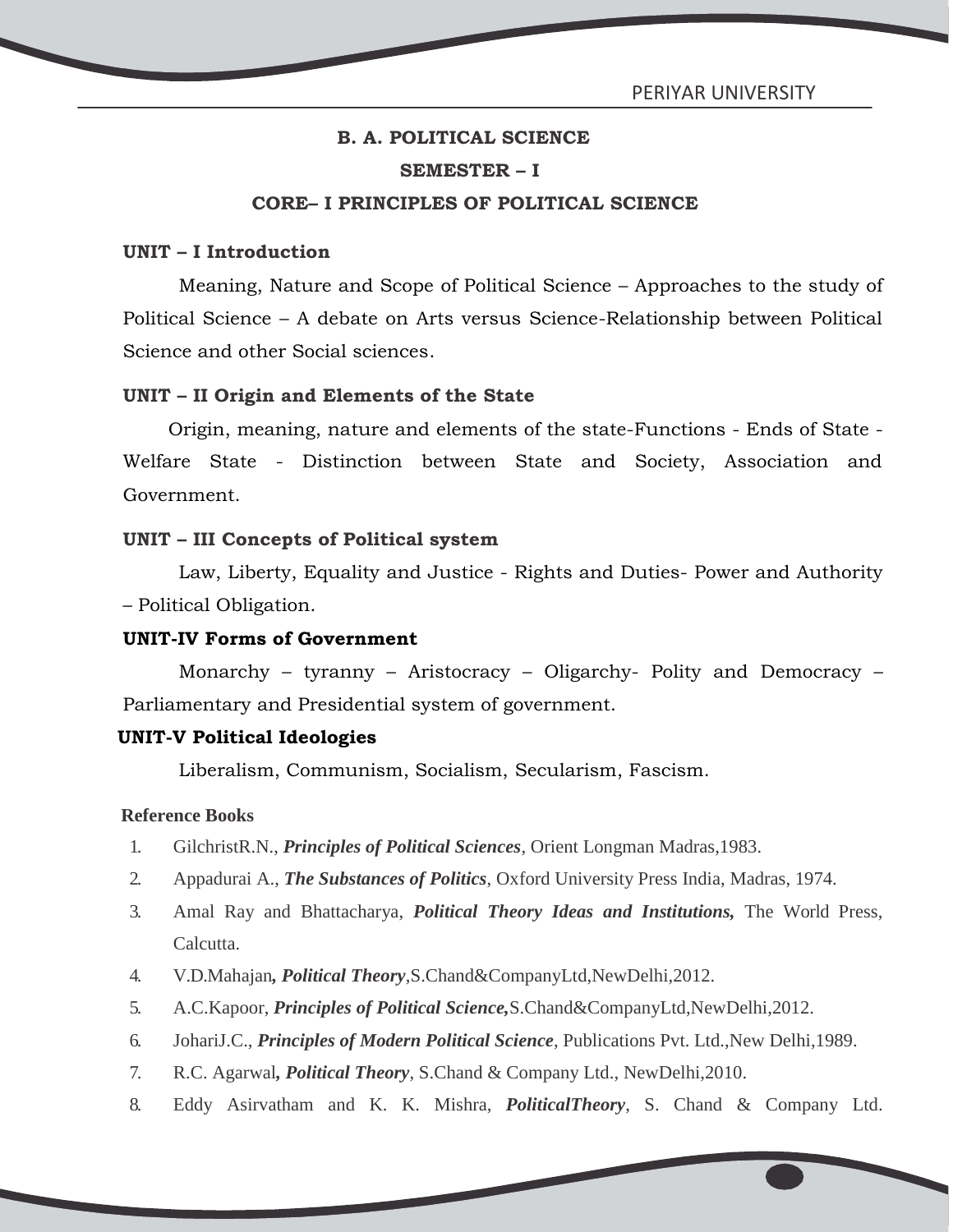#### **SEMESTER – I**

#### **CORE-II-ORGANS OF GOVERNMENT**

#### **UNIT-I Constitution**

Meaning and Definition of Constitution- Classification of Constitution : Written and unwritten – Flexible and Rigid Constitution – Types of Government: Unitary and Federal –Merits and Demerits.

#### **UNIT-II Organs of Government**

Legislature: Unicameral and bicameral legislatures- Merits and Demerits- Executive: Parliamentary –Presidential –Plural Executive – Functions of Executive.

#### **UNIT-III Judiciary**

Judiciary: Powers and Functions –Judicial Review – Separation of Powers – Check and Balances – Rule of Law and Administrative Law

#### **UNIT-IV Electoral Procedures**

Meaning and types of Suffrage- Meaning and types of Constituency – Methods of Election- Meaning and types of Representation – Representation of Minorities-Reserved Constituency

#### **UNIT-V Political Parities and Pressure Groups**

Meaning, Nature and Objectives of Political Parties- Classification of Party System- Functions of the Political Parties-Pressure groups: Meaning nature and Functions of Pressure Groups-Types and Strategies.

- 1. AppaduraiA., *The Substances of Politics*, Oxford University Press India, Madras, 1974.
- 2. JohariJ.C., *Principles of Modern Political Science*, Publications Pvt. Ltd.,New Delhi,1989.
- 3. Johari J.C., **New Comparative Government,** Lotus Press, New Delhi, 2010.
- 4. Wheare K. C., **Modern Constitutions,** Oxford University, New Delhi.
- 5. Storng C. F ., **Modern Political Constitutions**: The English Language Book Society and Sidgwick & Jackson Ltd, London
- 6. Ball, Allan R., **Modern Politics and Government**, Macmillan , New Delhi.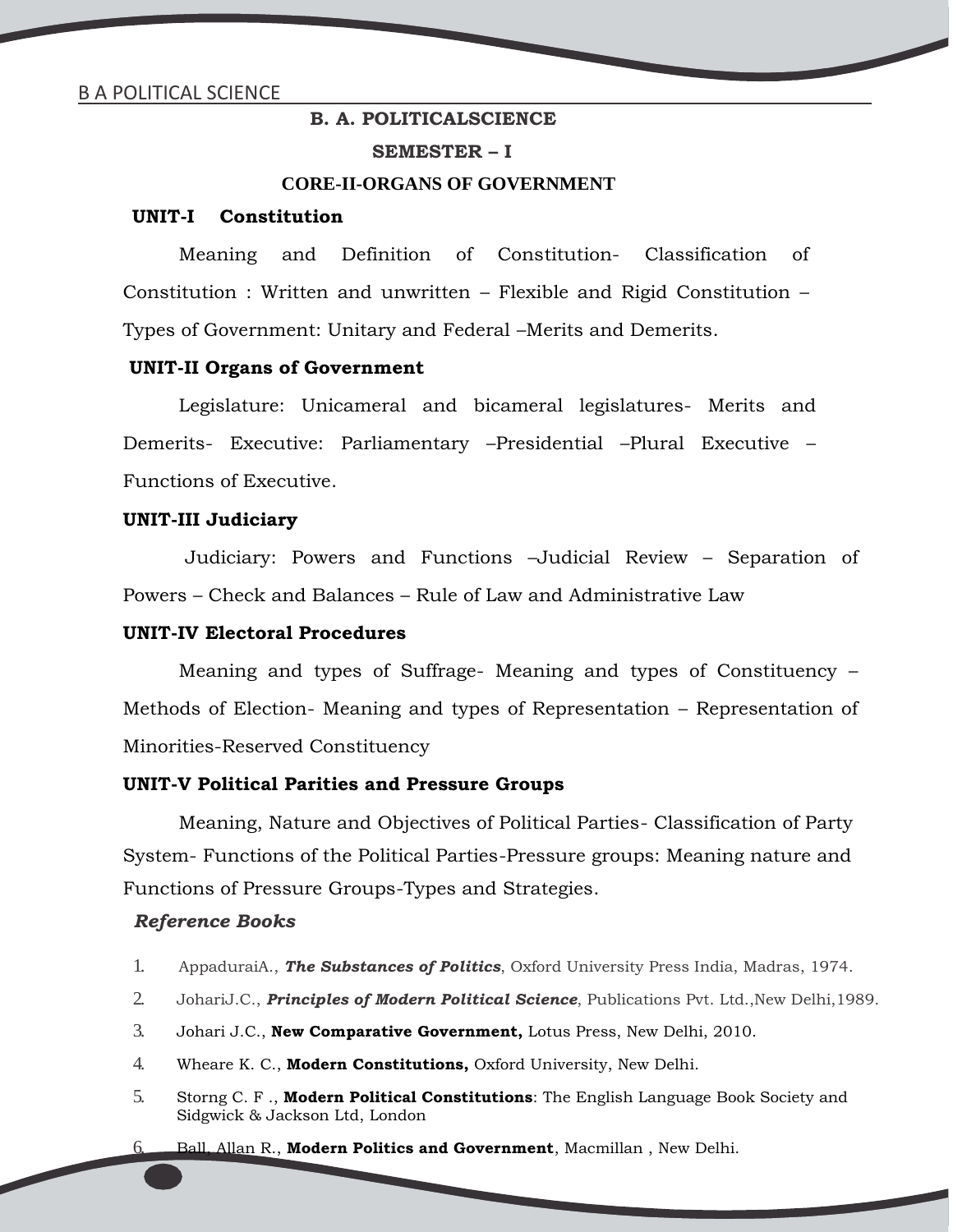## **B. A. POLITICAL SCIENCE SEMESTER – I History Allied for Political Science HISTORY OF TAMIL NADU from 1565 AD -1806 AD**

#### **UNIT –I**

Tamil Country under Vijayanagar Rule – Nayaks rule in Tamil Nadu- Administration – Social and Economic Life-Religion - Literature - Art and Architecture.

#### **UNIT-II**

Tamil Nadu under Maratha rule- Administration – Society and development of Religion- Literature- Fine Arts.

#### **UNIT-III**

Tamil Nadu under Nawabs – Navayats and Wallajas- European Settlements – Administration of the Nawabs

#### **UNIT-IV**

Poligas of Tamil Nadu- South Indian Rebellions Pulidevan –Veerapandiya Katta Pomman- Kallar Revolt and Vellore Mutiny.

#### **UNIT-V**

Social and Reform Movements – Narayan Guru Economic Drain – Fall of Cottage Industries-Position of Women.

- 1. Subramanian. N., History of Tamilnadu, Vol.3.
- 2. Rajayyan .K., History of Tamilnadu.
- 3. Sastri.K.A.N., History of South India.
- 4. Sathiyanatha.R., Political and Cultural History of India.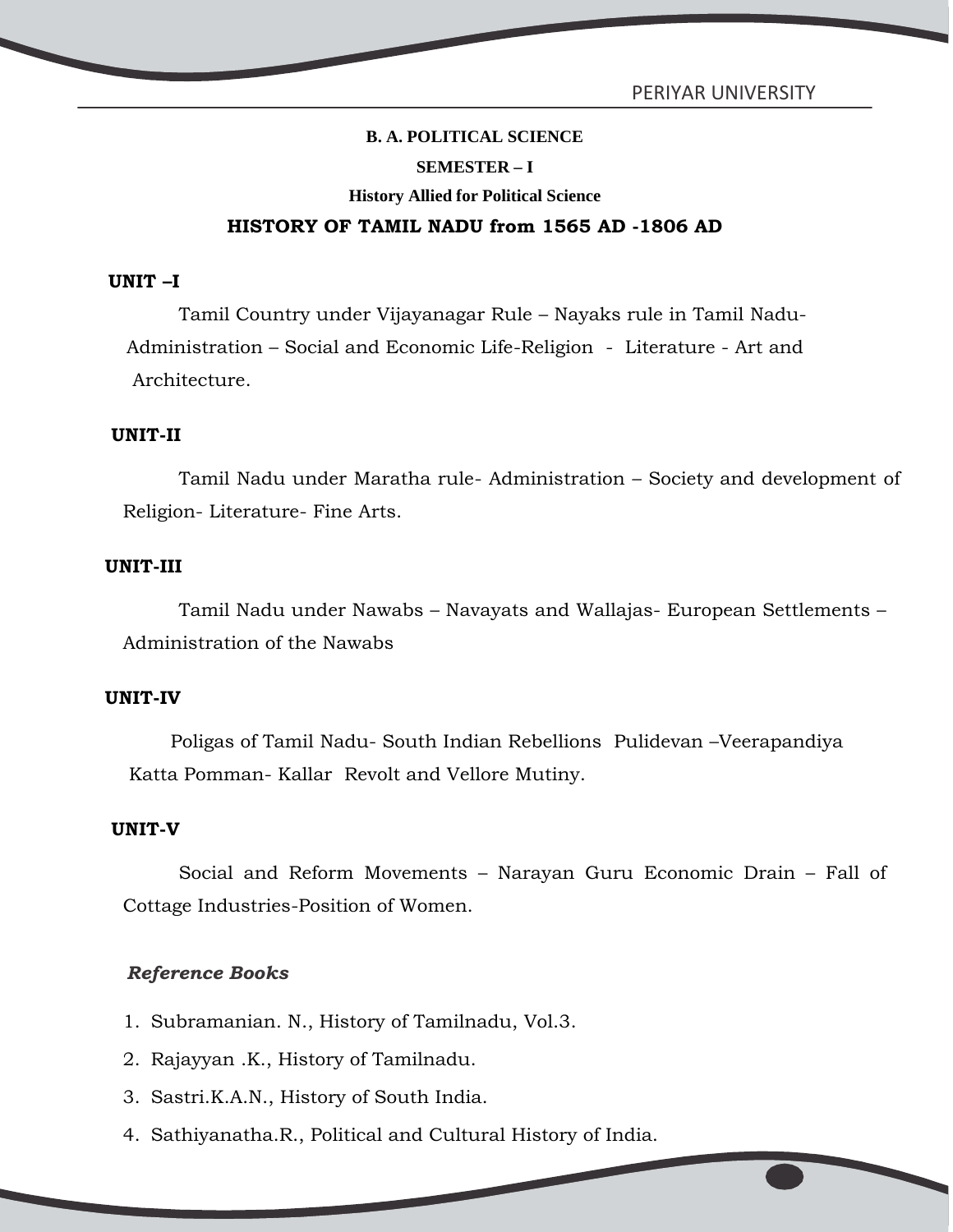## **B.A. POLITICAL SCIENCE SEMESTER -I PROFESSIONAL ENGLISH -I**

#### **OBJECTIVES:**

• To develop the language skills of students by offering adequate practice in professional contexts.

• To focus on developing students' knowledge that will help in efficient communication

• To sharpen students' critical thinking skills and make students culturally aware of the target situation.

#### **UNIT I: COMMUNICATION**

**Listening**: Listening to audio text and answering questions - Listening to Instructions - **Reading:** Comprehension passages –Differentiate between facts and opinion - **Writing:** Developing a story with pictures**.**

#### **UNIT II: DESCRIPTION**

**Listening:** Listening to process description-Drawing a flow chart - **Speaking:** Role play (formal context) - **Reading:** Skimming/Scanning- Reading passages on products, equipment and gadgets. - **Writing:** Process Description – Compare and Contrast - Paragraph-Sentence Definition and Extended definition - Free Writing -**Vocabulary:** Register specific -Incorporated into the LSRW tasks.

#### **UNIT III: NEGOTIATION STRATEGIES**

**Listening:** Listening to interviews of specialists / Inventors in fields

(Subject specific) - **Speaking:** Brainstorming. (Mind mapping) - Small group discussions (Subject- Specific) - **Reading:** Longer Reading text -**Writing**: Essay Writing (250 words) - **Vocabulary:** Register specific -Incorporated into the LSRW

tasks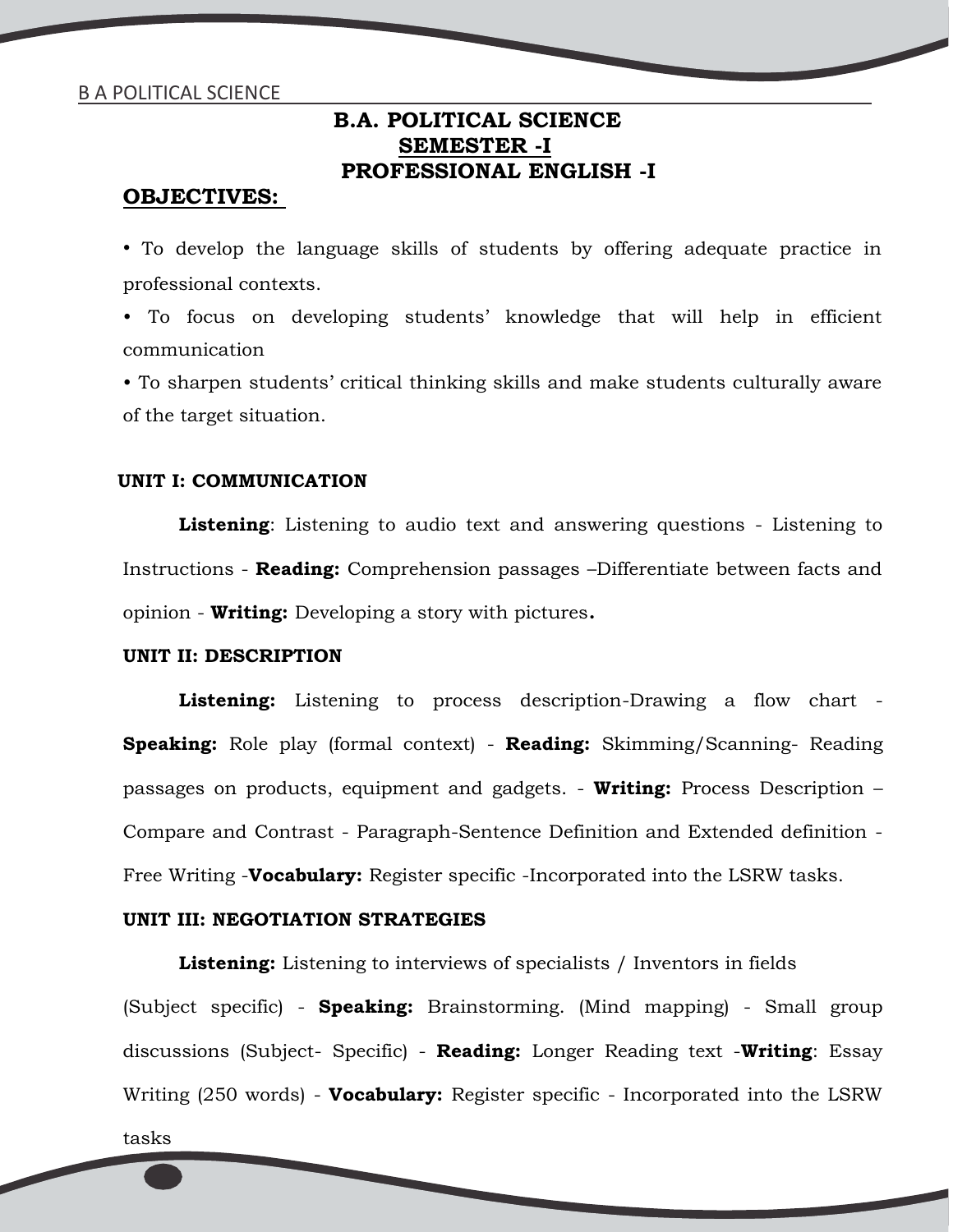#### **UNIT IV: PRESENTATION SKILLS**

**Listening**: Listening to lectures - **Speaking:** Short talks. **Reading:** Reading Comprehension passages - **Writing:** Writing Recommendations Interpreting Visuals inputs - **Vocabulary:** Register specific - Incorporated into the LSRW tasks

#### **UNIT V: CRITICAL THINKING SKILLS**

**Listening:** Listening comprehension- Listening for information - **Speaking**: Making presentations (with PPT- practice) - **Reading**: Comprehension passages – Note making - Comprehension: Motivational article on Professional Competence, Professional Ethics and Life Skills) - **Writing:** Problem and Solution essay– Creative writing –Summary writing - **Vocabulary:** Register specific - Incorporated into the LSRW tasks

#### **Reference**

- 1. V.Sasikumar, Spoken English A Self: Learning guide to conversation practice, SAG Publications, 2010
- 2. J.K.Gangal, A Practice Course in spoken English, Vikas Publications, 20012
- 3. Robert Caret, Spoken English, Robbin Publishers, 2005
- 4. Norman Lewis, Word Power Made Easy, Pear Publications, 2015
- 5. O'Dell and Michael Mccart, English Collation in Use, paradise Publications, 2005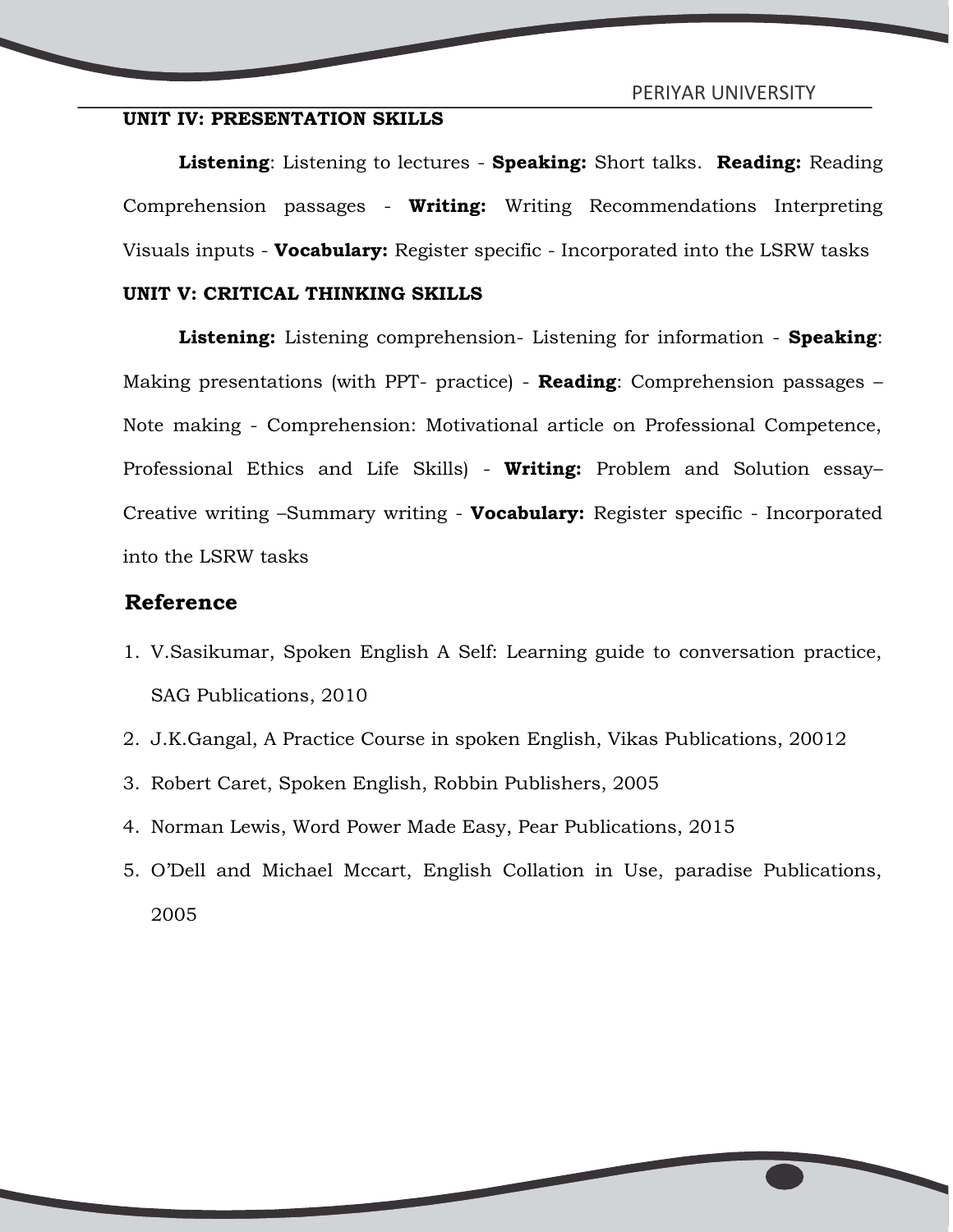#### **B. A. POLITICAL SCIENCE SEMESTER – II**

#### **CORE– III MODERN POLITICAL SYSTEMS (BRITAIN, USA, SWITZERLAND)**

#### **UNIT – I British Political System-I**

Salient Features of the Constitution – Customs and Conventions – Monarchy- Parliament- Speaker – House of Commons – House of Lords – Powers and Functions.

#### **UNIT – II British Political System-II**

Prime Minister and his Council of Ministers- Powers and Functions- Law making Procedure- Committee System- Judiciary- Political Parties.

#### **UNIT – III American Political System-I**

Salient Features of the Constitution–Federal System – Separation of Powers- Theory and Practice in USA - President – Method of Election – Powers and Functions.

#### **UNIT – IV American Political System-II**

American Congress: Speaker- Law Making Procedure- Committee System- Judiciary- Political Parties.

#### **UNIT – V Switzerland Political system**

Salient Features of the Constitution – Executive - Legislature: – Direct Democracy and its Devices - Judiciary– Political parties.

- 1. A.C.Kapur,*SelectConstitutions*,S.Chand and CompanyLtd., NewDelhi, 2010.
- 2. Vishnoo Bhagvan & Vidhya Bhushan, *World Constitutions*, Sterling Publishers Ltd., NewDelhi, 2008.
- 3. MahajanV.D,*SelectModernGovernments*, S.Chand and Company Ltd. NewDelhi, 2011.
- 4. J.C.Johari,*New Comparative Government*, LotusPress, NewDelhi, 2010.
- 5. P.Gomathinayagam, *Modern Governments*,Tensy Publications, Sivakasi, 2010.
- 6. B.C. Rai, *The World Constitution: A Comparative Study (U.S.A., U.K., Soviet Union, Switzerland, Japan, France, Australia, Canada, India, Pakistan)*, PrakashanKendra, Lucknow, 2001.
- 7. U.R.Ghai;*ComparativePolitics&Government*,NewAcademicPublishingHouse, Jalandhar,2001.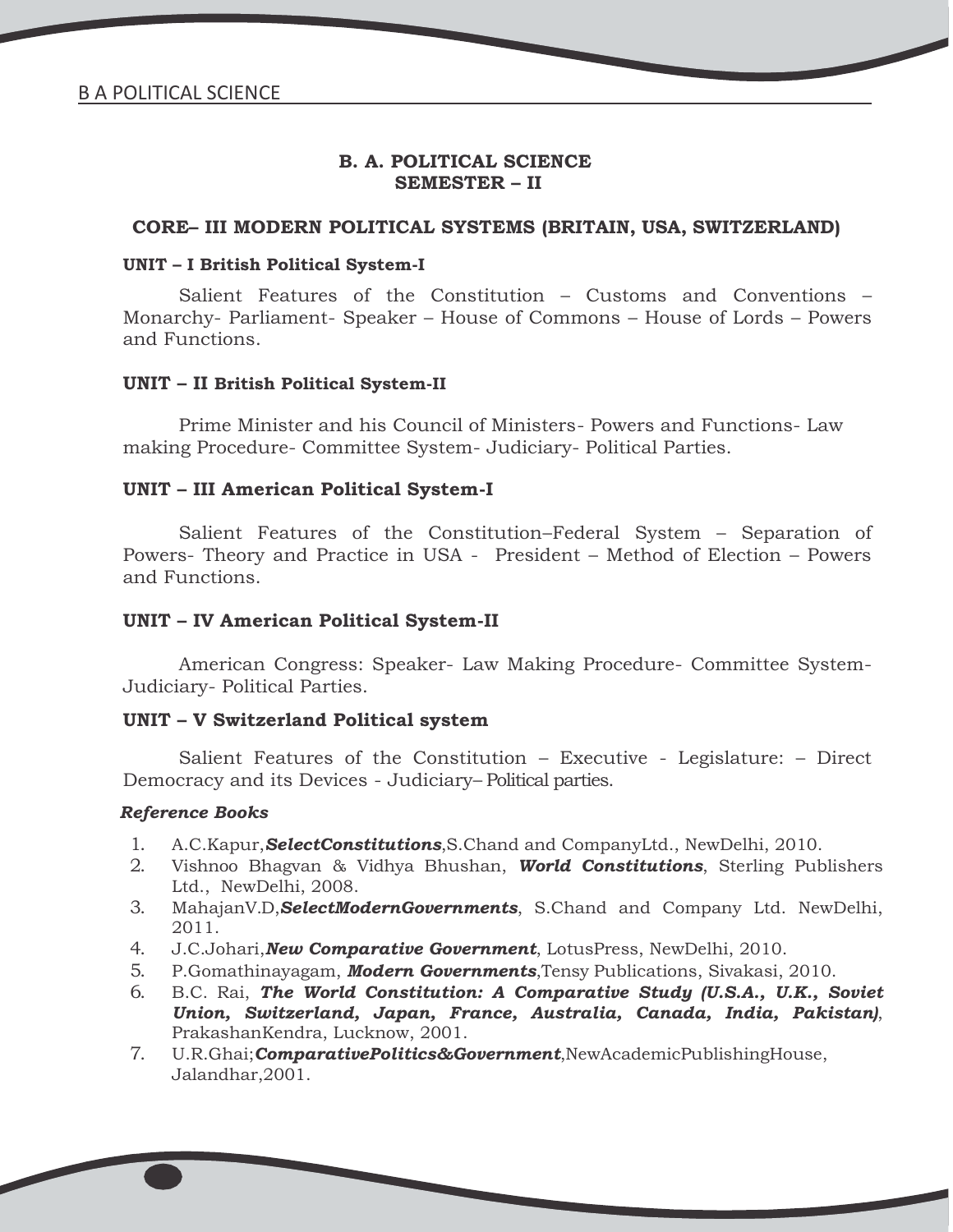#### **B. A. POLITICAL SCIENCE SEMESTER – II CORE-IV -INDIAN POLITICAL THOUGHT (Ancient to Medieval Period)**

#### **UNIT – I Introduction**

Sources and significance of Ancient and Indian Political Thought - Social and Political Institutions in Vedic and Epic periods – State – Law – Justice – Dharma – Caste System – Varnasharma Dharma

#### **UNIT – II Kautilya**

Kautilya'sArthashastra: Kingship - Nature and Functions of State - Inter States relations - Mandala Theory - King's Army - Ministers - Spy system -Kautilya's perception about corruption.

#### **UNIT–III Manu**

Manu: Ideological foundation, Central theme and content of Manusmriti, the

State, Saptanga theory, territorial and financial administration, judicial system,

inter-state relations.

#### **UNIT – IV Thiruvalluvar**

Thiruvalluvar's Contribution to Indian Political Thought: Kingship- Good Government - Tyranny- Diplomacy- Ministers.

#### **UNIT – V Medieval Political Thought**

Ramanujar– Thulasidas - Kabir– Gurunanak.

- 1. J.C.Jojhari, *Political Thought: Ancient & Medieval,* Vol.I, Metropolitan Book Co, Pvt. Ltd., New Delhi,2012.
- 2. AletkarA.S.,*State and Government in Ancient India*; Motilal Banarasi Das, NewDelhi.
- 3. Sharam,P.*Ancient Indian Political Institution*, Meenakshi Prakasan, Meerut.
- 4. Varma, V.P., *Ancient and Medieval Indian Political Thought,* Lakshmi Narayan Agarwal, Agra,2001.
- 5. Thalai Madhiyavan, *Nabigal Nayagam Valkai Varalaru,* Kizhakku Pathippagam, Chennai, 2014.
- 6. Bharasnath Diwari*, Kabir*, NBT, NewDelhi, 2011.
- 7. M.L. Ahuja, *Indian Political Thought,* Dominant Publishers, NewDelhi, 2012.
- 8. C.Rajagopalachari, *Kural,* Bharati Vidya Bhavan, Mumbai, 2013.
- 9. S.M. Diaz and N. Mahalingam, Thirukkural (Two Volumes) Ramannada Adigalar Foundation, Coimbatore, 2014.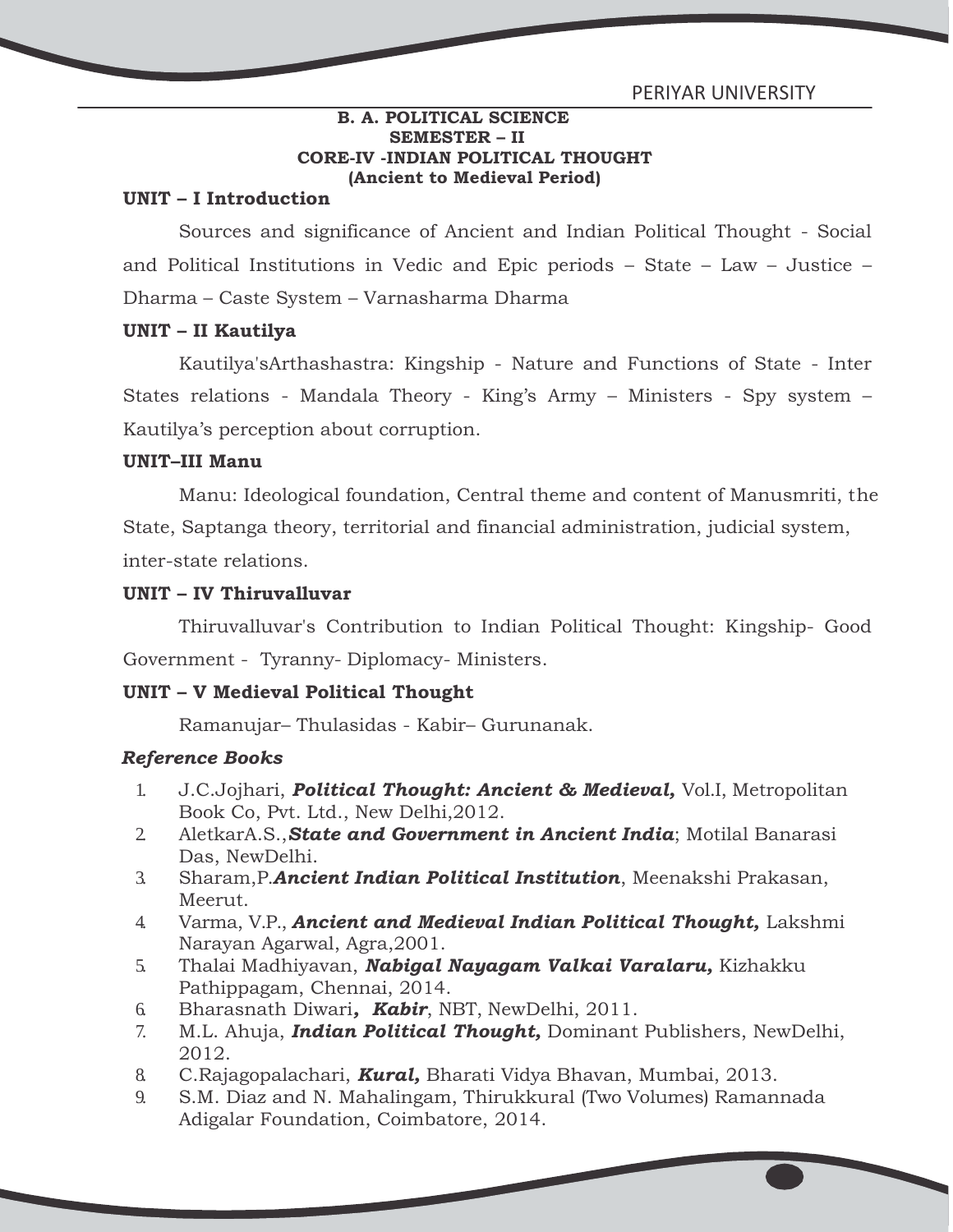## **B. A. POLITICAL SCIENCE Allied-II SEMESTER – II**

## **HISTORY OF TAMILNADU FROM VELLORE MUTINY TO THE PRESENT DAY UNIT – I**

Tamil Nadu under the British Administration-Revenue and Judiciary – Progress of Education – Social and Economic Conditions.**.**

#### **UNIT – II**

Role of TamilNadu in Freedom Movement- The role of Women- Justice Party and rule –Non-Brahmin Movement- Self Respect Movement- The role of EVR- Social Reforms Movements –Temple Entrance.

#### **UNIT – III**

The Congress rule in Tamilnadu -C. Rajagobalachariar- Kamarajar and his contributions.

#### **UNIT – IV**

Political Parties in TamilNadu: DK -Emergence of DMK-C.N. Annadurai-M.G. R and ADMK.

#### **UNIT – V**

Cultural Movements in 20th Century – Development of Mass Media- Development of Education in Tamilnadu-Tamilnadu and Srilankan Problem- Development of Industires.

- 1. Subramanian. N., History of Tamilnadu, Vol.3.
- 2. Rajayyan .K., History of Tamilnadu.
- 3. Alala Sundaram. A., History of Tamilnadu.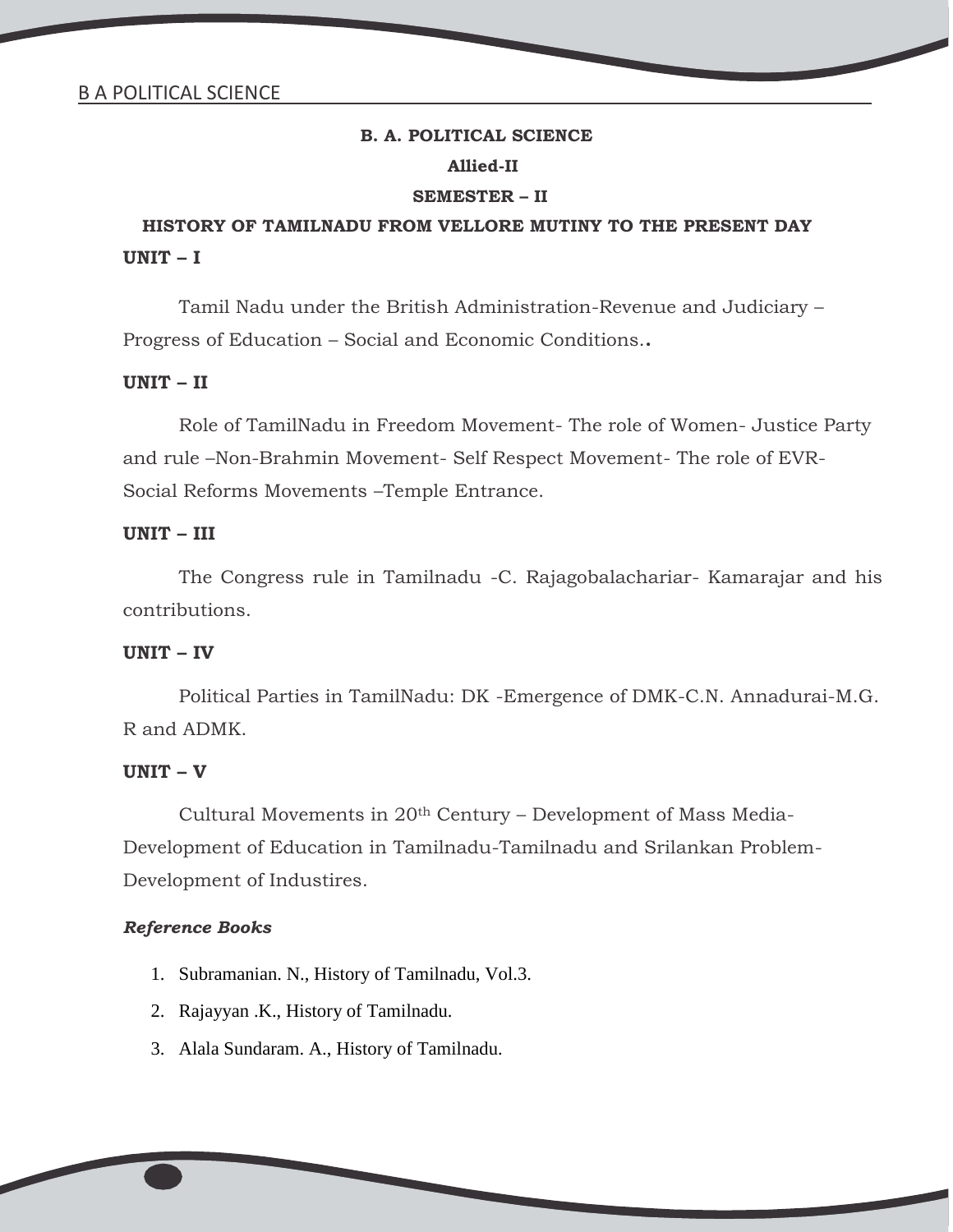PERIYAR UNIVERSITY

## **B.A. POLITICAL SCIENCE SEMESTER-II PROFESSIONAL ENGLISH-II**

Hours: 60

## **Objectives:**

- The Professional Communication Skills Course is intended to help Learners in Arts and Science colleges.
- Develop their competence in the use of English competitiveness and thereby improve their Employability Skills.
- Help students with a research bent of mind develop their skills in writing reports and research proposals.

#### **UNIT I- COMMUNICATIVE COMPETENCE**

**Listening** – Listening to two talks/lectures by specialists on selected subject specific topics -(TED Talks) and answering comprehension exercises (inferential questions)

**Speaking:** Small group discussions (the discussions could be based on the listening and reading passages- open ended questions

**Reading:** Two subject-based reading texts followed by comprehension activities/exercises

#### **UNIT II - PERSUASIVE COMMUNICATION**

Listening: listening to a product launch- sensitizing learners to the nuances of persuasive communication - **Speaking:** debates – Just-A Minute Activities - **Reading:** reading texts on advertisements -**Writing:** dialogue writing- writing an argumentative /persuasive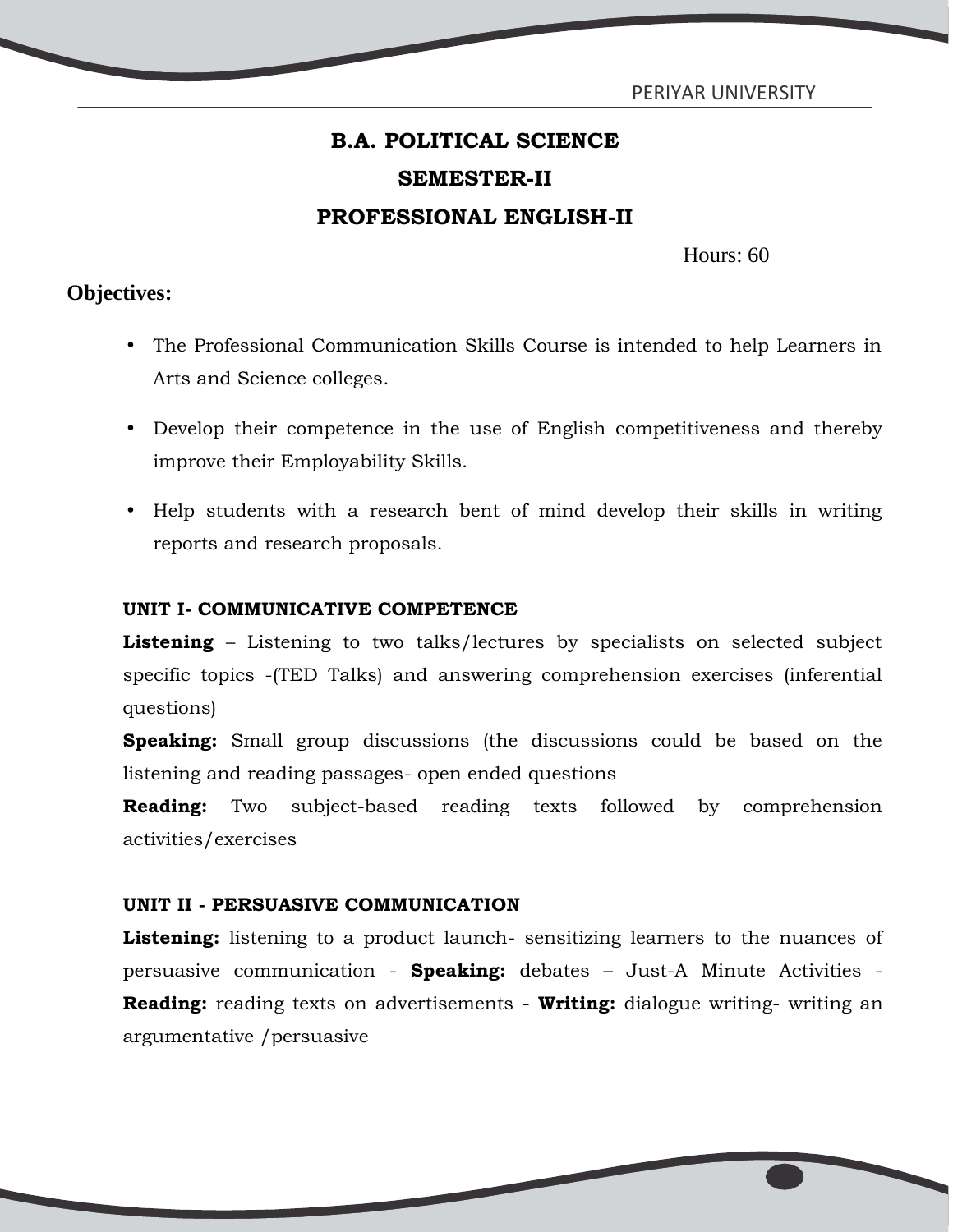#### **UNIT III- DIGITAL COMPETENCE**

Listening to interviews (subject related)

Speaking: Interviews with subject specialists (using video conferencing skills) Creating Vlogs - Reading: Selected sample of Web Page (subject area) -Writing: Creating Web Pages - Reading Comprehension: Essay on Digital Competence for Academic and Professional Life.

#### **UNIT IV - CREATIVITY AND IMAGINATION**

Listening to short (2 to 5 minutes) academic videos (prepared by EMRC/ other MOOC videoson Indian academic sites – E.g.https://[www.youtube.com/watch?](www.youtube.com/watch)v=tpvicScuDy0) - Speaking: Making oral presentations through short films – subject based -Reading: Essay on Creativity and Imagination (subject based) - Writing – Basic Script Writing for short films (subject based) - Creating webpages, blogs, flyers and brochures (subject based)

#### **UNIT V- WORKPLACECOMMUNICATION&BASICS OF ACADEMIC WRITING**

Listening -Short academic presentation using PowerPoint - Reading & Writing: Product Profiles, Circulars, Minutes of Meeting -Writing an introduction, paraphrasing and Punctuation.

#### **Reference**

- 1. Jean Yates, Practice Makes Perfect English conversation, premium Publications, 2011
- 2. Jeyeeshree Balan, Spoken English, McGrawHills, 2008
- 3. Michael Swan, Practical English Usage, Oxford University Press, 2017
- 4. Sreevalsan, Spoken English: A Hands on guide to English conversation practice, Vikas Publishing House, 2002
- 5. J.P.Harrison and Bansa, Spoken English, Orient Longman Limited,2010.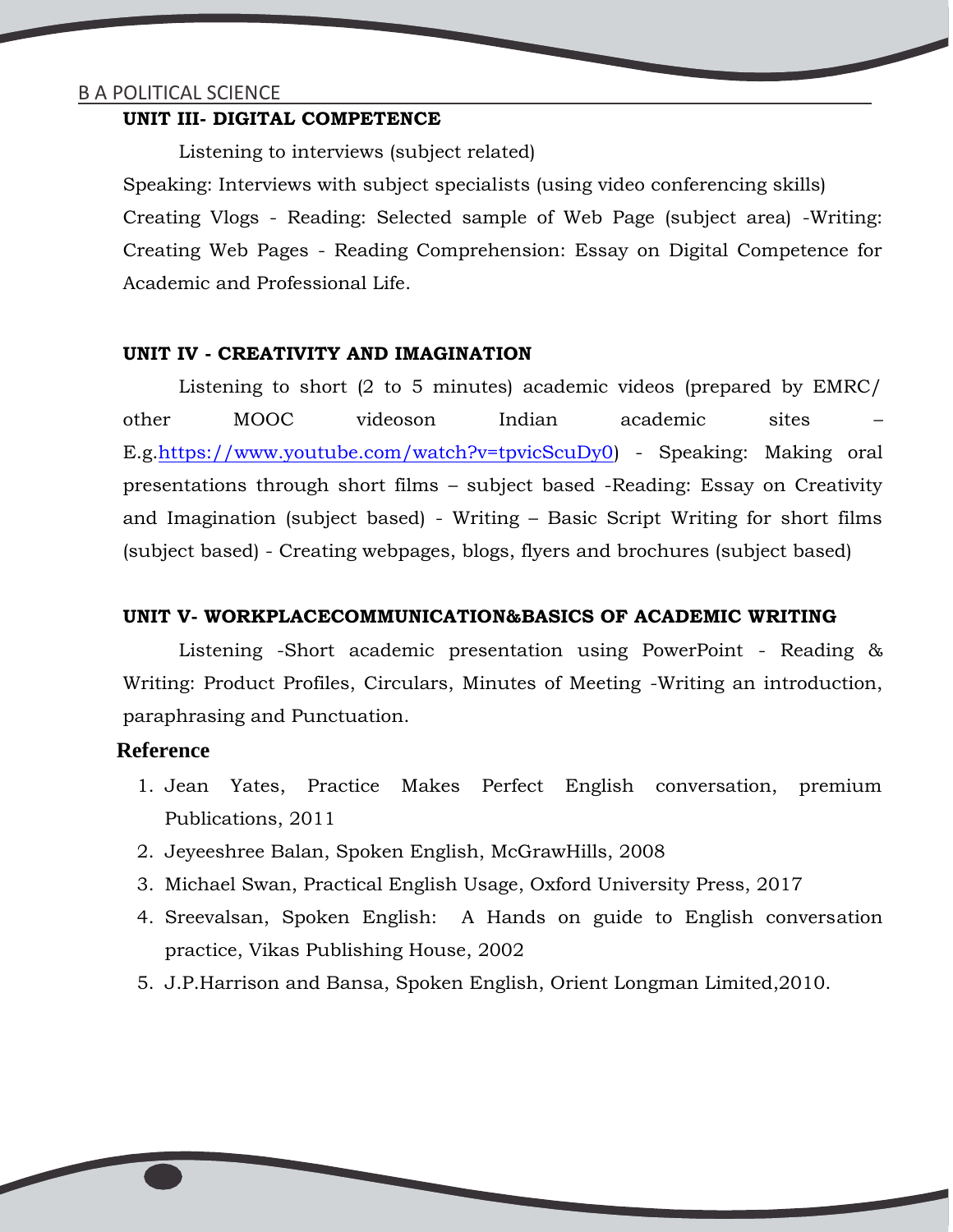#### **B. A. POLITICAL SCIENCE SEMESTER – III CORE– V-MODERN INDIAN POLITICAL THINKERS**

#### **UNIT-I NATIONALISM IN MODERN INDIA**

Features of Renaissance in India: Raja Rammohan Roy- Dadabhai Naoroji-

Gopalakrishna Gokhale. .

#### **UNIT-II Liberalist Thinkers in Modern India**

Balagangadhar Tilak - Lala lajapathi Rai- sri Aurobindo Ghosh.

#### **UNIT-III Gandhian Era in Modern India**

Mahatma Gandhi- Rabindra nath Tagore-Jawaharlal Nehru

#### **UNIT-IV Thinkers in Hinduism**

V.D. Savarkar **-**Dayanandha Saraswathi And Swami Vivekananda

#### **UNIT - V Socialists and Reformists**

M.N.Roy- JayaprakashNarayan-Ram Mohan Lohia

- 1. Varma V.P., *Modern Indian Political Thought*, Lakshmi Narayan Agarwal, Agra,2001.
- 2. Goshal U.N, *History of Indian Political Ideas*, Oxford University Press.
- 3. Prakash Chandra, *Modern Indian Political Thought*, Vikas Publishing House Pvt Ltd, New Delhi.
- 4. Mohanthy, D.K.,*Indian Political Tradition,* Anmol Publication Pvt.Ltd., NewDelhi, 2001.
- 5. Prem Arora & Brij Grover, *Selected Western &Indian Political Thinkers*, Bookhives, (P)Ltd., 2005.
- 6. R.K.Pruthi, *Indian Political Thought,* Mohit Publications, New Delhi,2007.
- 7. Pantham, T. & Deustch, K.L., (eds.), *Political Thought in Modern India*, New Delhi,
- 8. Chakrabarty, B., & Pandey, R. K. (2009). *Modern Indian Political Thought: Text and Context.* SAGE Publications. Sage, 1986.
- 9. Gauba, O. P., *Indian Political Thought,* Mayur Books, 2018.
- 10. Mehta, V. R., *Foundations of Indian Political Thought: An Interpretation: from Manu to the Present Day*. Manohar Publishers & Distributors, 2005.
- 11. Singh, Mahendra Prasad, & Roy, H. (Eds.), *Indian Political Thought: Theme.*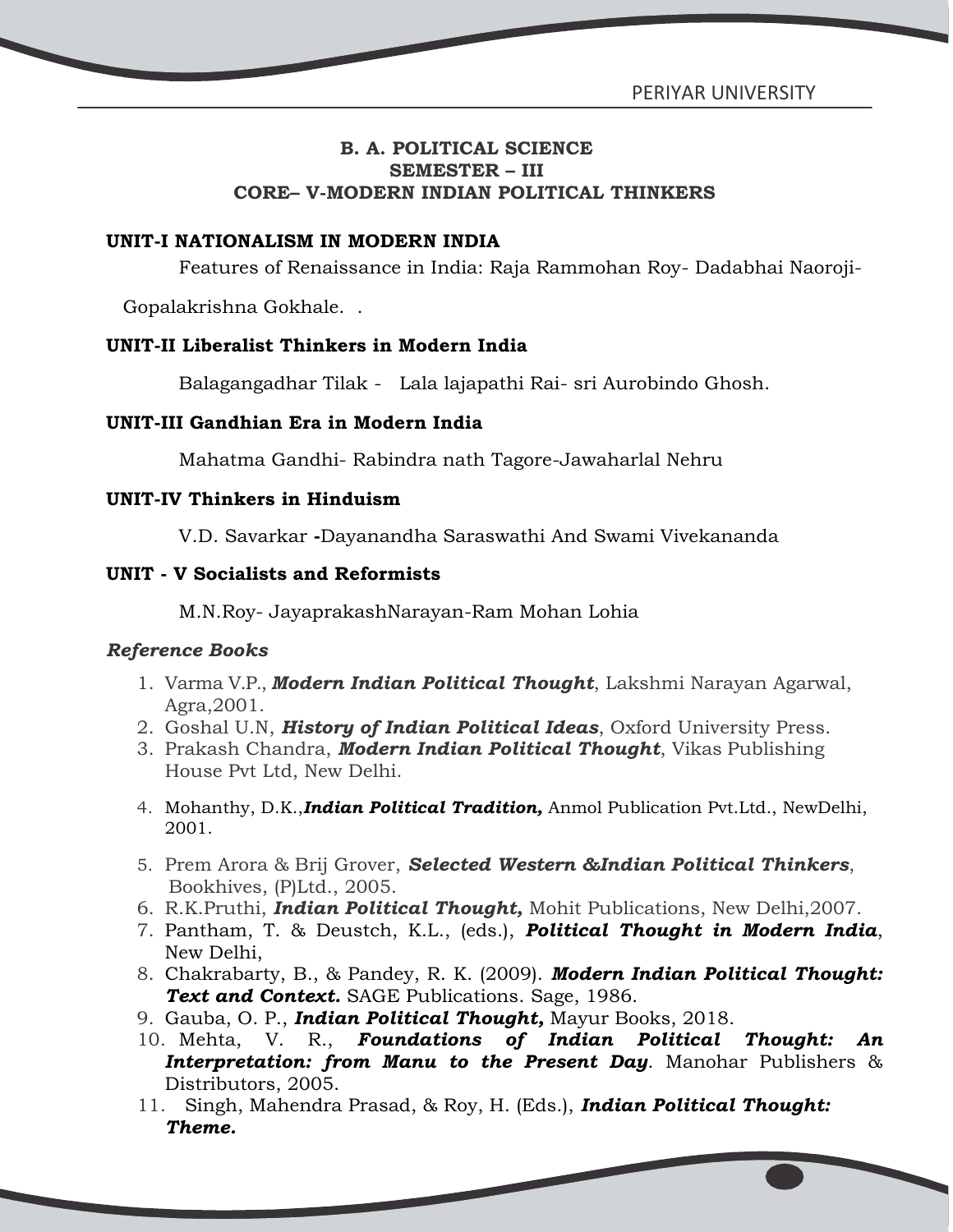## **B. A. POLITICAL SCIENCE SEMESTER – III CORE– VI -INDIAN CONSTITUTION**

#### **UNIT-I INTRODUCTION**

The Making of the Constitution– Philosophical background- Constituent Assembly - Salient features of the Constitution – Preamble – Procedure for Constitutional amendments.

#### **UNIT-II Union Executive**

President-Powers and Function - Parliament – Speaker Law Making Producers-Committee System - Judiciary: Powers and Functions of the Supreme Court-–Judicial Review

#### **UNIT-III State Executive**

Governor-Chief Minister – Council of Ministers-Legislature: Composition,

Powers and Functions - High Court – Powers and Functions.

#### **UNIT-IV Indian Federalism**

Indian Federalism - Centre - State Relations – Distribution of Powers

between Centre and States:Legislative, Administrative and Financial powers

#### **UNIT V: Constitutional Authorities**

Union Public Service Commission – The Finance Commission- The Election Commission- The Comptroller and Auditor General –Attorney General -Advocate General.

#### **Text Books**

- 1. Basu, D.D., *Introduction to the Constitution of India,* New Delhi, Prentice Hall, 2014.
- 2. Kashyap, Subash C., *Our Constitution***,** National Book Trust, 1994.
- 3. A.S. Narang, *Indian Government and Politics,* New Delhi, Geetanjali Publishing House, 2000.
- *4.* Chakrabarty, Bidyut& Pandey, Rajendra Kumar, *Indian Government and Politics,* SAGE, New Delhi, 2014.
- 5. Pylee, M. V., *Indian Constitution,* New Delhi, Vikas, 2016.
- 6. Laxmikanth, M., *Indian Polity,* Tata Mcgraw Hill, 2017.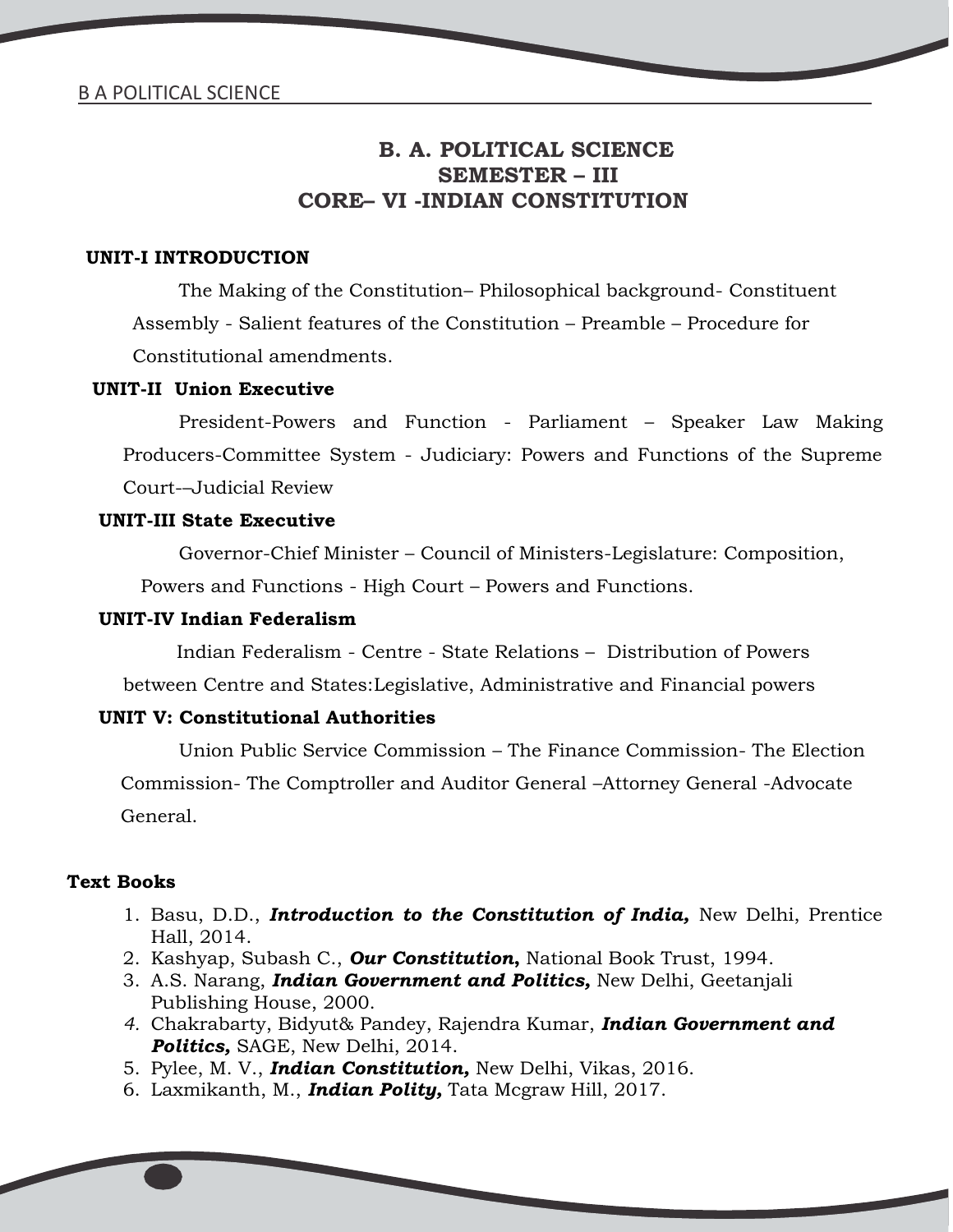PERIYAR UNIVERSITY

## **B. A. POLITICAL SCIENCE SEMESTER – III ALLIED III- POLITICAL ECONOMY OF INDIA– I**

#### **UNIT – IIntroduction**

Meaning–DefinitionandscopeofPoliticalEconomy–StructureofIndianEconomy– Characteristicsofthe Indian Economy after Independence – Meaning of an under Developed Economy – Causes for Under Development

#### **UNIT – II Population Policy**

National Income of India – Population policy – population growth as a retarding factor in economic development

#### **UNIT – III Economic Planning**

Economic Planning in India – Objectives of Planning in India – Democratic Socialism in India – Mixed Economy Policy in India – Self Reliance and Concept of Self Reliance – Progress towards Reliance

#### **UNIT – IV Market**

Idea of Market – Market theory of political economy – Defects of Indian Money – Factors Responsible for generation of Black Money – Violation of the policy package to control parallel economy

#### **UNIT –V Policies**

Indian Agricultural Policy – Nature of Indian Agriculture – the need and scope for Land Reforms in a developing economy–Ceiling on Land holding and reforms and size distribution of ownership holdings– marketing of agricultural products – food problems and food policy in India–Green Revolution.

- 1. Lloyd I. Rudolph and Susanne Hoeber Rudolph., The *Political Economy of Indian State,* Orient Longman, London,1987.
- 2. D.D. Mishra, *Political Economics and Planning in India,* Vayu Education, Delhi,2015.
- 3. Dhingral, I.C: *Indian Economy with Special References of Tamil Nadu,* S. Chand and Sons, New Delhi.
- 4. Farcine.R.Irankel, *Indian Political Economy,*1947-2004,Oxford University Press,2005.
- 5. J.Dharmaraj, *General Principles of Economics (Tamil*) TencyPublications, Sivagasi, 2012.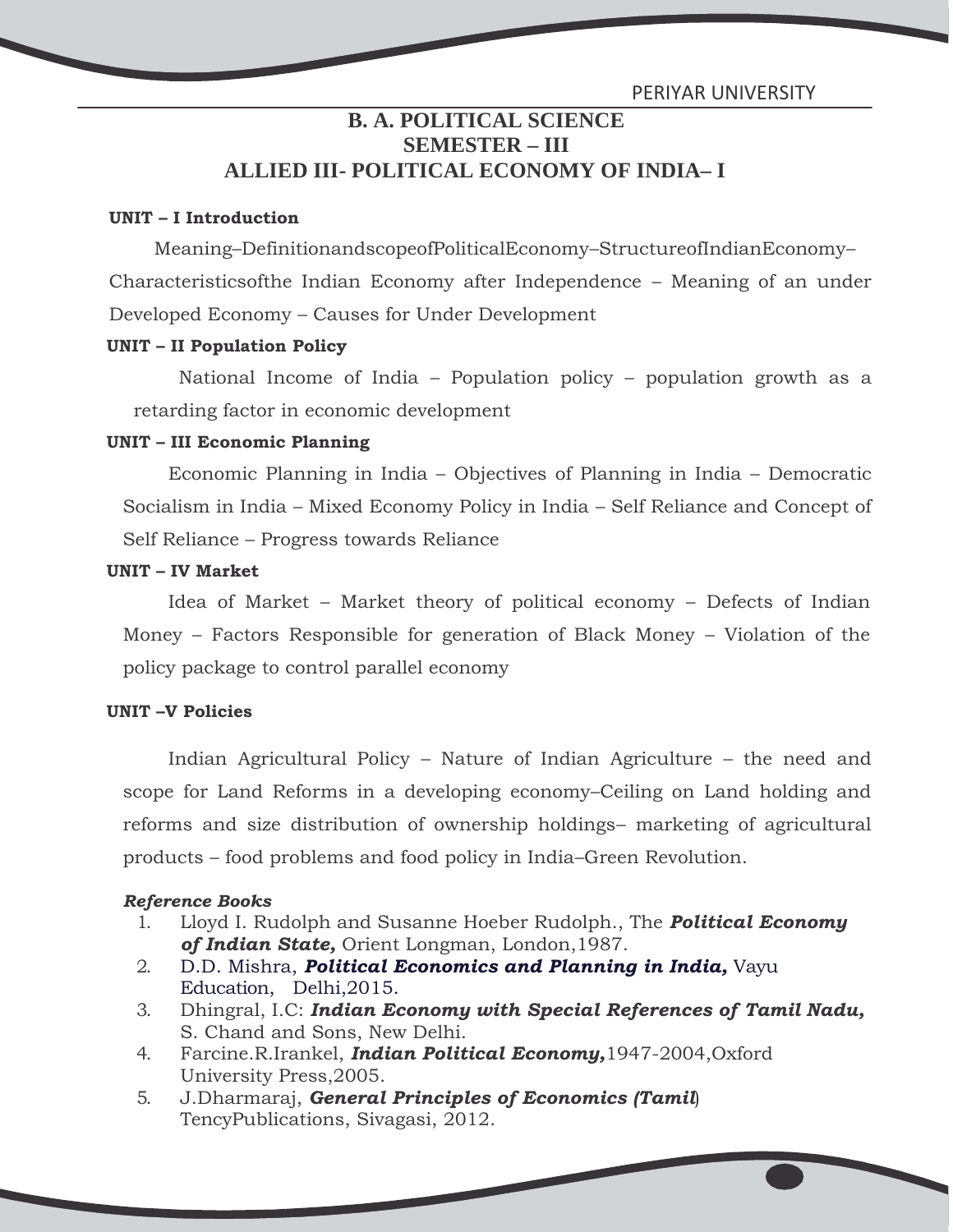## **SEMESTER-III ALLIED-III: GANDHIAN THOUGHT**

#### **UNIT-I Early Life**

Life of Gandhi -Aim and purpose of his life-Spiritual development of Man- Gandhi's concept of religion and social service.

#### **UNIT-II Concepts**

Key concepts: Truth and Non-violence-Satyagraha- Sarvodaya - Shantisena- Swedeshi- Poverty- Simple living and high thinking - Constructive Work.

#### **UNIT-III Philosophy**

Educational Philosophy of Gandhi: Basic Education-Education for all

Gandhian experiments in Education- The importance of Naturopathy-Health for all.

#### **UNIT-IV Political Philosophy**

Political Philosophy: Gandhi's idea of good Government and Ramarajyam-

People's Power-Qualities of good leader-Qualities of Parliament-Relevance

of Gandhism to present world.

#### **UNIT-V Economic thoughts**

Economic ideas of Gandhi: Trusteeship-Public sectors- Private Enterprises -Gandhian way of Management.

- 1. Gandhi M.K: *My experiments with Truth;* Navajivan Publishing House, Ahmedabad.
- 2. Gandhi M.K: *Basic Education;* Navajivan Publishing House, Ahmedabad.
- 3. Gandhi M.K:*Hindhu Dharma;* Navajivan Publishing House, Ahmedabad.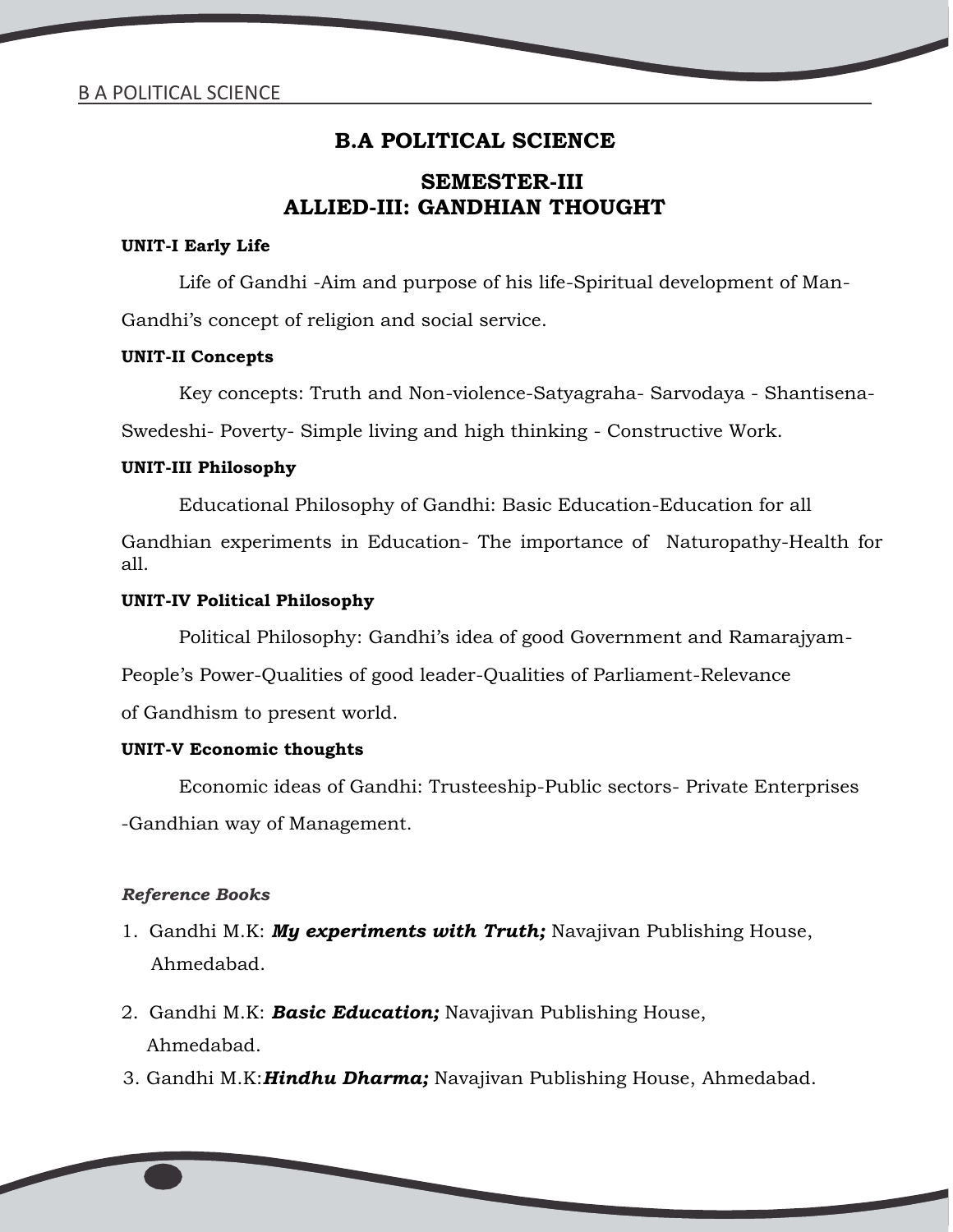#### **SEMESTER – III**

### **SBEC– I-INTERNATIONAL ORGANISATIONS**

#### **UNIT I: UNO**

Evolution of International Organizations - Origin of UNO - Structure and

Functions.

#### **UNIT II: SPECIALISED AGENCIES**

ILO –UNICEF-WHO-UNESCO

#### **UNIT III: World Organizations-I**

African Union– ASEAN- ABEC-EU-WTO

#### **UNIT IV: World Organizations-II**

NAM -SAARC – Commonwealth - BRICS

#### **UNIT V: International Treaties and Agreements**

NATO – SEATO – NPT- CTBT

#### *Reference Books*

- 1. Daniel S. Cheever and H. Filed Haviland, Jr., *Organizing for place: International Organization in World Affairs.*
- *2.* Pitman, B. Potter: *An Introduction to the study of International*

#### *Organization.*

- 3. Kalpana Rajaram*: International Organizations Conferences and Treaties* , Spectrum Books,(P)Ltd, New Delhi.
- 4. B.N. Mehrish*, International Organizations, Structures and Processes,* Vishal Publications, Delhi, 2010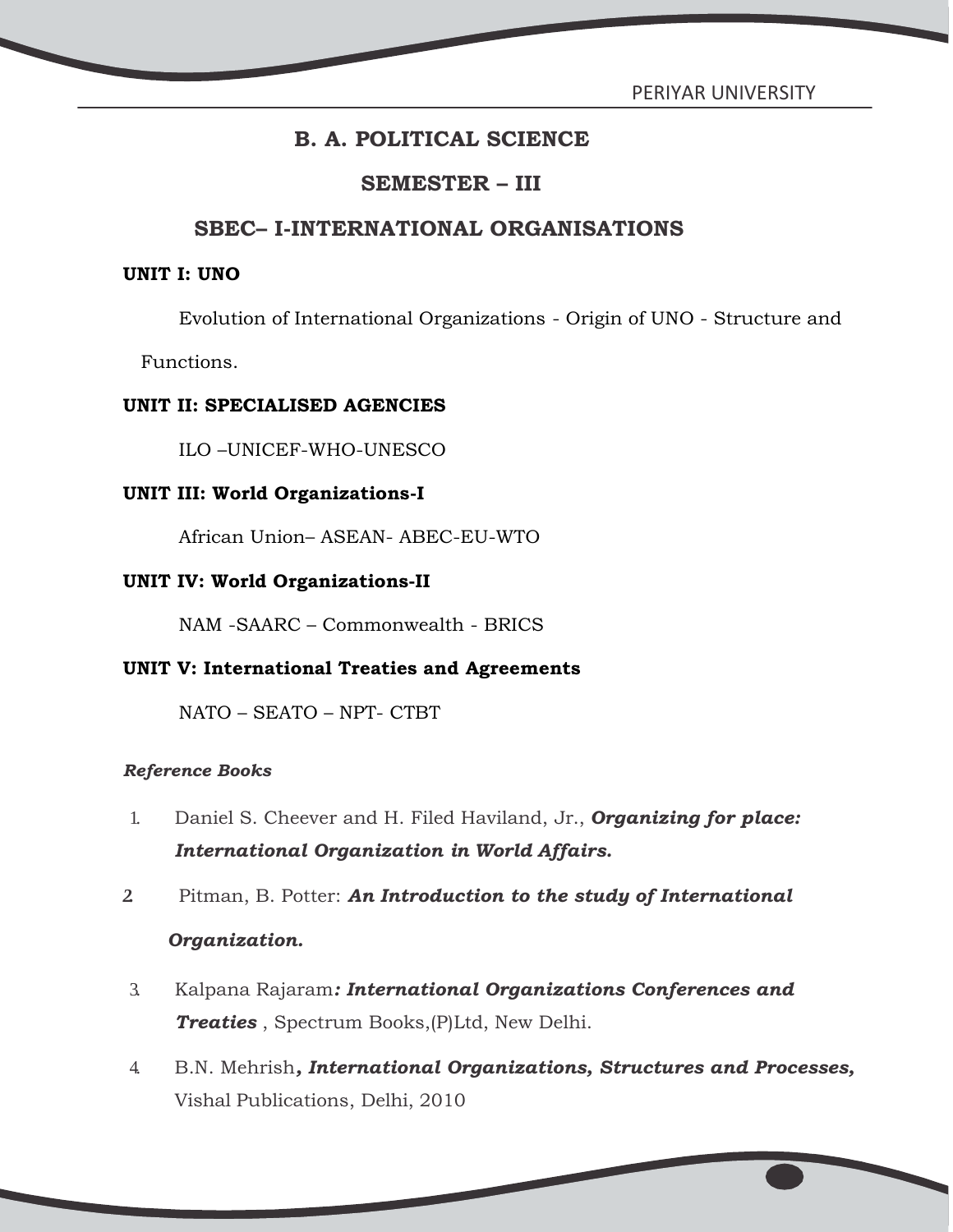#### **B. A. POLITICAL SCIENCE**

#### **SEMESTER – III**

#### **NMEC- I- POLITICAL THEORY -I**

#### **UNIT – I**

Meaning, Nature and Scope of Political Science – Relationship between Political science and other Social sciences: History, Sociology, Economics, Ethics and Public Administration - Political science as an Art or Science.

#### **UNIT – II**

Elements of the State- Theories and Origin of the State – Evolution of the State – functions of the State.

#### **UNIT – III**

Law – Liberty – Equality – Rights and Duties

#### **UNIT – IV**

Sovereignty: Meaning, Types, Characteristics – Austin's Theory of Sovereignty – Pluralist Theory of Sovereignty.

#### **UNIT – V**

Monarchy – Tyranny – Aristocracy – Oligarchy- Democracy - Parliamentary, and Presidential forms of government – Constitutions – Written and Unwritten- Flexible and Rigid Constitution.

- 1. Appadurai A., *A Substance of Politics*; Oxford University Press, New Delhi.
- 2. Gilchrist. R.N., *Principles of Political Science*; Orient Longman, London.
- 3. Johri J.C., *Principles of Modern Political Science*; Sterling Publishers Private Ltd, New Delhi,2007.
- 4. Amal Ray and Mohit Bhattacharya, *Political Theory Ideas and Institutions*: The World Press Private Ltd, New Delhi, 2013.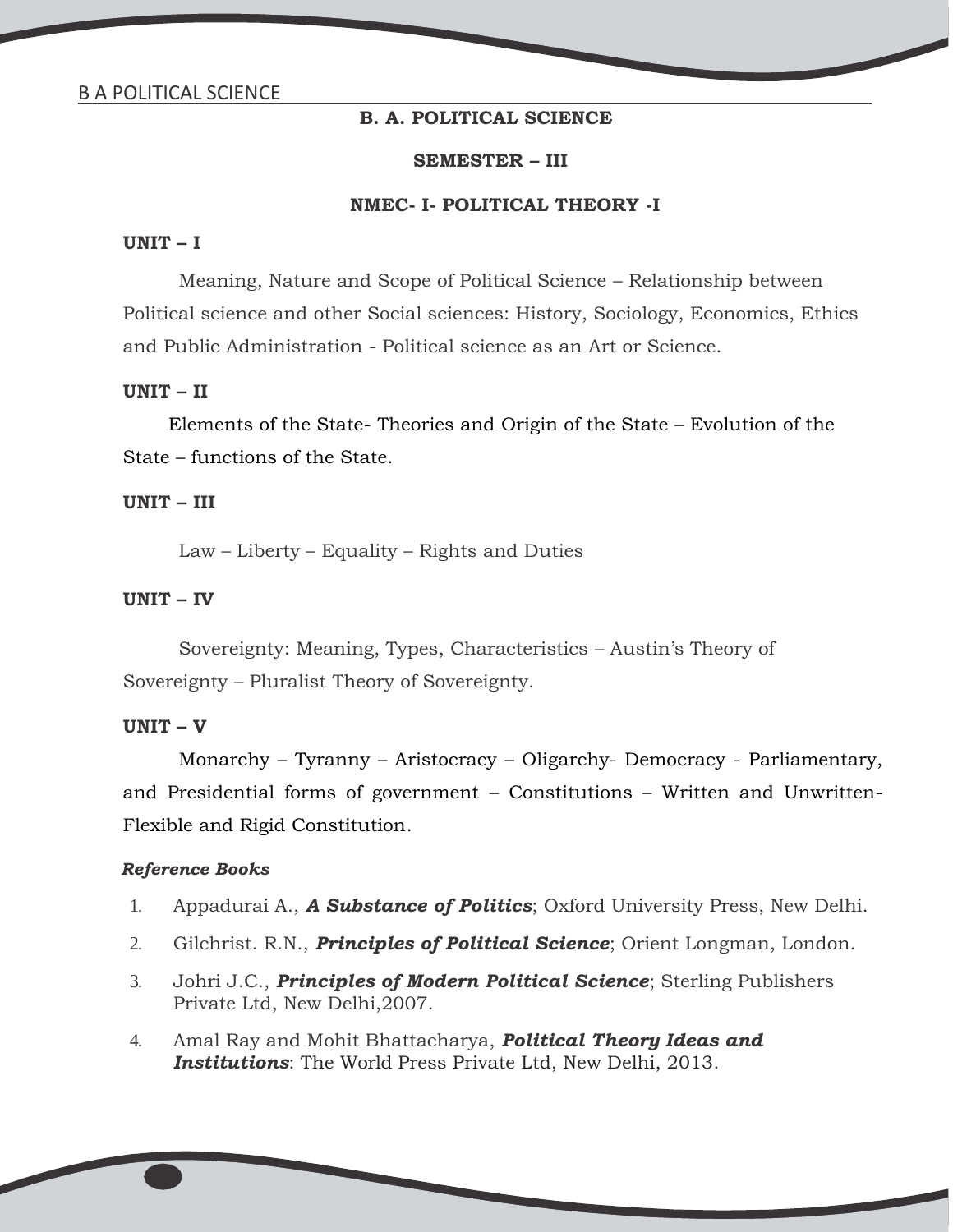#### **B. A. POLITICAL SCIENCE SEMESTER – IV CORE–VII-WESTERN POLITICALTHOUGHT-I**

#### **UNIT – I**

Plato- Aristotle.

#### **UNIT – II**

Cicero- Marsiglio of Padua

#### **UNIT – III**

St.Thomas - Aquinas- St.Augustine.

#### **UNIT – IV**

Machiavelli -Montesquieu

#### **UNIT – V**

Jean Bodin- Hugo Grotius

- 1. Ebenstein William, *Great Political Thinkers–Plato to Present,* Oxford and IBH Publishing Co. New Delhi.
- 2. Sabine G., *History of Political Theory*, Oxford and IBH Publishing Co. New Delhi.
- 3. Gupta. R.C., *The Great Political Thinkers*; Lakshmi Narayan Agarwal, Agra.
- 4. Prem Arora and Brij Grover: *Political Thought* Cosmos Book Hieve (P) Ltd., East Patel Nagar, New Delhi.
- 5. Lawerence C. Wallar, Gettel's, *History of Political Thought*, Surjeet Publication, New Delhi,1981.
- 6. P.G. Das, *History of Political Thought*, New Central Book Agency, Pvt. Ltd., London,2013.
- 7. SureshCH. Pant, *History of Western Political Thought*, PrakashanKendra,Lucknow,1988.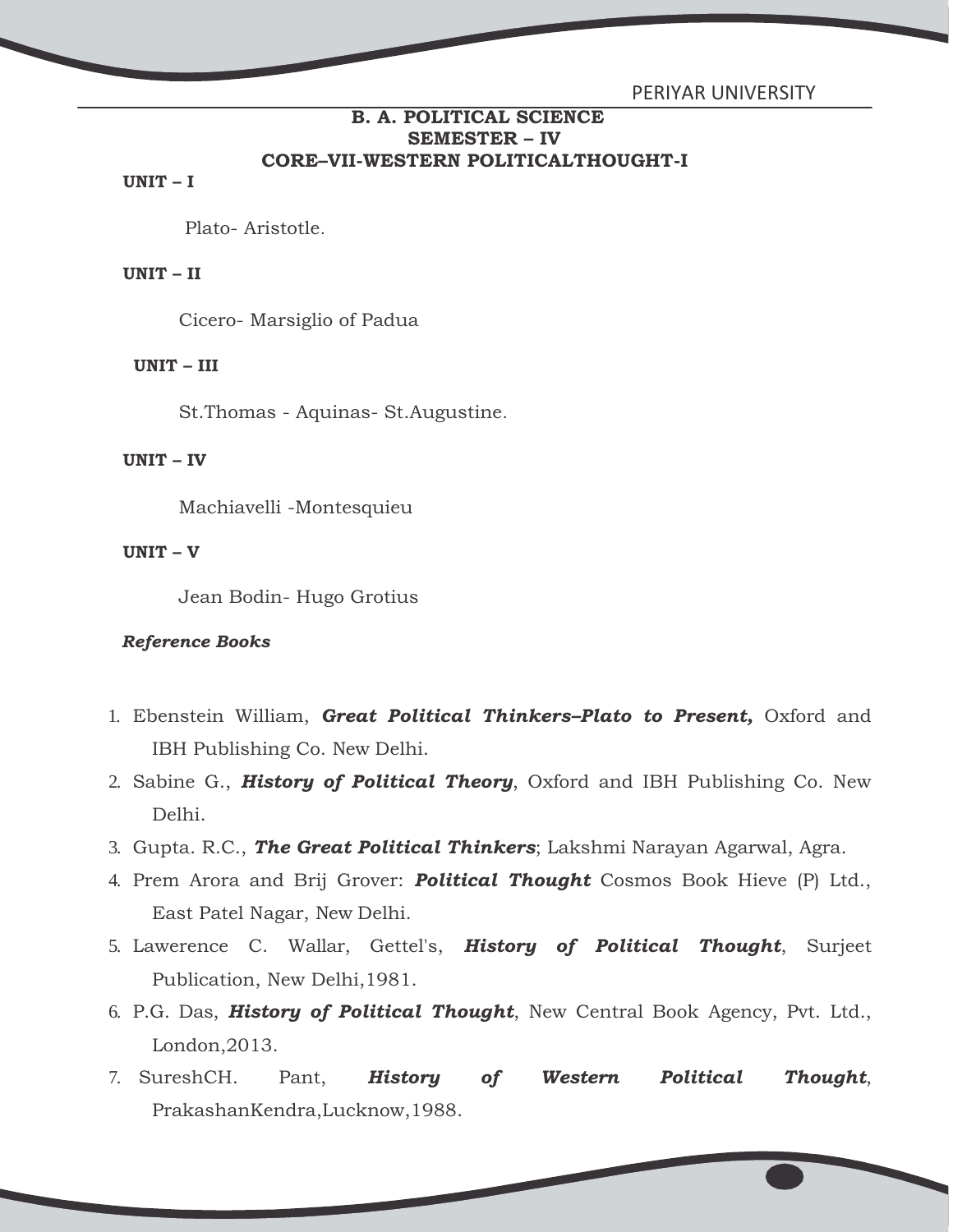#### **B. A. POLITICAL SCIENCE SEMESTER – IV CORE-VIII PRINCIPLES OF PUBLICADMINISTRATION**

#### **UNIT – IIntroduction**

Meaning, Nature, Scope and importance of Public Administration- Public Administration as an independent discipline - New Public Administration -Public and Private Administration –Public Administration relationships with Political Science, History, Economics, Sociology and Psychology.

#### **UNIT – II Organization**

Principles of organization: Hierarchy -Span of Control - Unity of Command- Delegation-Coordination–Integration versus Disintegration- Centralization versus Decentralization.

#### **UNIT – III Bases of Organization**

Bases of Organisation: Purpose, Process, Person and Place - Theories of Organisation: Classical- Neo-Classical- Modern Theories of Organisation.

#### **UNIT IV Administration**

Structure of Administration: Chief Executive - Types of Chief Executive: Single - Plural and Collegiate - Department - Public Corporation -- Boards and Commissions

#### **UNIT –V Accountability and Control**

Accountability and Control: Legislative, Executive and Judicial Control over Administration - Citizen Control over Administration – Right to Information (RTI).

#### **Text Books**

- 1. Avasti and Maheswari, *Public Administration* (Agra : Lakshmi Narain, 2015)
- 2. Mohit Bahattacharya, *New Horizons of Public Administration***,** 2012 Jawahar Publications, New Delhi.

3. C.P.Bhambhari: *Public Administration* – Theory and Practice, Meerut, Jaiparkash Nath Publishers (ed.) 1992-93

4. Basu, Rumki: *Public Administration: Concepts and Theories,* Sterling Publishers Pvt. Ltd, 20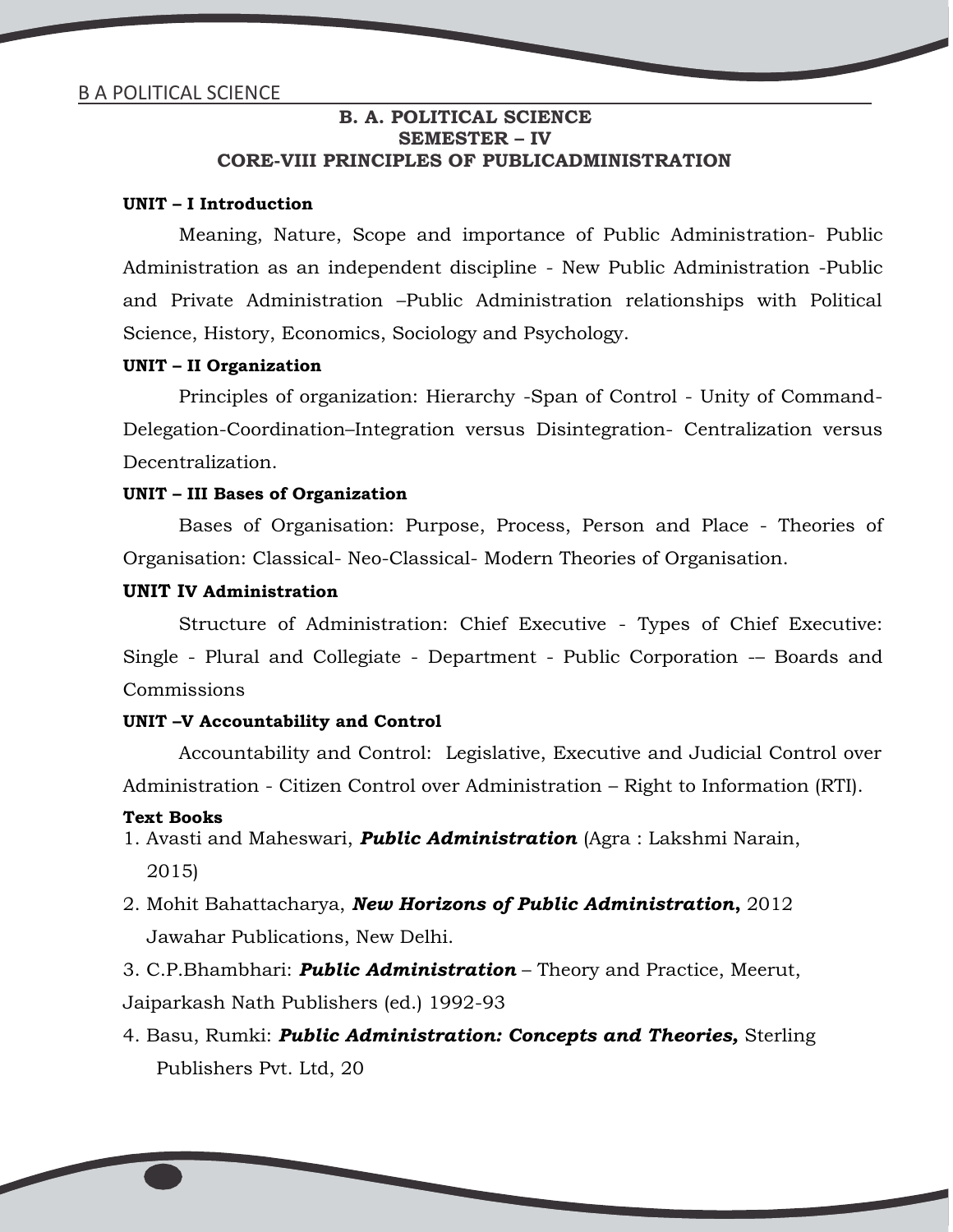#### **B. A. POLITICAL SCIENCE SEMESTER – IV ALLIED- IV-POLITICAL ECONOMY OF INDIA– II**

#### **UNIT – I Foreign Trade**

Foreign Trade in India – Importance of Foreign trade for developing economy – Foreign tradesinceIndependence–CompositionofIndia'sForeignTrade– ImportPolicy–ExportPolicy–AnAnalysisoftrades in Exports andImports–Balance of Payments and Theories

#### **UNIT – II Banking System**

Indian Banking System–Functions of Reserve Bank of India and Control of credit(Monetary Policy) India and the International Monetary Fund (Paper Gold Special drawing rights) India and the World Bank – Exchange of Control

#### **UNIT – III Economic and Industrial policy**

Economic Development and Industry – Industrial Policy and Industrial Development in India – Role of Technology in Large Scale Industries – Small Scale and cottage industries

#### **UNIT – IV Labor Efficiency**

Labor Efficiency– Causes for Labor Inefficiency in India–Remedial Measures for Labor inefficiency– Industrial Labor – Features of Industrial Labor – Industrial Disputes – Causes for Industrial Disputes. Methods of Settling Industrial Disputes - Labor Legislation and Social Security-Defects of Labor Legislation–The minimum wages Act 1948. A critical Estimate –Social Security.

#### **UNIT – V LPG**

Political Stability–StructuralR eforms–Liberalisation–Privatization– Globalization–Its impacts in Indian Society–Third World Countries

- 1. R.Dutt & Sundaram.KP.M.,*Indian Economy,* S.Chand and Company Ltd,NewDelhi.
- 2. Raw V.Laskhman,*Essays on IndianEconomy*,Ashisha sPublications, NewDelhi.
- 3. Kalpana Rajaram (Ed.)*Indian Economy*,Spectrum Books Pvt . Ltd,NewDelhi.
- 4. Sankaran S., *IndianEconomyProblemsPoliciesandDevelopment*,Margham Publications, Madras.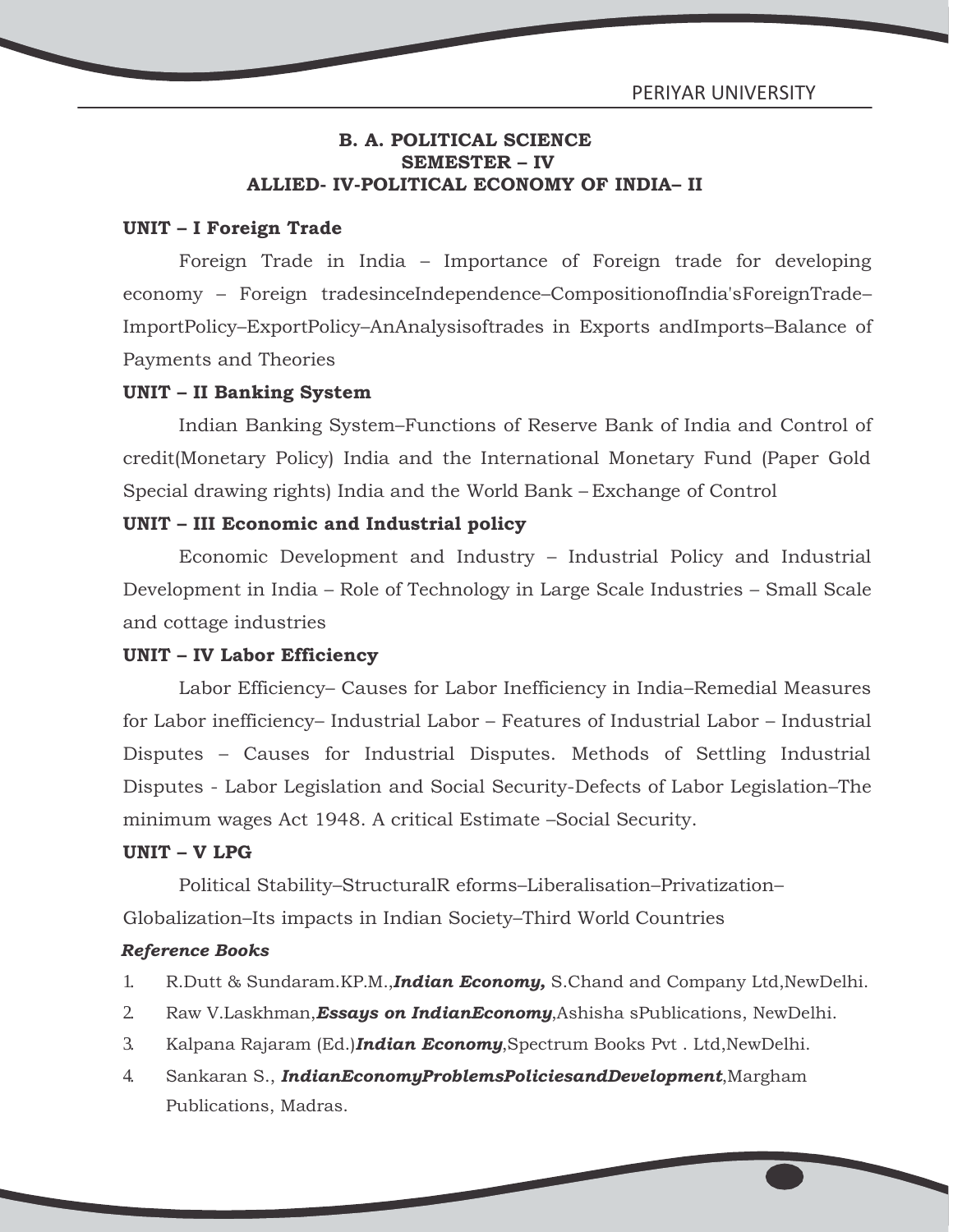#### **SEMESTER-IV**

#### **ALLIED-IV- MEDIA MANAGEMENT**

#### **UNIT-I Introduction**

Meaning, Nature, Definition and Scope of Media Management- Significance and Functions of Media Management - Evolution of Media Management in India.

#### **UNIT-II Print and Electronic Media**

Print Media: News Papers – Magazines, Weekly, bi-weekly, Fortnightly, monthly, and quarterly- Electronic Media: e-papers and Social Media.

#### **UNIT-III Mass Media**

Radio – Television – Cable TV operations –Prasar Bharathi Broadcasting Corporation of India – Press Council of India – Central Board of Film Certification.

#### **UNIT IV Media Management**

Media Managers- Production techniques for Radio and Television – Script for Radio and Television – Types of Telecasting-Introduction to visualization – Different kinds of Visuals.

#### **UNIT-V: New Media and Knowledge Management**

Media Ethics and Laws- Digital Media- Social Media and its impact on Administration and society**-** management in Electronic publishing (Internet/Web, CD-ROM) changing Nature of Media Management  $-$  IT Act 2000 and 2008  $-$  Cyber Crimes.

#### **Books**

- 1. B.K. Chathurvedi*, Media Management,* Global Vision Pub House, New Delhi,2009.
- 2. G.R Chatwal,*Media and Communication Management*, Himalaya Publishing House, New Delhi, 2011.

#### **References:**

- 1. Parathasarathy, *Basic Journalism*
- 2. Lynette Sheridan Burns, *Understanding Journalism*
- 3. Nadig Krishnamoorthy, *Indian Journalism*
- 4. D.S. Metha*, Mass Communication and Journalism in India*
- 5. *Introduction to Mass Communication* Kevel J. Kumar
- 6. *Communication Theories* Dennis Mcquil
- 7. *Introduction to Mass Communication*, Edwin Emery et. al
- 8. *Essentials of Mass Communication Theory* Arthur Asa Berger. New Delhi: Sage Publications, 1995.
- 9. *Mass Communication in India* Keval J. Kumar. Chennai: Jaico Publishing, 2000.
- 10. *A Dictionary of Communication & Media Studies* James Watson & Anne Hill. New Delhi: Universal BookStall, 1996.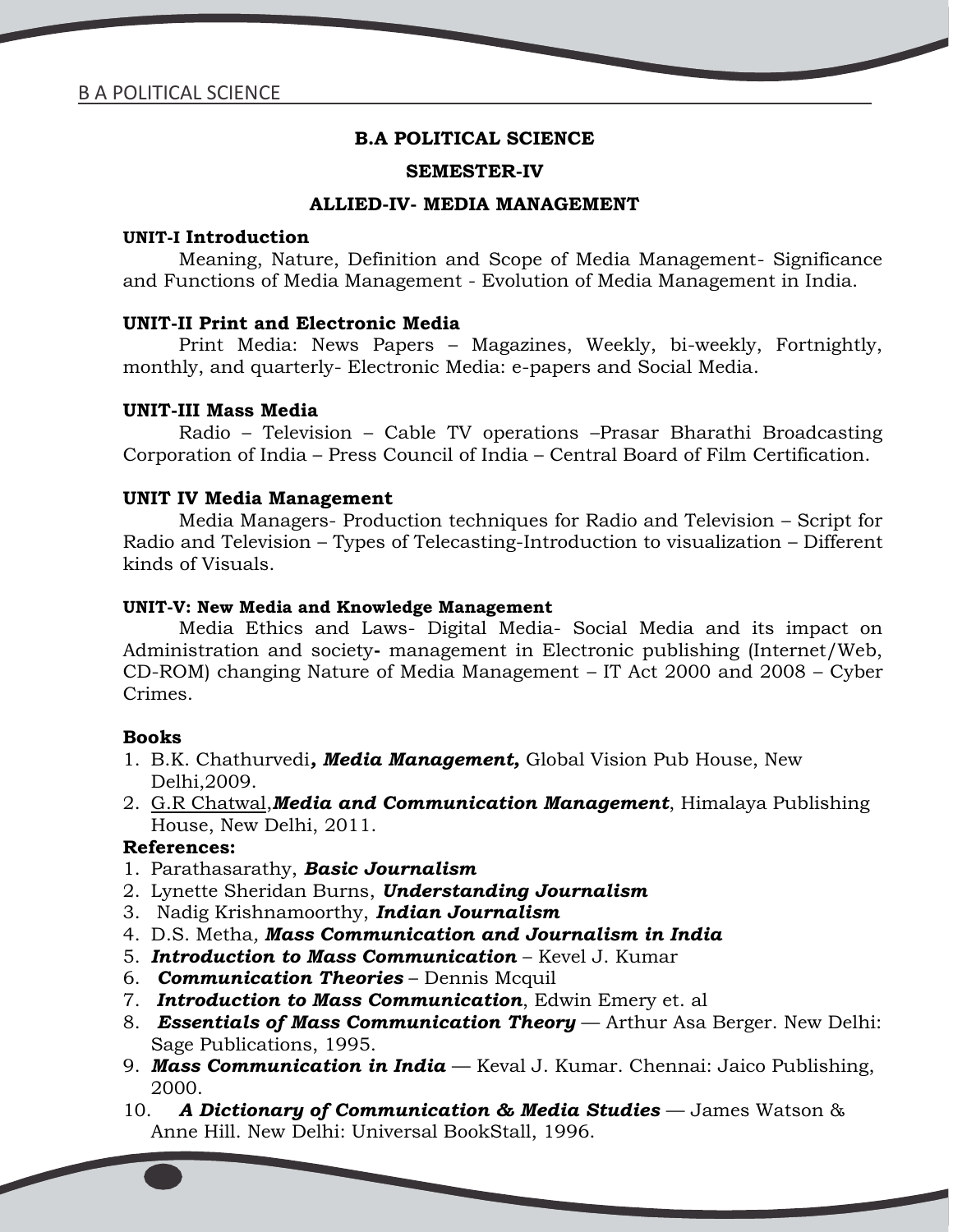#### **B. A. POLITICAL SCIENCE SEMESTER – IV SBEC– II E-GOVERNANCE**

#### **UNIT – IIntroduction**

E-Governance: Meaning, Definition and significance – Stages and Development of e-governance – E-governance process in India.

#### **UNIT – II Public – Private partnership**

Public – Private partnership for e-Governance – Difference between

government and Governance – Government Database management.

#### **UNIT – III National Information Centre**

National Informatics Centre - Data Warehouse – Government Web Services –

State Data Centre - E-Governance in State and District Administration – Bridging Digital Divide.

#### **UNIT – IV E-governance in Tamil Nadu**

E-Governance initiatives in Tamil Nadu – ELCOT – TIDEL park - Mobile governance for public services delivery in Tamil Nadu – e-sevai centres – e governance for disaster management.

### **UNIT – V e-Governance and National Security**

Cyber Laws and e-governance – Digital Divide - Information Technology Act, 2000 & 2008 - Legal Status for Digital Transactions – e-governance and national security.

- 1. Satyanarayanan .J. *E-Government–The science of the possible,* Prentice Hall of India (PVT), New Delhi, 2003.
- 2. KennethKennisonandDeepakKumar.,(Eds):*ITExperienceinIndia*; *Bridging the Digital Divide,* SagePublication, NewDelhi,2004.
- 3. R.P. Sinha, *E Governance in India: Initiatives and Issues*, Concept Publishing Company, New Delhi, 2006.
- 4. S. Pankaj, *ElectronicGovernance*,A.P.H.Publishing Corporation, NewDelhi,2008.
- 5. IT Act,Government of India[,www.mit.gov.in](www.mit.gov.in)
- 6. Website of TamilNadu,<www.tn.gov.in>
- 7. <http://meity.gov.in/content/e-governance>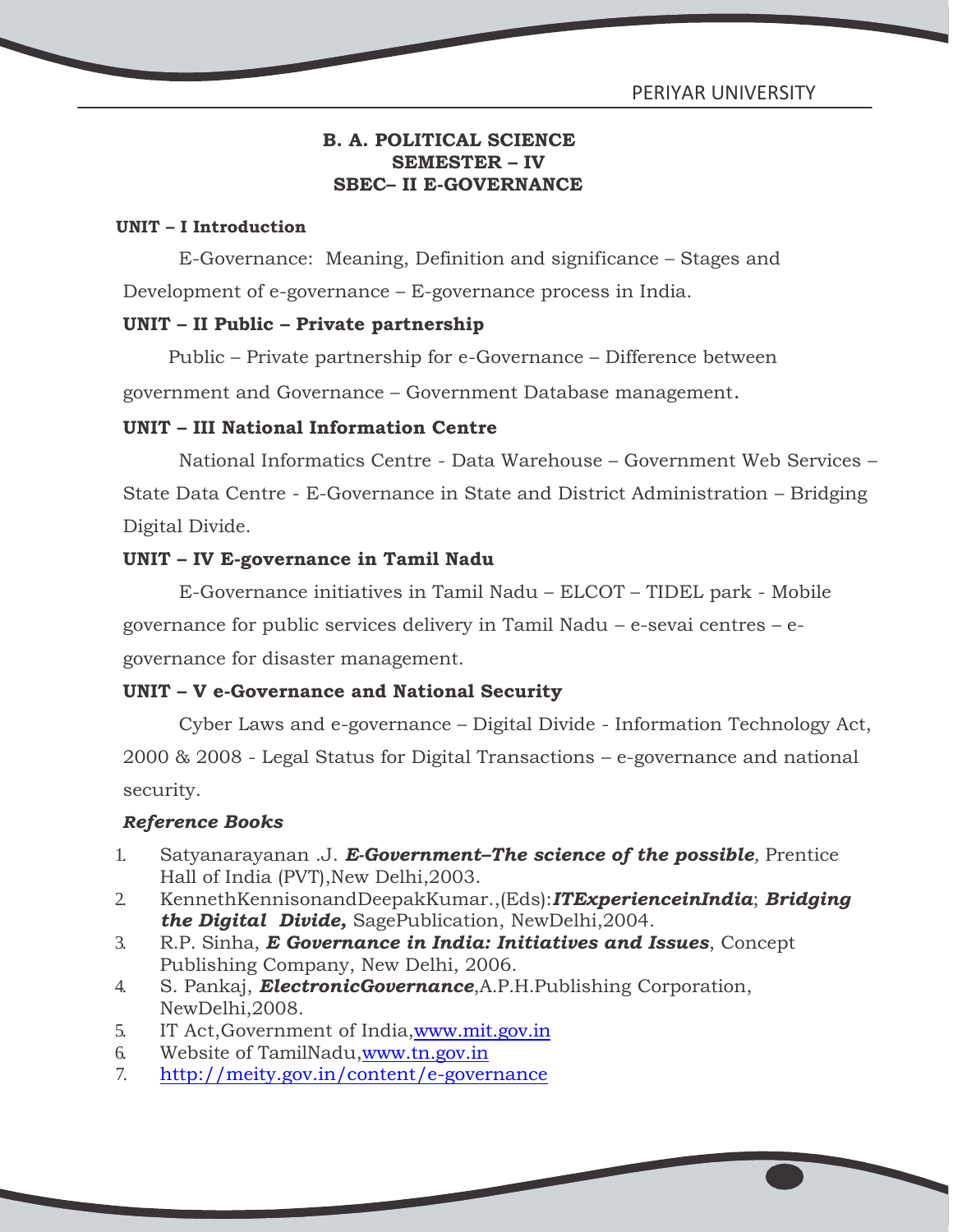#### **SEMESTER – IV**

#### **NMEC- II-POLITICAL THEORY –II**

#### **UNIT – I**

Democracy: Meaning – Types– Merits and Demerits-Direct Democracy and its devices.

#### **UNIT – II**

Election: Direct and Indirect Election- Constituency: Meaning and types of Constituency -Representations-Types of Representations.

#### **UNIT – III**

Justice: Meaning, Sources, Types of Justice – Theories of Justice – Relation between Liberty, Equality and Justice.

#### **UNIT – IV**

Idealism – Utilitarianism - Individualism- Capitalism.

#### **UNIT – V**

Gandhism- Liberalism, Socialism, Marxism

- 1. AppaduraiA.,*ASubstance of Politics*; Oxford University Press,NewDelhi.
- 2. GilchristR.N.,*PrinciplesofPoliticalScience* Orient Longman,London.
- 3. JohariJ.C.,*Principles of Modern Political Science,* Sterling Publishers Private Ltd., NewDelhi.
- 4. Amal Ray and Mohit Bhattacharya, *Political Theory – Ideas and Institutions*: The World Press (P) Ltd.,Calcutta.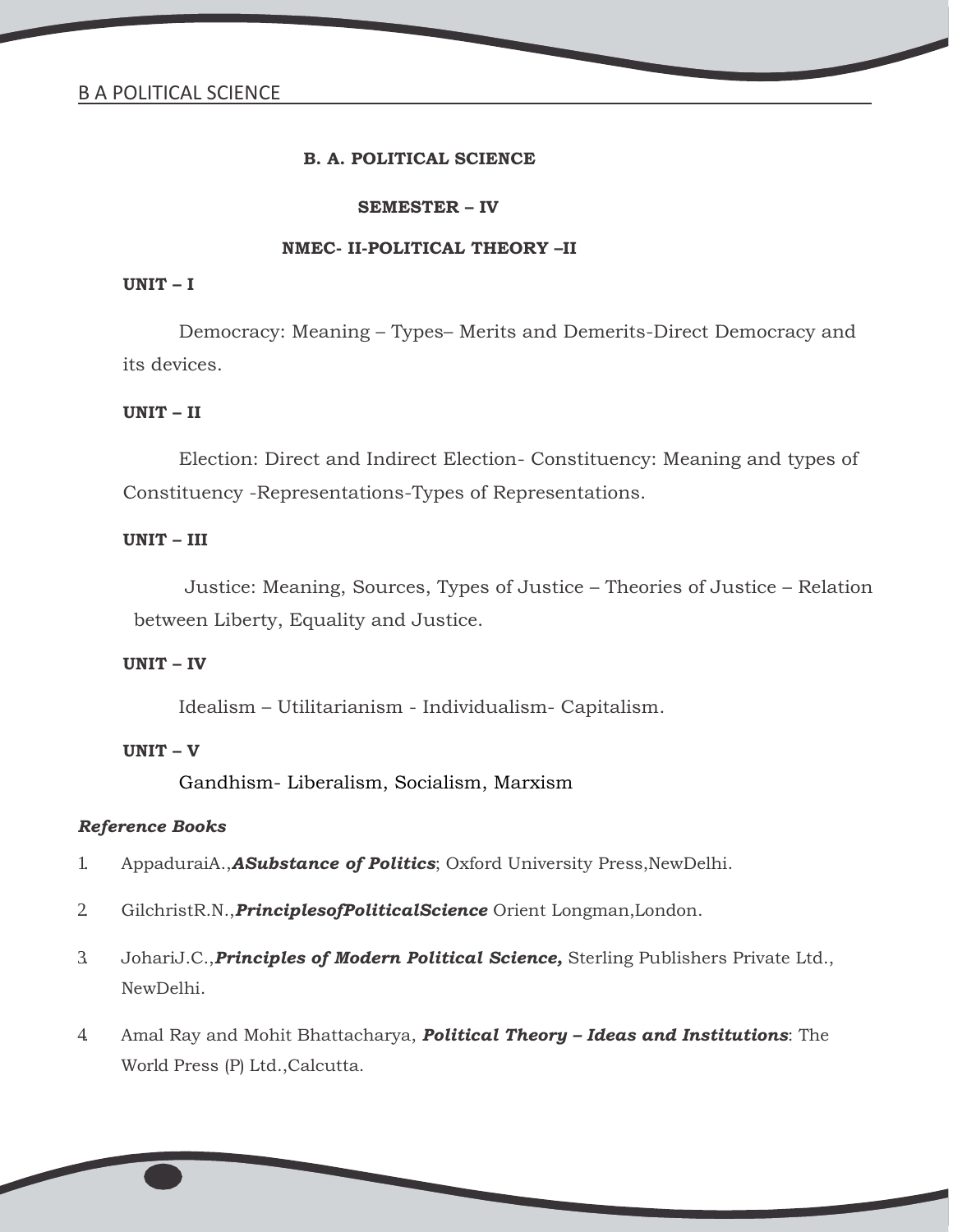#### **SEMESTER – V**

#### **CORE -IX-WESTERN POLITICAL THOUGHT-II**

#### **UNIT – ISocial Contract School**

Thomas Hobbes- John Locke- J. J. Rosseau

#### **UNIT – II Utilitarianism School**

Jeremy Bentham – James Mill-J.S. Mill

#### **UNIT – III Idealist School**

Immanuel Kant- Hegal-T.H. Green

#### **UNIT – IV Communist School - I**

Karl Marx – Lennin – Joseph Stalin

#### **UNIT – V Contemporary School - II**

T.S. Eliot-Harold J. Laski- Ernast Barker

- 1. EbensteinWilliam, *GreatPoliticalThinkers–Plato to Present,* Oxford and IBH Publishing &Co.New Delhi.
- 2. SabineG. *History of Political Theory*, Oxford and IBH Publishing Co. New Delhi.
- 3. Gupta.R.C., *The great political Thinkers*; Lakshmi Narayan Agarwal, Agra.
- 4. PremArora and Brij Grover, *Political Thought* Cosmos Book Hieve (P) Ltd., East Patel Nagar, New Delhi.
- 5. Prem Arora and Brij Grover, *Western and Indian Political Thinkers*, Cosmos Book Hive(Pvt. Ltd)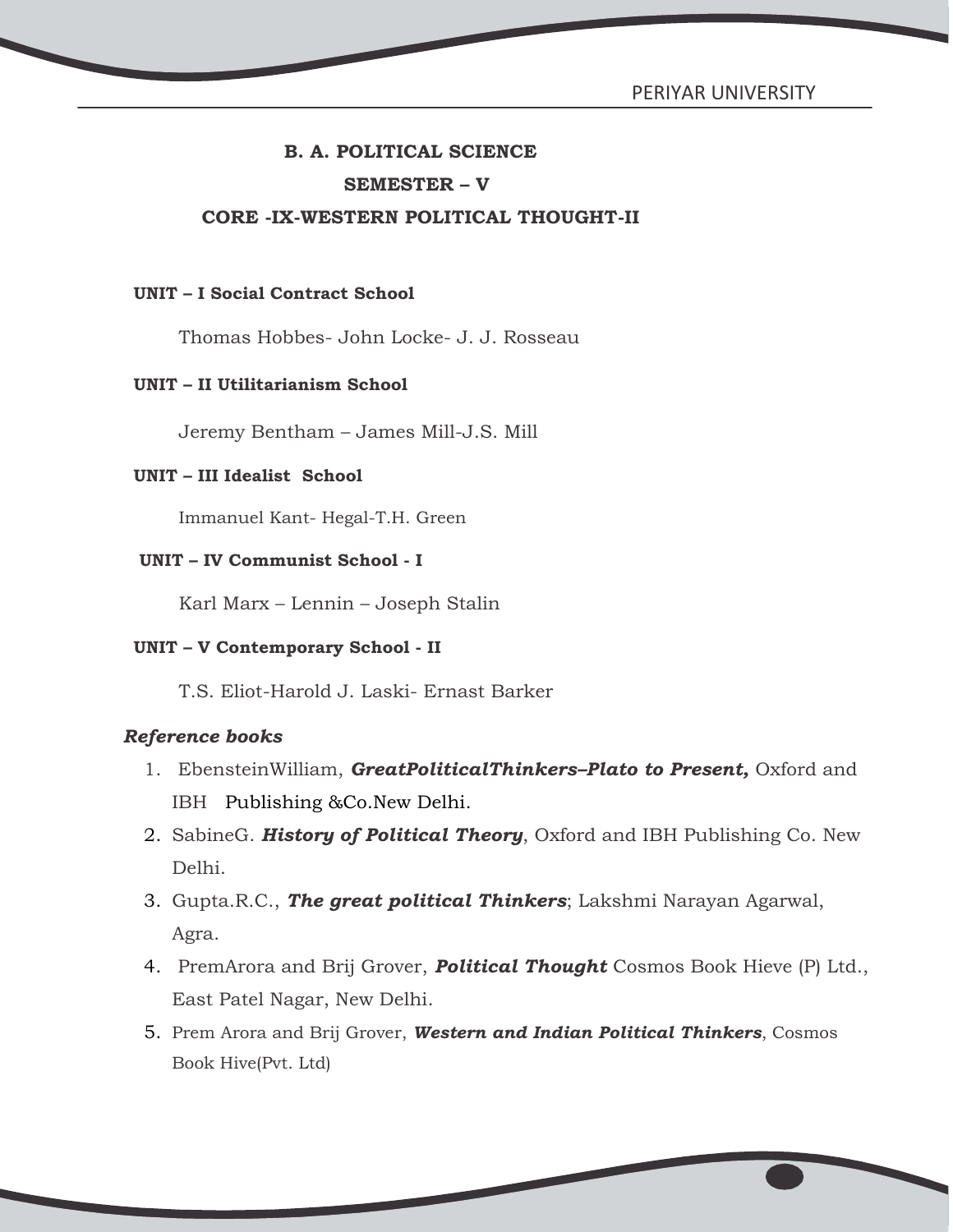#### **SEMESTER – V**

#### **CORE-X-GOVERNMENT AND POLITICS OF TAMIL NADU SINCE 1900**

#### **UNIT-I Significance and Framework**

Significance of the study of State Politics – Theoretical Framework and Problems – Determinants of State Politics.

#### **UNIT-II Non-Brahmin Movement**

Emergence of Non-Brahmin Movement: Theoretical Background, Objectives and Achievements – Caste – Class Dichotomy in the Movement – Justice Party – Anti-Hindi agitations in Madras province.

#### **UNIT-III Political parties**

DMK- AIADMK- Congress (I) –BJP

#### **UNIT-IV Centre-State Relations**

Centre-State Relations: Congress Period - DMK period - AIADMK period

#### **UNIT-V Social and Political Issues**

Reservation Policy- Language issue-– River Water Disputes between states

- 1. Irschik, E. F., **Tamil Revivalism in 1930s,** Cre-A, 1986.
- 2. Sparat, P., **DMK in Power,** Nachiketa Publication, 1970.
- 3. Subramaniam, Narendra, **Ethnicity and Populist Mobilization,** Oxford University Press, 1999.
- 4. Baker. C.J, *The Politics of South India,* Vikas Publishing House Pvt. Ltd., New Delhi.
- 5. Ramamurthy P, *The Freedom Struggle & the Dravidian Movement,* Orient Longman Pvt,. Ltd., Mumbai.
- 6. Hardgrave Jr. R.L., *The Dravidian Movement,* Popular Prakasam, New Delhi.
- 7. Robert L. Hardgrave, *Essays in the Political Sociology of South India*, Usha Publications, New Delhi, 1979.
- 8. Dr. K.Venkatesan,*Tamil Nadu (Government, Administration and Governance)* (Tamil)(For TNPSC and UPSC Competitive Exams) (தமிழ்நாடு-அரசாங்கம்- நிர்வாகம் -ஆளுகை) Chennai, 2016.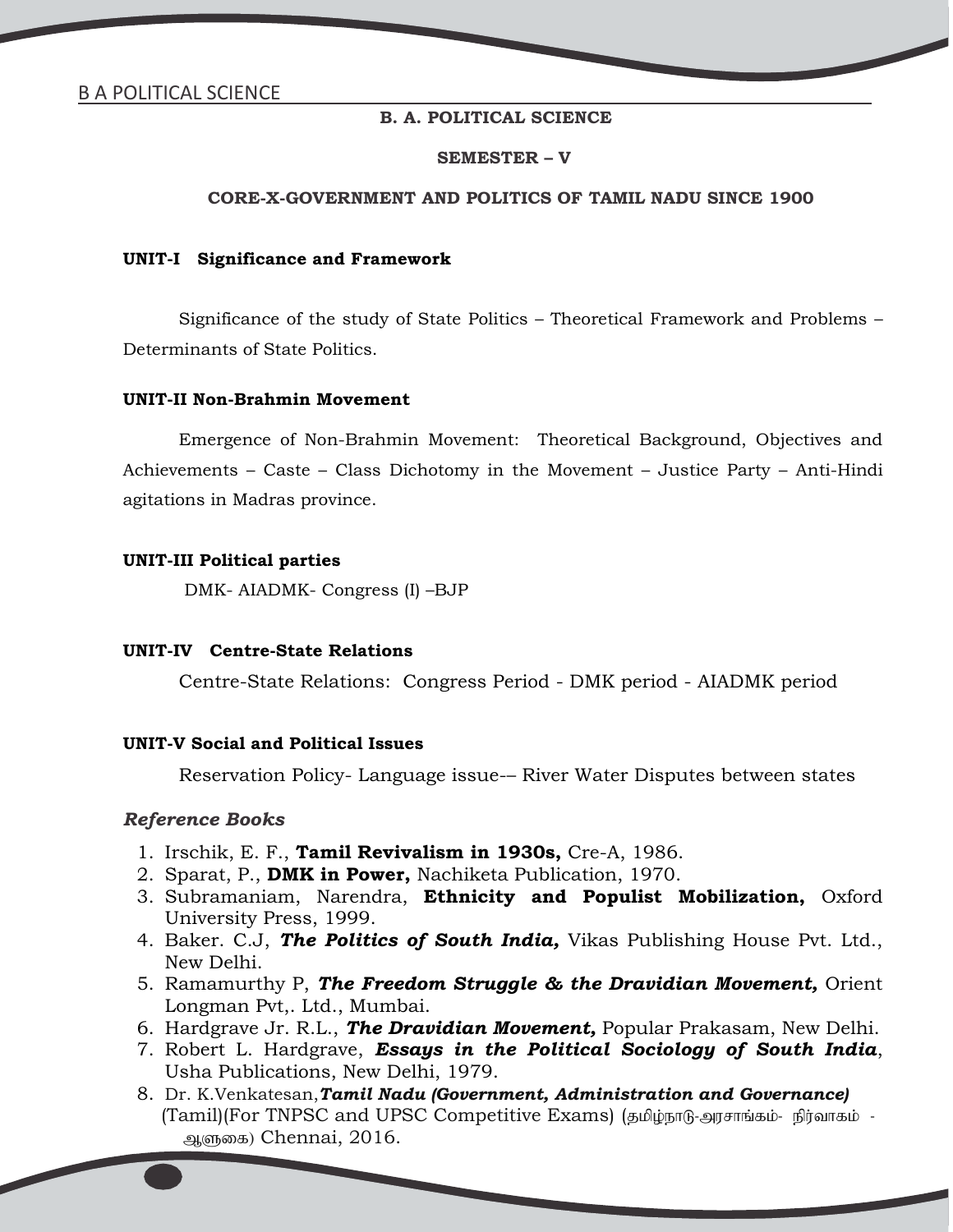#### **SEMESTER- V**

#### **CORE-XI- INDIAN ADMINISTRATION**

#### **UNIT I Introduction**

Nature and Evoluation of Indian Administration during Ancient Medieval and Mughal period - Administration under the British rule – Constitutional Context of Indian Administration.

#### **UNIT II Union Administration**

Cabinet Secretariat –Prime Minister's Office – Central Secretariat – Core Ministries: Home, Finance, External and Defence.

#### **UNIT III State Administration**

The State Secretariat: Organisation - Secretariate -Function of Secretariate Chief Secretary: Functions, role, relations between Minister and Secretary. Departments: Head of the Department, Organisation and functions of Departments.

#### **UNIT IV District Administration**

District Administration and its task : Organisation – District Collector – Role of Collector- Revenue/Division –Sub-divisional Officers.

#### **UNIT V CIVIL SERVICE IN INDIA**

Meaning, Qualification, functions and duties of All India Services- Central Civil Services-State Services- Recruitment Process.

- 1. Hansraj, *Public Administration in India,* New Delhi, Surjeet Publications, 2009.
- 2. Maheshwari, **S.R.,** *Indian Administration***,** New Delhi, Orient Blackswan Pvt Ltd, 2004.
- 3. Arora, Ramesh K., *Indian Public Administration,* New Delhi, New Age International Ltd., 2015.
- 4. Bhattacharya, Mohit & Chakrabarti, Bidyut, *Public Administration: A Reader***,** New Delhi, Oxford University Press, 2015.
- 5. Saroj Kumar and Jaena, *Fundamental of Public Administration*, New Delhi, Anamol Publication, 2014.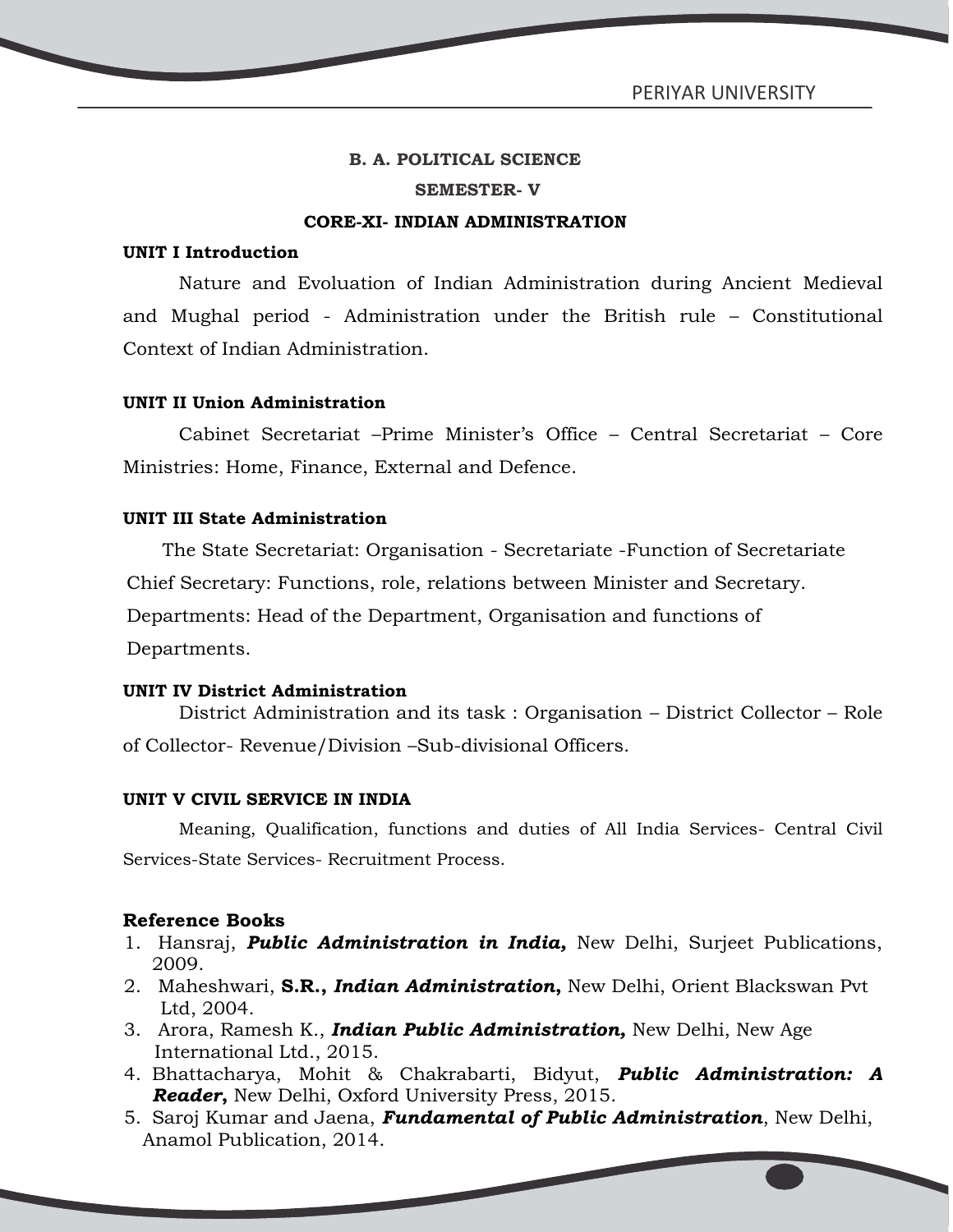#### **B. A. POLITICAL SCIENCE SEMESTER – V CORE XII- INTERNATIONAL RELATIONS SINCE 1900**

#### **UNIT I: Introduction**

Meaning, Nature and Scope of International Relations – Classical and Modern Approaches to the study of International Relations – Emergence of Nation State.

#### **UNIT II: Concepts**

National Interest – Balance of Power – Collective Security – Multi-polar system.

#### **UNIT III: Issues in International Politics**

Cold-War - Kashmir Carnage- Srilankan Crisis- Iraq crisis Afghnistan Civil War.

#### **UNIT IV: New International system**

Bretton woods Agreement to WTO – Socialist economies and Council for

Mutual Economic Assistances-The emergence of third world countries - Globalisation of the world economy.

#### **UNIT V: Contemporary Global Concerns**

Climate Change- Global Warming and Environmental Issues-Terrorism- Human Rights.

- 1. Biswal, Tapan, **International Relations,** Laxmi Publications Private Ltd,2017.
- 2. Ghosh, Peu, *International Relations (4th ed.), New Delhi:* Prentice Hall India Learning Pvt.Ltd, 2016.
- 3. Goldstein, J. S. &Pevehouse, J.C, *International Relations(10th ed.),* Pearson, 2013.
- 4. Baylis, J; Owens, Patricia & Smith, Steve*, Globalization of World Politics (8th ed.)*, UK, Oxford University Press, 2020.
- 5. Basu, R., *International Politics: Concepts, Theories and Issues*, SAGE Publications, 2012.
- 6. Brown, C., &Ainley, K., *Understanding International Relations* **(3rd ed).** Palgrave Macmillan, 2005.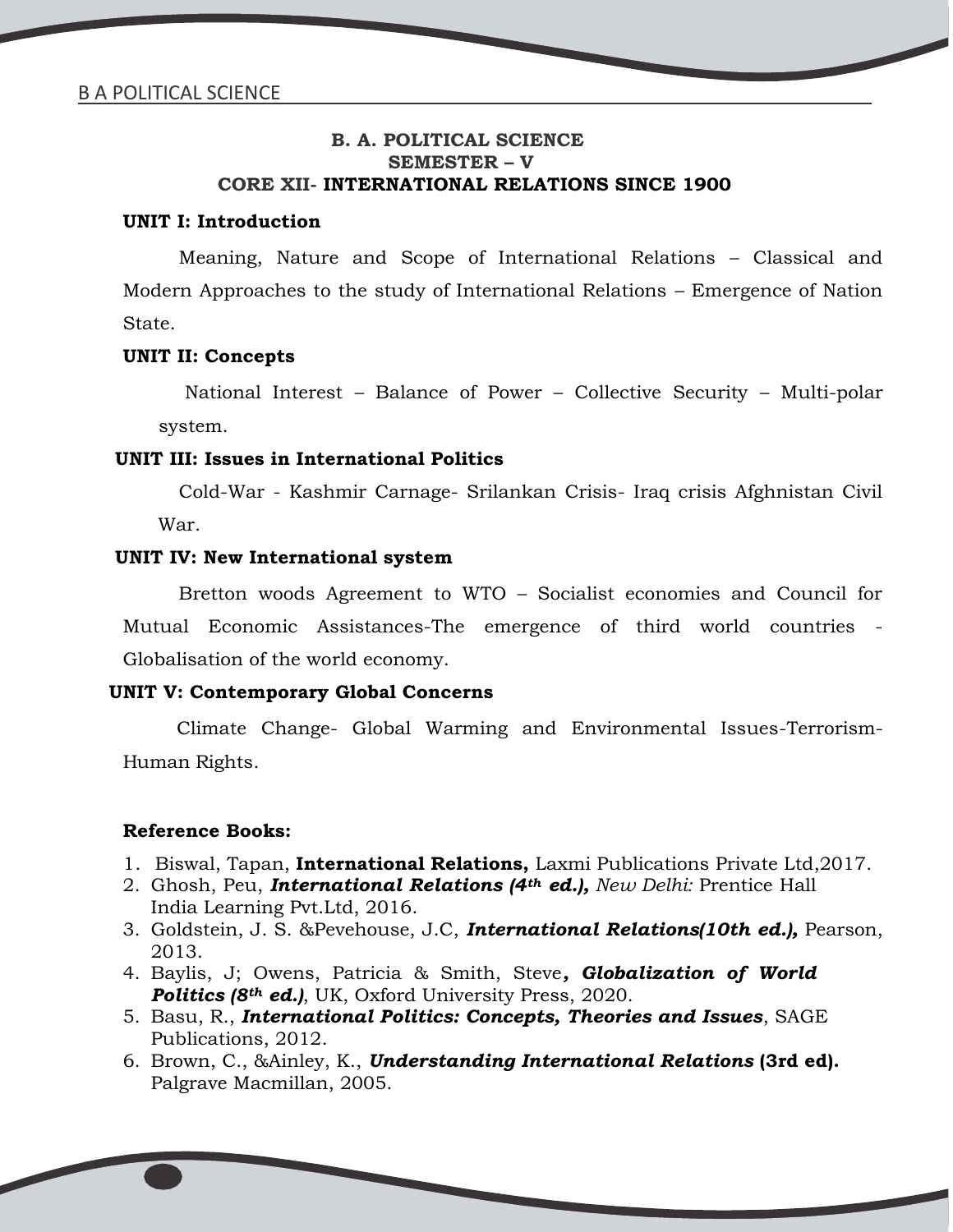PERIYAR UNIVERSITY

#### **B. A. POLITICAL SCIENCE**

#### **SEMESTER – V**

#### **SBEC - III - CONSUMER RIGHTS AND PROTECTION IN INDIA**

#### **UNIT – I Introduction**

Meaning, Types, Scope and Importance of Consumer Rights - Consumer Rights: Right to safety, Right to be informed, Right to choose, Right to Redressal.

#### **UNIT- II Legal Framework**

Legislative Framework on Consumer Protection in India - Evolution of Consumer Movement in India- Consumer Protection Laws in India.

#### **UNIT- III Consumer Courts**

Consumer Courts in India: Structures, Objectives, Powers and functions -National Consumer Disputes Redressal Commission (NCDRC) - State Consumer Disputes Redressal Commission (SCDRC) - District Consumer Disputes Redressal Forum (DCDRF).

#### **UNIT- IV Consumer Awareness**

Consumer Awareness- Consumer Services – Deficiency of Services - Consumer Grievance –Consumer Complaints

#### **UNIT – V Ministry of Consumer Affairs**

Ministry of Consumer Affairs, Food and Public Distribution - Consumer Responsibilities - Problems of Consumer – Online Consumers and their problems.

- 1. Saraf D.N., *Law of Consumer Protection in India* (1995), Tripathi, Bombay.
- 2. P.K. Majundhar, *The Law of Consumer Protection in India* (1998); Orient Publishing Co., New Delhi.
- 3. Avtar Singh, *The Law of Consumer Protection: Principles and Practice* (2000) Eastern Book Co., Lucknow.
- 4. Viswanathan V.N: *Consumer Rights in Service Sector*; Concept Publishers, New Delhi.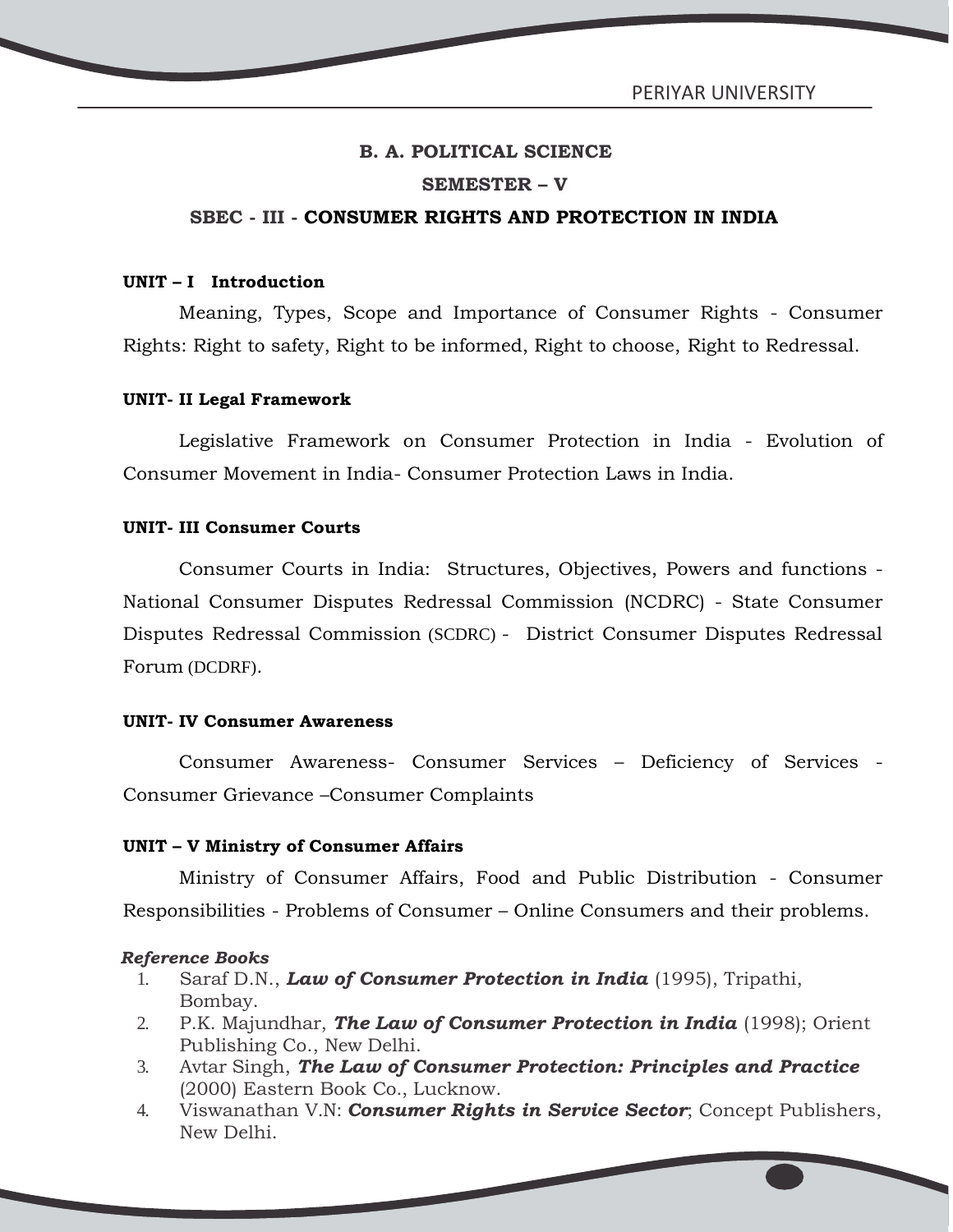#### **B. A. POLITICAL SCIENCE SEMESTER V ELECTIVE– I-WOMEN EMPOWEMENT**

#### **UNIT – I Introduction**

Women Empowerment: Meaning, nature, objectives-Status of women in historical perspective: Ancient, medieval, and post-independence.

#### **UNIT – II Ministry**

Ministry of Women and child development: Vision and Mission-Powers and Functions.

#### **UNIT – III Women Empowerment**

Social, Political, Economic, Educational and Cultural Empowerment of Women - Women empowerment through participation in political & decision making process and socio –economic change. Education of women: importance of women education for women empowerment.

#### **UNIT – IV Constitutional Protection**

National Policy and Constitutional Protection for Women Empowerment- National Commission for Women- National Policy for women empowerment – 2001, Reservation for women in union and state legislatures – Violence Against Women: Causes and Remedies – Cybercrimes against women.

#### **UNIT – V Legislations**

Women and Laws: Equal Remuneration Act, 1976(ERA) - Medical Termination of Pregnancy Act (MTP Act) – 1971), Maternity Benefit Act -1961, Domestic Violence Act, 2005 - Dowry Prohibition Act, 1961 –IT Act 2000 & 2008 and women rights protection in cyber world.

- 1. N.J. Usha Rao, *Women in a Developing Society,* Jogan Shankar Ashish Publishing House, New Delhi.
- 2. N.J. UshaRao, *Social Problems and Welfare in India*; Jogan Shankar Ashish Publishing House, New Delhi.
- 3. Ashine Roy, *Development of Women an Assessment,* Rajat Publications, New Delhi.
- 4. M.LakshmipathiRaju,*WomenEmpowerment–Challenges and Strategies: Foreword by Prof. V Bal Mohan Das*; Regal Publications, New Delhi.
- 5. RamAhuja,*Violence against women*, Rawat Publications, Jaipur and New Delhi, 2010.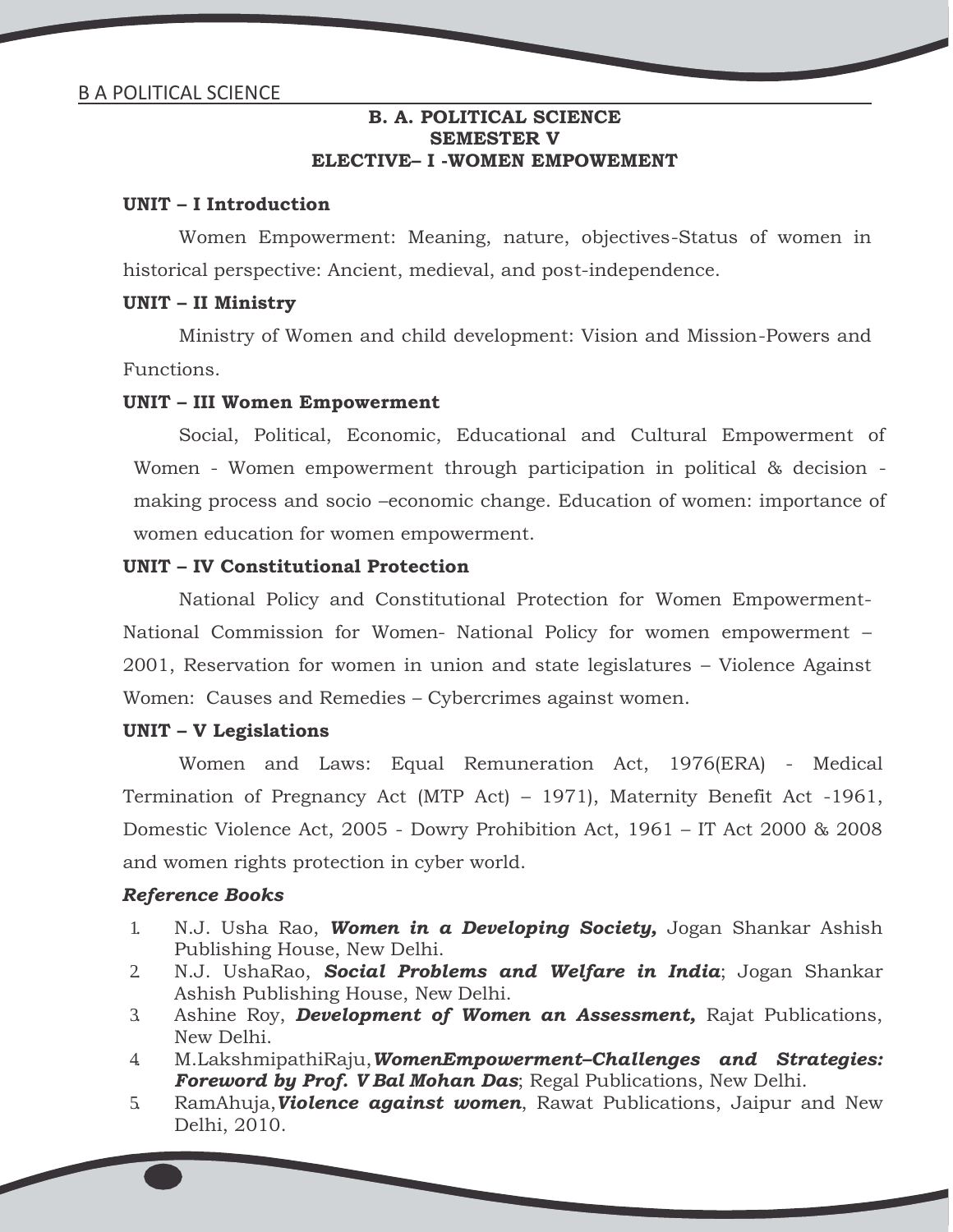#### **B. A. POLITICAL SCIENCE SEMESTER – VI CORE– XIII- INDIAN GOVERNMENT AND POLITICS**

#### **UNIT – I Indian Consitutionalism**

Indian Nationalism-National Goals- National Building-National Integration- Constitutional Values and Objectives.

#### **UNIT-II Indian Federalism**

Centre-State Relations: State Autonomy –Demand for Separate Statehood- NDC-Zonal Councils.

#### **UNIT – III Statutory Institutions**

Union Public Service Commissiion- Election Commission- Comtrollor and Auditor General - National Commission for SC/ST - Backward Classes Commission - National Commission for Women - Minorities Commission.

#### **UNIT-IV Party System**

General Characters- Indian National Parties: Indian National Congress, Bharatiya Jantha Party, Communist- Regional Parties : DMK, AIADMK etc.

#### **UNIT-V Issues in Indian Politics**

Casteism – Defectionism-Criminalisation of Politics – Corruption – Political Violence.

- 1. D.D. Basu, *Introduction to the Constitution of India*, Prentice Hall of India, New Delhi,2014.
- 2. D.C. Gupta, *Indian Government,* Vikas Publishing House, New Delhi,2010.
- 3. M.V. Pylee, *Introduction to the Constitution of India*, Vikas Publishing House, Delhi,2008.
- 4. J.R. Siwach, *Dynamics of Indian Government and Politics,* Sterling Publishing House, Delhi,2011.
- 5. P U Ghosh, *Indian Government and Politics*, PH Iearning Pvt. Ltd., Delhi,2012.
- 6. Brij Kishore Sharma, *Introduction to the Constitution of India*, Prentice Hall of India, Pvt.Ltd.,2002.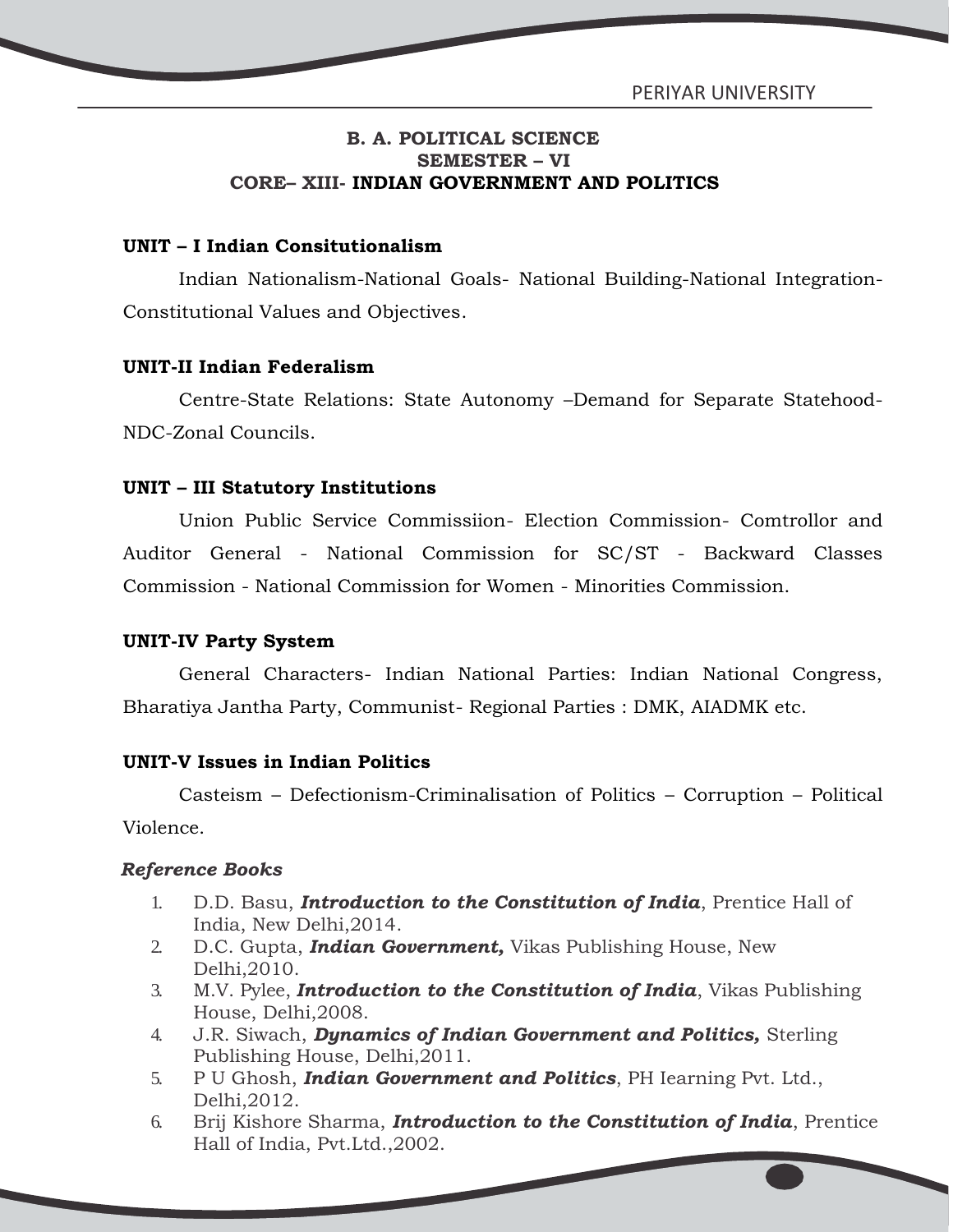#### **SEMESTER – VI**

## **CORE– XIV-MODERN GOVERNMENTS (France, Canada, Australia, Japan and Srilanka)**

#### **UNIT – IFrance**

Fifth Republic- President- Parliament – Franch Judicial System- Administrative Laws-Political Parties.

#### **UNIT – II Canada**

Salient features - Legislature –Prime Minister- Judiciary – Political Parties.

#### **UNIT – III Australia**

Salient features - Parliament – Prime Minister- Judiciary – Political Parties

#### **UNIT – IV Japan**

Salient Features Meijis Constitution- Emperor– Prime Minister– Cabinet – The Diet - Judiciary – Political Parties.

#### **UNIT – V Srilanka**

New constitution (1971) of Srilanka- Salient features - The Executive- Legislature-Judiciary-Political Parties.

- 1. Kapur A.C: *Select Constitutions;* S.Chand and Company Ltd, NewDelhi.
- 2. Vishnoo Baghavan & Vidhya Bhushan: *World Constitution;* Sterling Publishers Ltd., NewDelhi.
- 3. V.D.Mahajan: *Select Modern Governments,* S.Chand&Co.,NewDelhi1995.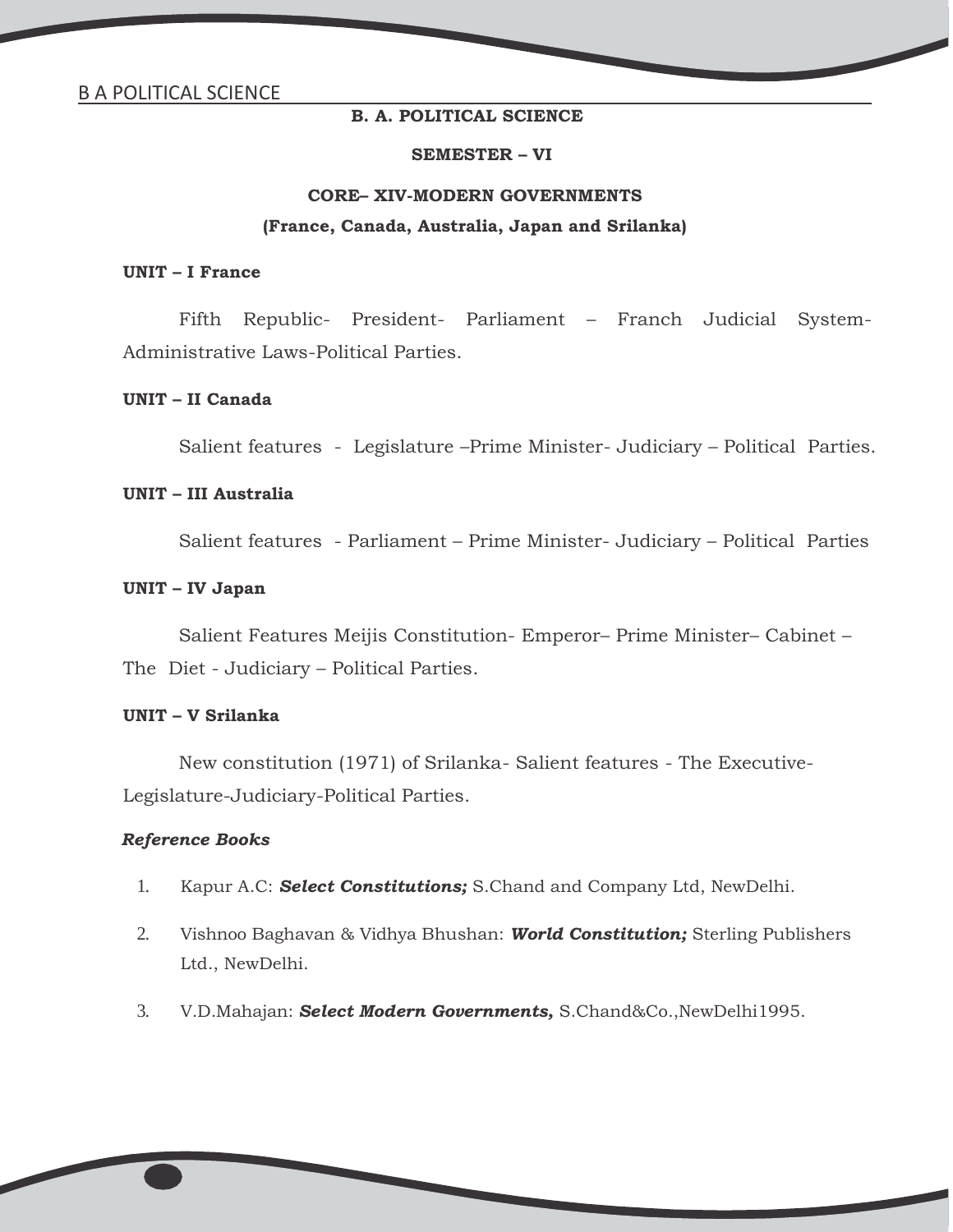PERIYAR UNIVERSITY

## **B. A. POLITICAL SCIENCE SEMESTER – VI CORE–XV-FOREIGN POLICY OF INDIA**

#### **UNIT I Introduction**

Determinants of India's Foreign Policy – Evolution of India's Foreign Policy – Objectives – Principles of India's Foreign Policy – Foreign policy decision making institutions - Principles and Relevance of Non Alignment.

#### **UNIT II India and her Neighbors**

India's relation with Pakistan, Bangladesh, Sri Lanka, Nepal,

Bhutan.

#### **UNIT III India and SAARC**

India and SAARC – India and ASEAN-Indo-Pacific Region.

#### **UNIT IV India's relations with other countries**

India's relations with UK, USA, Russia, China.

#### **UNIT V Challenges**

Security Challenges of India: Terrorism-Nuclear Policy–Cyber Security – Environmental Security.

#### **Refence Books:**

- 1. Ganguly, S. (ed.) **India's Foreign Policy: Retrospect and Prospect.** New Delhi, Oxford UniversityPress, 2009.
- 2. Dubey, Muchkund, **India's foreign policy: Coping with the Changing world,** Orient Blackswan Limited, 2017.
- 3. Harshe, Rajen&Seethi, K.M **Engaging with the world: Critical Reflections on India's Foreign Policy,** Orient Blackswan,2005.
- 4. Saran, Shyam, *How India sees the World: Kautilya to the 21st Century,* Juggernaut Books,2017.
- 5. Wojczewski,T.,*India'sforeign policy discourse and its conceptions of world order: The quest for power and identity,* Routledge,2018.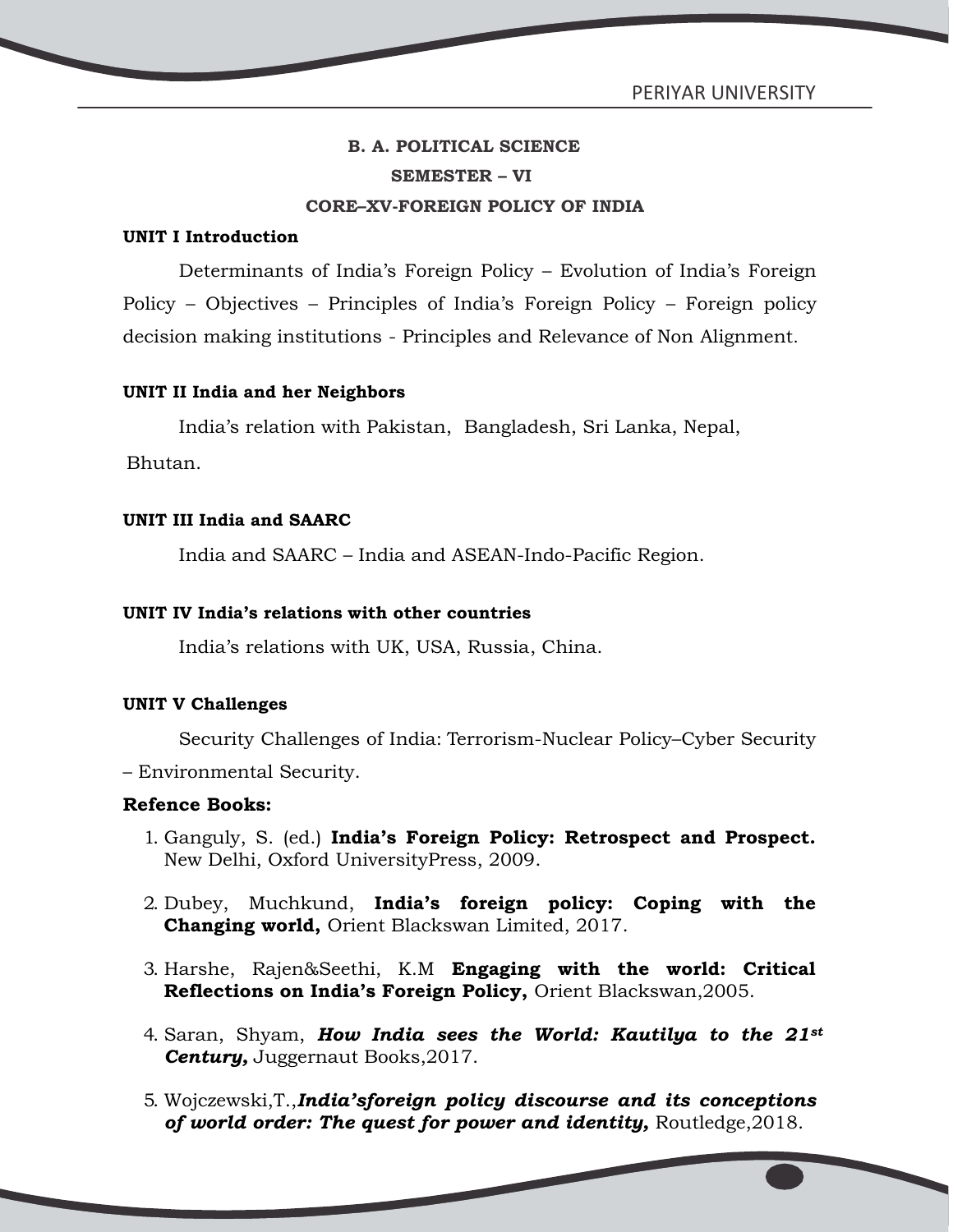#### **SEMESTER – VI**

#### **CORE– XVI-HUMAN RIGHTS**

#### **UNIT I Introduction**

Meaning, Nature and Scope of Human Rights - Theories of Human Rights -Human Rights and Duties.

#### **UNIT II Indian Constitution and Human Rights**

Preamble of Indian Constitution – Human Rights and Fundamental Rights - Constitutional Remedies for Human Rights - Directive Principles of State Policy.

#### **UNIT III UDHR United Nations and Human Rights**

Universal Declaration of Human Rights (UDHR) - United Nations High Commissioner for Human Rights -International Human Rights Commission (IHRC)

#### **UNIT IV: Commissions on Human Rights**

National Human Rights Commission- Amnesty International-State Human Rights Commission – Asia Watch.

#### **UNIT V Issues and Challenges**

Human Rights and Voluntary Organisations in India - Promotion of Human Rights Education - Challenges of Human Rights - Human Rights and Civil Society.

- 1. Elisabeth Reichert Ed., *Challenges in Human Rights – A Social Work Perspective*, Jaipur
- 2. Sunita Samal,*Human Rights and Development in Emerging World Order,* New Delhi.
- 3. Madhav Rao. R(Ed.),*Global Trends of Human Rights,* Sunit Enterprises, New Delhi.
- 4. Ram Ahuja, *Violence Against Women*, Rawat Publications, Jaipur.
- 5. S.K.Pachauri, *Prisoners And Human Rights,* A.P., H, Publishing Corporation, New Delhi.
- 6. Hingorani R.C., *Human Rights in India,* Oxford University Press, New Delhi,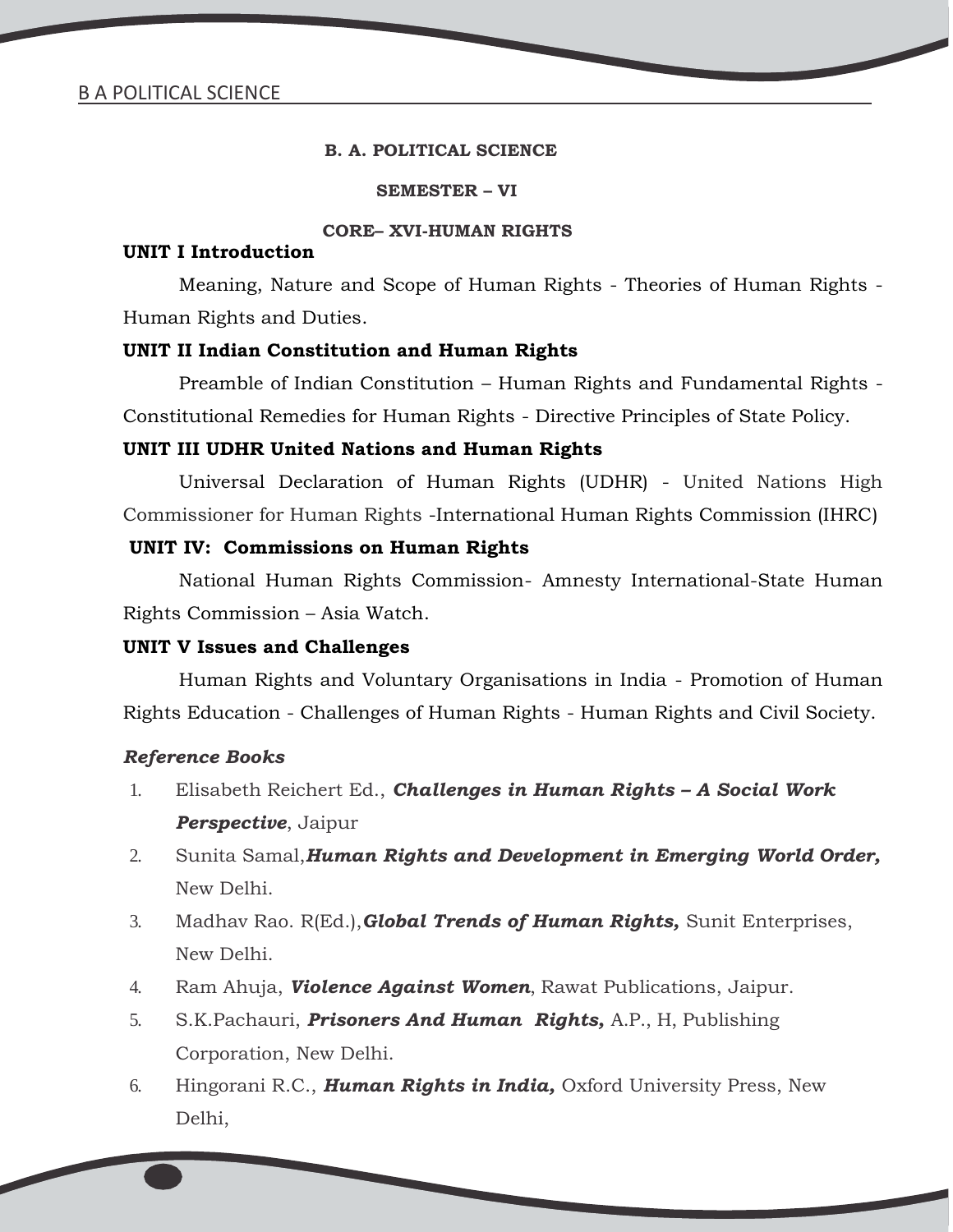#### **SEMESTER – VI**

#### **SBEC-IV-HUMAN RESOURCE MANAGEMENT**

#### **UNIT – I Introduction**

Meaning, Nature and Scope of Human Resource Management- Objectives and Importance of Human Resource Management- Features of Human Resource Management.

#### **UNIT – II Training**

Concept of Training- Need for Training- Importance of Training- Benefits of Training- Types of Training- Training institutes in Tamil Nadu.

#### **UNIT – III Human Relations**

Motivation - Job Evaluation- Job Satisfaction- Human Relations in

organisation – Employer and Employee Relations-Employee Welfare.

#### **UNIT – IV Discipline and Grievances**

Discipline and Grievance- Joint Consultative Machinery (JCM) - Conduct Rules – Morale values in Administration - Quality of Work Life.

#### **UNIT – V Work Environment**

Working conditions of Employees - Management of Stress – Counselling – Employees Rights-Right to Strike.

- 1. C.B. Gupta, *Human Resource Management*, Sultan, Chand& Sons, New Delhi,2007.
- 2. Radha*, Human Resource Management*, Prsanna Publication, Chennai,2011.
- 3. Radha, *Management Thoughts*, Prsanna Publication, Chennai,2012.
- 4. Radha, *Principles of Management* (Tamil) Presenna Publications, Chennai,2012.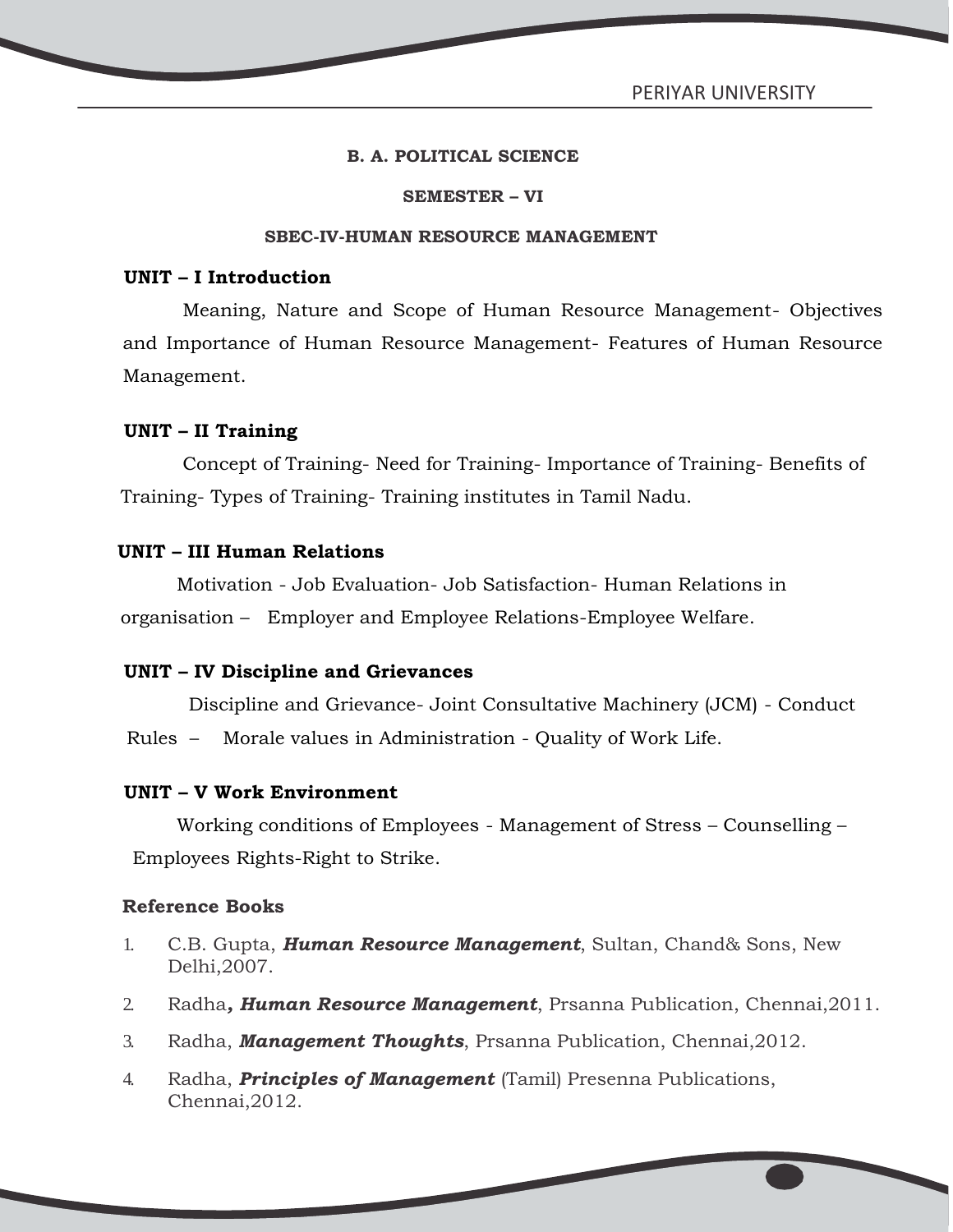### **B. A. POLITICAL SCIENCE SEMESTER – VI**

#### **ELECTIVE– II LOCAL GOVERNMENTS ININDIA**

#### **Unit – I Introduction**

Evolution of Local Government in India – Lord Rippon's Resolution – Royal Commission 1907 – Community Development Programmes - Mahatma Gandhi's concept on Panchayat Raj.

#### **Unit – II Committees on PRI**

Constitutional Provisions for PRI – Balwantrai Mehta Committee – Ashok Mehta Committee Report - G V K Rao Committee - L M Singhvi Committee.

#### **Unit – III Rural Government**

73rd Constitutional Amendment - Grama Sabha - Village Panchayat –- Panchayat Union – District Panchayat.

#### **Unit – IV Urban Government**

74th constitutional Amendment – Municipal Corporation-Municipality – Cantonment Board, Township and Town Panchayat .

#### **Unit – V Autonomy of PRI**

State Government Control over Local Bodies – Local Finance – Tamilnadu Panchayat Act 1994 – People's Participation and Political Problems – Reservation in Local Bodies.

- 1. Maheswari S.R., *Local Government in India,* Lakshmi Narasin Pala
- 2. Chaturvedi T.N(Ed.)., *Panchayat Raj: India Institute of Public Administration*, New Delhi.
- 3. Sweta Misra, *Democratic Decentralization in India*, Mital Publication Bombay.
- 4. VasantDesai, *Panchayat Raj– Power to the People,* Himalaya Publishing House; Bombay.
- 5. SubhachC.Kashyap,*73th&74thAmendment Acts*; Shipra Publications; New Delhi.
- 6. Palanithurai G. *Dimensions of New Panchayat Government*; Kanishka Publishers and Distributors; New Delhi.
- 7. Prabhu.R.K.,Kandhi, *GandhiM.K.–Panchayat Raj;* Concept Publishing Company,NewDelhi,2012.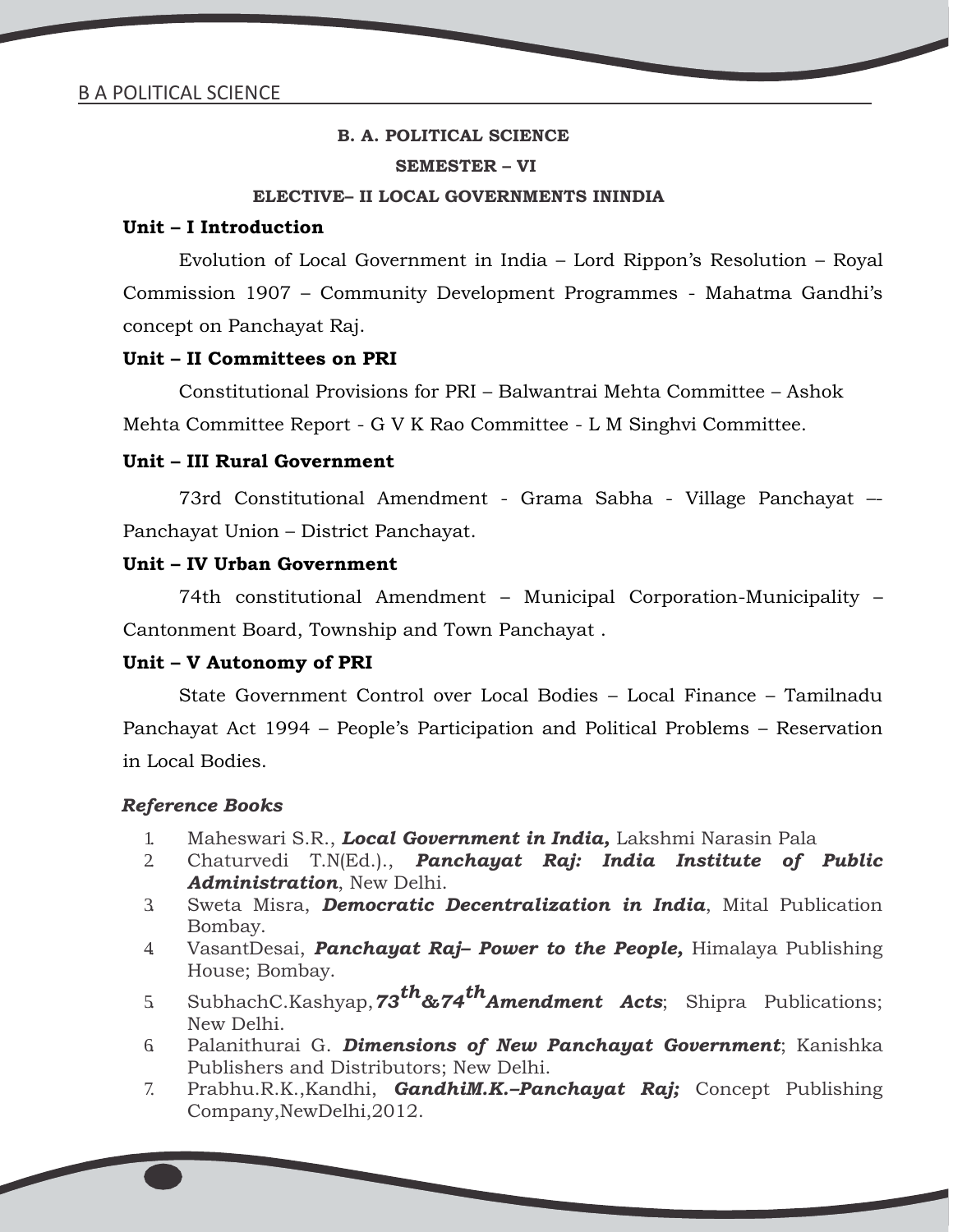#### **B.A POLITICAL SCIENCE ALLIED-I OUTLINES OF COMPARATIVE GOVERNMENTS-I**

#### **UNIT-I**

State and its Elements –Unitary and Federal - Characteristics - Merits and Demerits- Conditions of Federation- Secular State.

#### **UNIT-II**

Constitution -Aristotle's classification - modern classification - written and unwritten -Flexible and Rigid constitutions – Constitutional Changes and Amendment- Judicial Review.

#### **UNIT-III**

Democracy and Election - Definition- Meaning – Types - Direct and Indirect Democracy - Merits and Demerits – Direct Election –Indirect Election.

#### **UNIT-IV**

Representation: Theories of Representation –Types of Representation – Proportional Representation – Communal Representation of Minorities – Reserved Constituency.

#### **UNIT-V**

Political parties: Origin - purpose-Types of Parties, -Single Party System - Bi- Party System and Multi-Party System-Merits – Demerits – Nation and Function.

- 1. Kapur, A. C- *Select Constitutions*
- 2. Vishnoo Baghavan and Vidya Bhushan, *World Constitution*, Sterling Publications Ltd, New Delhi.
- 3. Strong C.F., *Comparative Governments,* The English Language Book Society and Sidgwick & Jackson limited London.
- 4. Appadurai, A- *A Substance of Politics*
- 5. Wheare K.C., *Modern Constitutions,* oxford university Press, New Delhi.